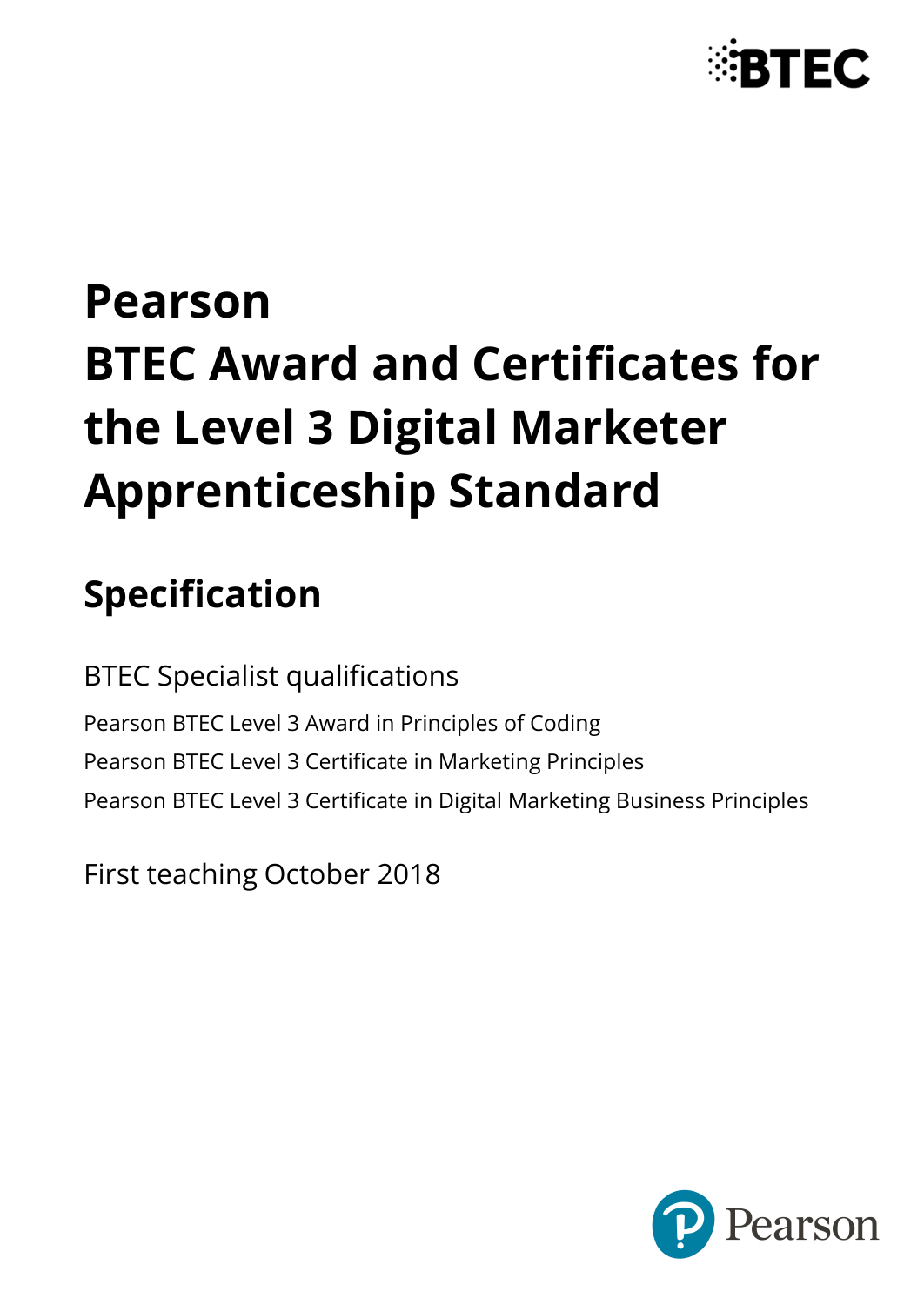#### **Edexcel, BTEC and LCCI qualifications**

Edexcel, BTEC and LCCI qualifications are awarded by Pearson, the UK's largest awarding body offering academic and vocational qualifications that are globally recognised and benchmarked. For further information, please visit our qualification websites at www.edexcel.com, www.btec.co.uk or www.lcci.org.uk. Alternatively, you can get in touch with us using the details on our contact us page at qualifications.pearson.com/contactus

#### **About Pearson**

Pearson is the world's leading learning company, with 35,000 employees in more than 70 countries working to help people of all ages to make measurable progress in their lives through learning. We put the learner at the centre of everything we do, because wherever learning flourishes, so do people. Find out more about how we can help you and your learners at qualifications.pearson.com

*References to third party material made in this specification are made in good faith. Pearson does not endorse, approve or accept responsibility for the content of materials, which may be subject to change, or any opinions expressed therein. (Material may include textbooks, journals, magazines and other publications and websites.)*

*All information in this specification is correct at time of publication.*

ISBN 978 1 446 95987 9

All the material in this publication is copyright © Pearson Education Limited 2018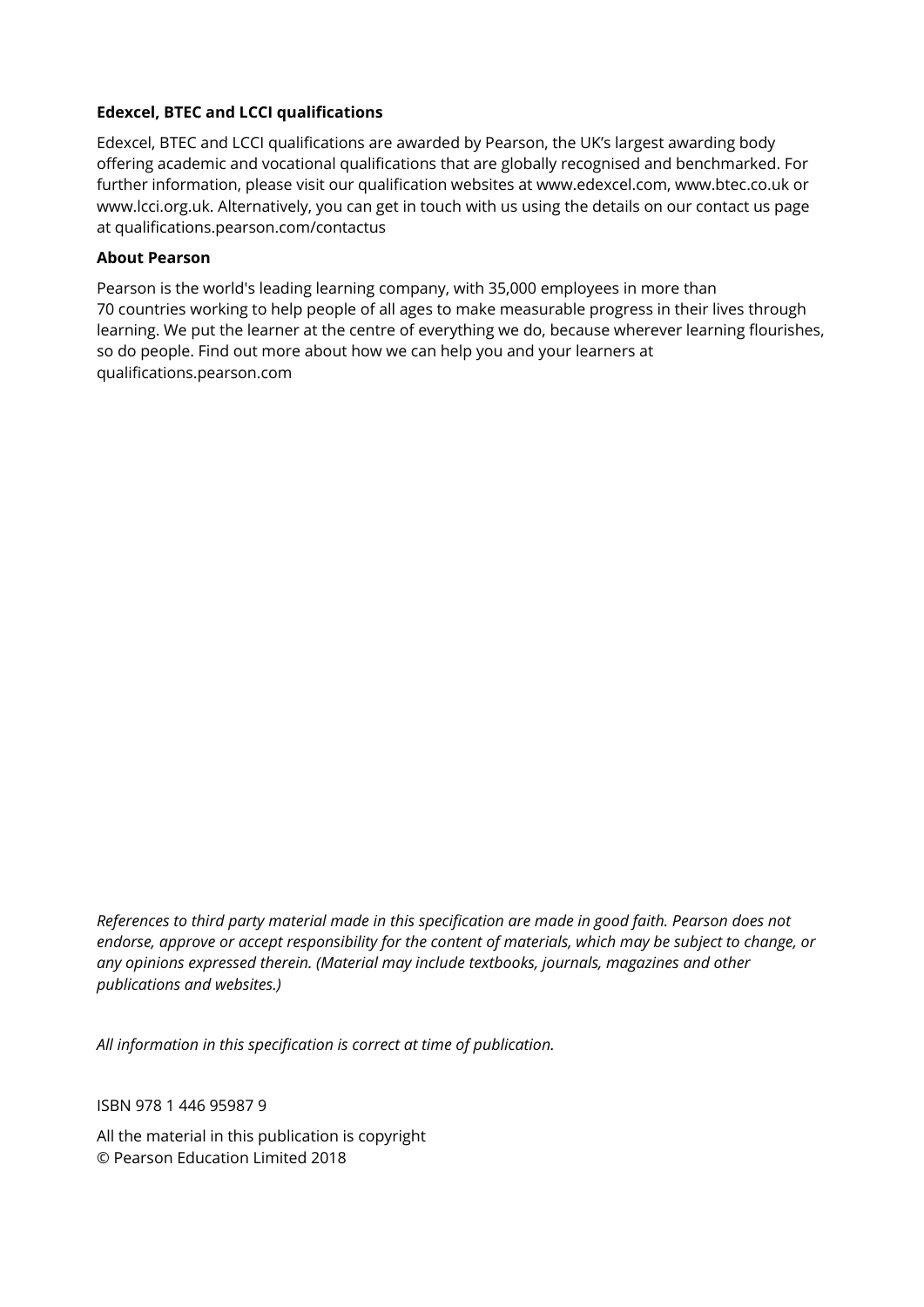# **Contents**

| 1            | <b>Introducing BTEC Specialist qualifications</b>                         | 1              |
|--------------|---------------------------------------------------------------------------|----------------|
|              | What are BTEC Specialist qualifications?                                  | 1              |
|              | Sizes of BTEC Specialist qualifications                                   | 1              |
| $\mathbf{2}$ | <b>Qualification summary and key information</b>                          | 3              |
| 3            | <b>Qualification purpose</b>                                              | 6              |
|              | Qualification objectives                                                  | 6              |
|              | Apprenticeships                                                           | 6              |
|              | Progression opportunities                                                 | 7              |
|              | Industry support and recognition                                          | $\overline{7}$ |
| 4            | <b>Qualification structure</b>                                            | 8              |
|              | Pearson BTEC Level 3 Award in Principles of Coding                        | 8              |
|              | Pearson BTEC Level 3 Award in Marketing Principles                        | 8              |
|              | Pearson BTEC Level 3 Certificate in Digital Marketing Business Principles | 9              |
| 5            | <b>Centre resource requirements</b>                                       | 10             |
|              | General resource requirements                                             | 10             |
| 6            | <b>Access and recruitment</b>                                             | 11             |
|              | Prior knowledge, skills and understanding                                 | 11             |
|              | Access to qualifications for learners with disabilities or specific needs | 11             |
|              | <b>Programme delivery</b>                                                 | 12             |
| 8            | <b>Assessment</b>                                                         | 13             |
|              | Language of assessment                                                    | 13             |
|              | <b>External assessment</b>                                                | 14             |
|              | Sample assessment materials                                               | 16             |
|              | Resits                                                                    | 16             |
|              | Administrative arrangements for external assessment                       | 16             |
|              | Access arrangements requests                                              | 16             |
|              | Granting reasonable adjustments                                           | 17             |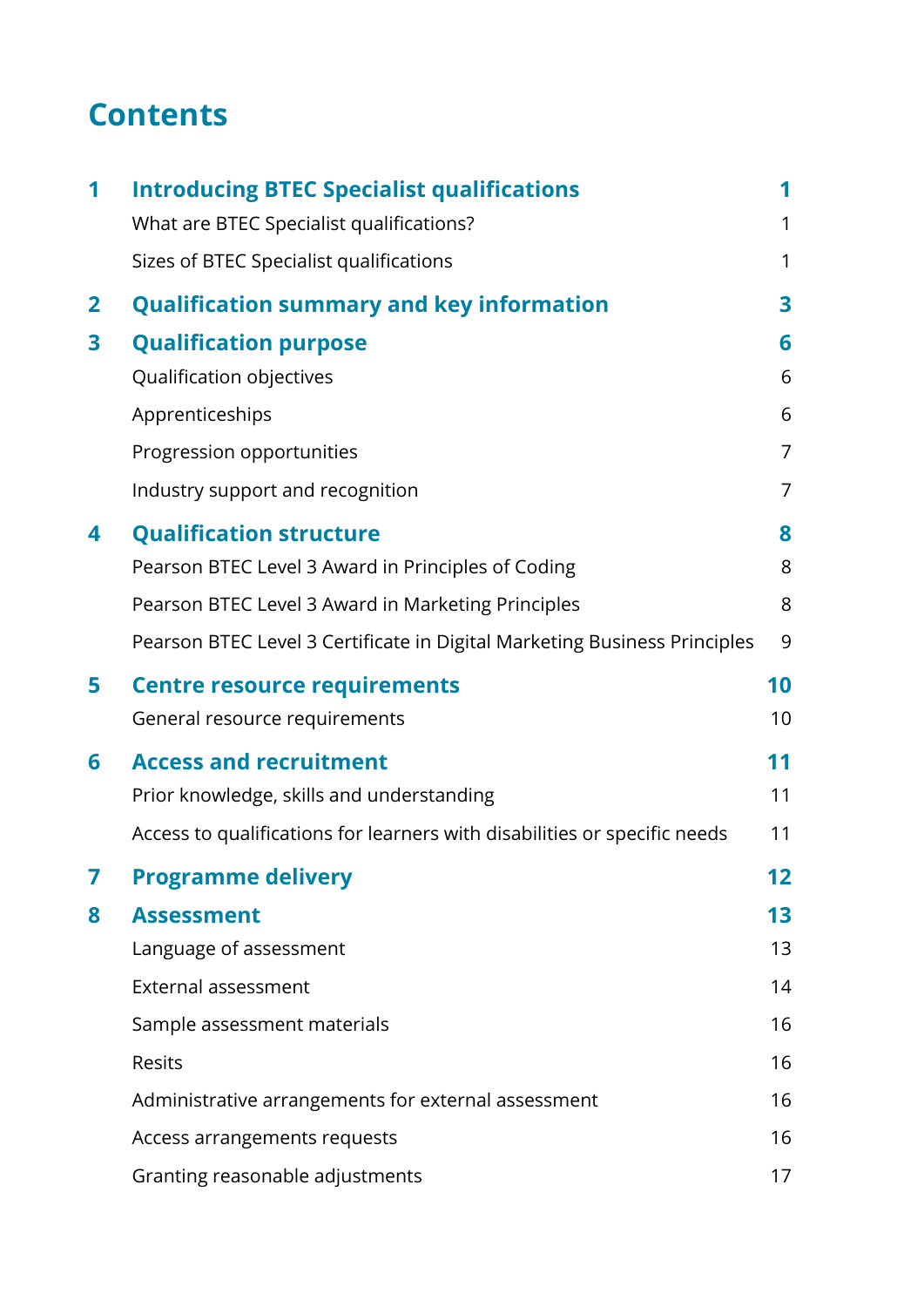|                 |                 | Special consideration requests                                                                  | 17 |
|-----------------|-----------------|-------------------------------------------------------------------------------------------------|----|
|                 |                 | Conducting external assessments                                                                 | 17 |
|                 |                 | Dealing with malpractice in assessment                                                          | 18 |
|                 |                 | <b>External assessment</b>                                                                      | 18 |
|                 |                 | Learner malpractice                                                                             | 18 |
|                 |                 | Teacher/centre malpractice                                                                      | 19 |
|                 |                 | Sanctions and appeals                                                                           | 19 |
| 9               |                 | <b>Recognising prior learning and achievement</b>                                               | 21 |
|                 |                 | Recognition of Prior Learning                                                                   | 21 |
| 10              |                 | <b>Centre recognition and approval</b>                                                          | 22 |
|                 |                 | Approvals agreement                                                                             | 22 |
| 11              |                 | <b>Quality assurance of centres</b>                                                             | 23 |
| 12              | <b>Units</b>    |                                                                                                 | 24 |
|                 | Unit 1:         | Principles of Coding                                                                            | 26 |
|                 | Unit 2:         | <b>Marketing Principles</b>                                                                     | 37 |
|                 | Unit 3:         | Digital Marketing Business Principles                                                           | 57 |
| 13 <sup>7</sup> |                 | <b>Further information and useful publications</b>                                              | 76 |
| 14              |                 | <b>Professional development and training</b>                                                    | 77 |
|                 | <b>Annexe A</b> |                                                                                                 | 78 |
|                 |                 | Mapping of the Level 3 Digital Marketer Apprenticeship Standard to the<br>qualification content | 78 |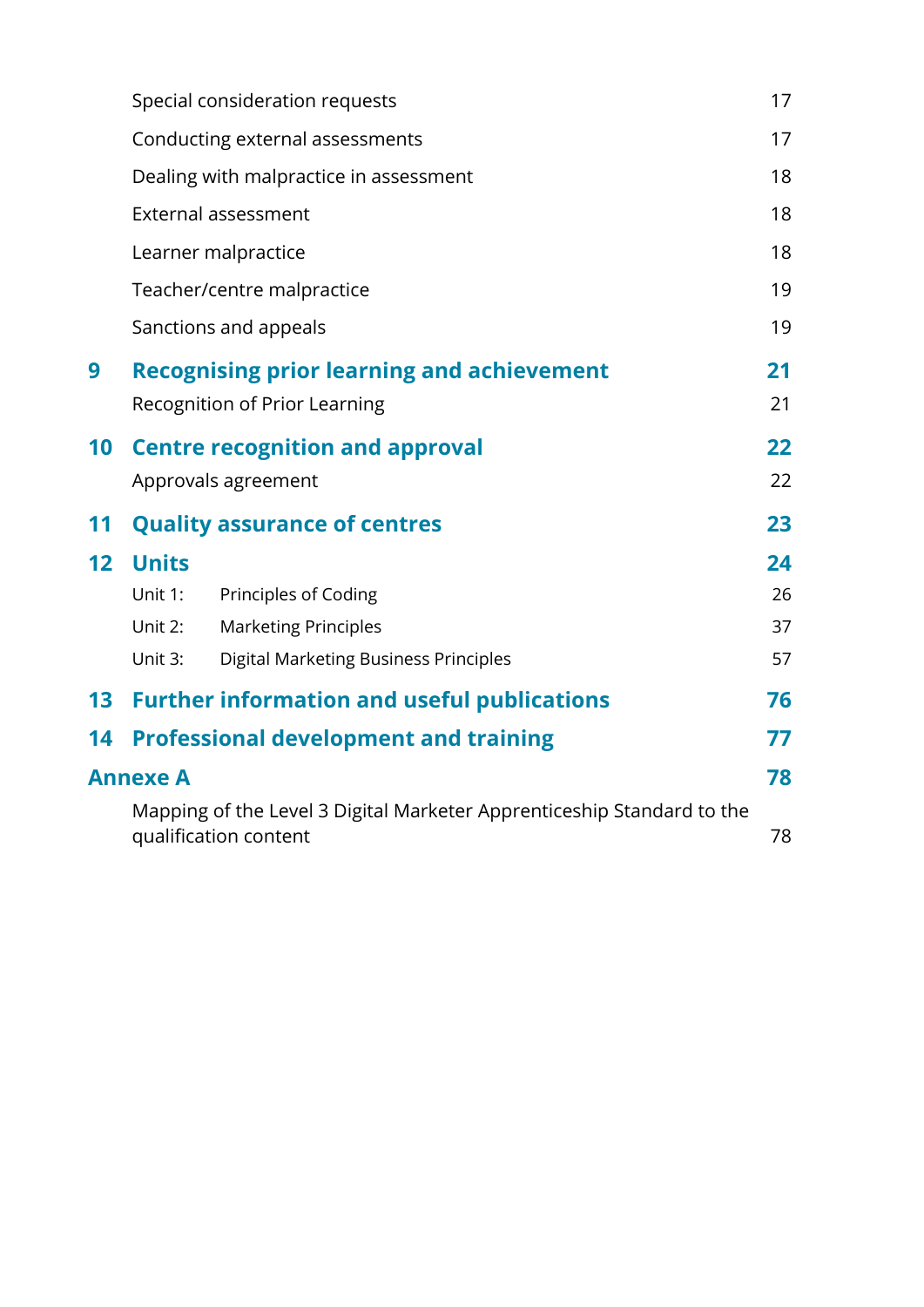# <span id="page-4-0"></span>**1 Introducing BTEC Specialist qualifications**

### <span id="page-4-1"></span>**What are BTEC Specialist qualifications?**

BTEC Specialist qualifications are work-related qualifications available from Entry level to Level 3 in a range of sectors. They give learners the knowledge, understanding and skills they need to prepare for employment in a specific occupational area. The qualifications also provide career development opportunities for those already in work.

BTEC Specialist qualifications put learning into the context of the world of work, giving learners the opportunity to apply their research, skills and knowledge in relevant and realistic work contexts. This applied, practical approach means learners develop the knowledge, understanding and skills they need for career progression or further study. As such, these qualifications are well suited to support the delivery of the Apprenticeship Standards.

The qualifications may be offered as full-time or part-time courses in schools, colleges, training centres and through employers.

#### <span id="page-4-2"></span>**Sizes of BTEC Specialist qualifications**

For all regulated qualifications, Pearson specifies a total estimated number of hours that learners will require to complete and show achievement for the qualification – this is the Total Qualification Time (TQT). The TQT value indicates the size of a qualification.

Within the TQT, Pearson identifies the number of Guided Learning Hours (GLH) that we estimate a centre delivering the qualification might provide. Guided learning means activities, such as lessons, tutorials, online instruction, supervised study and giving feedback on performance, that directly involve tutors and assessors in teaching, supervising and invigilating learners. Guided learning includes the time required for learners to complete external assessment under examination or supervised conditions.

In addition to guided learning, other required learning directed by tutors or assessors includes private study, preparation for assessment and undertaking assessment when not under supervision, such as preparatory reading, revision and independent research.

As well as TQT and GLH, qualifications can also have a credit value – equal to one tenth of the TQT, rounded to the nearest whole number.

TQT and credit values are assigned after consultation with employers and training providers delivering the qualifications.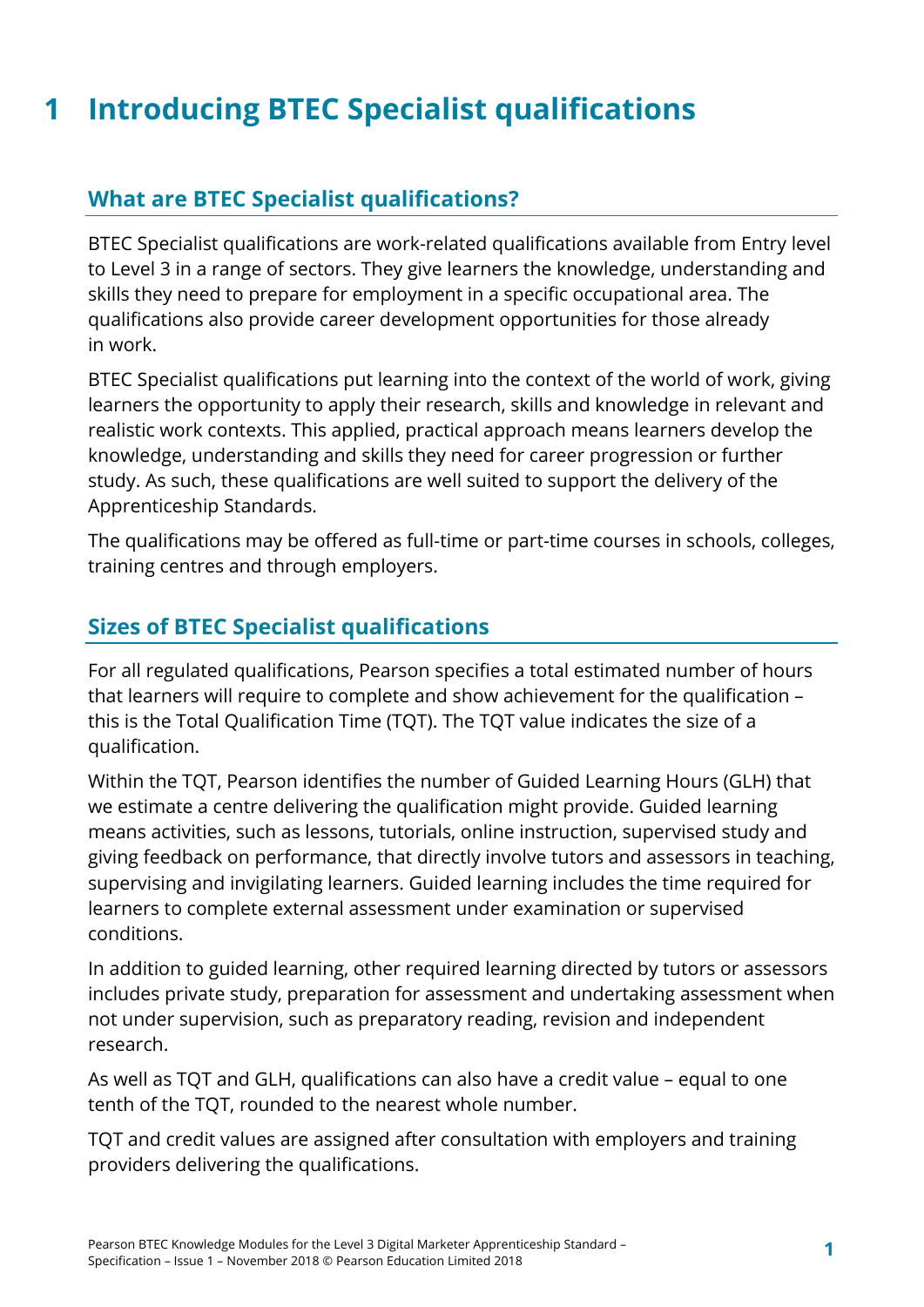BTEC Specialist qualifications are generally available in the following sizes:

- Award a qualification with a TQT value of 120 or less (equivalent to a range of 1–12 credits)
- Certificate a qualification with a TQT value in the range of 121–369 (equivalent to a range of 13–36 credits)
- Diploma a qualification with a TQT value of 370 or more (equivalent to 37 credits and above).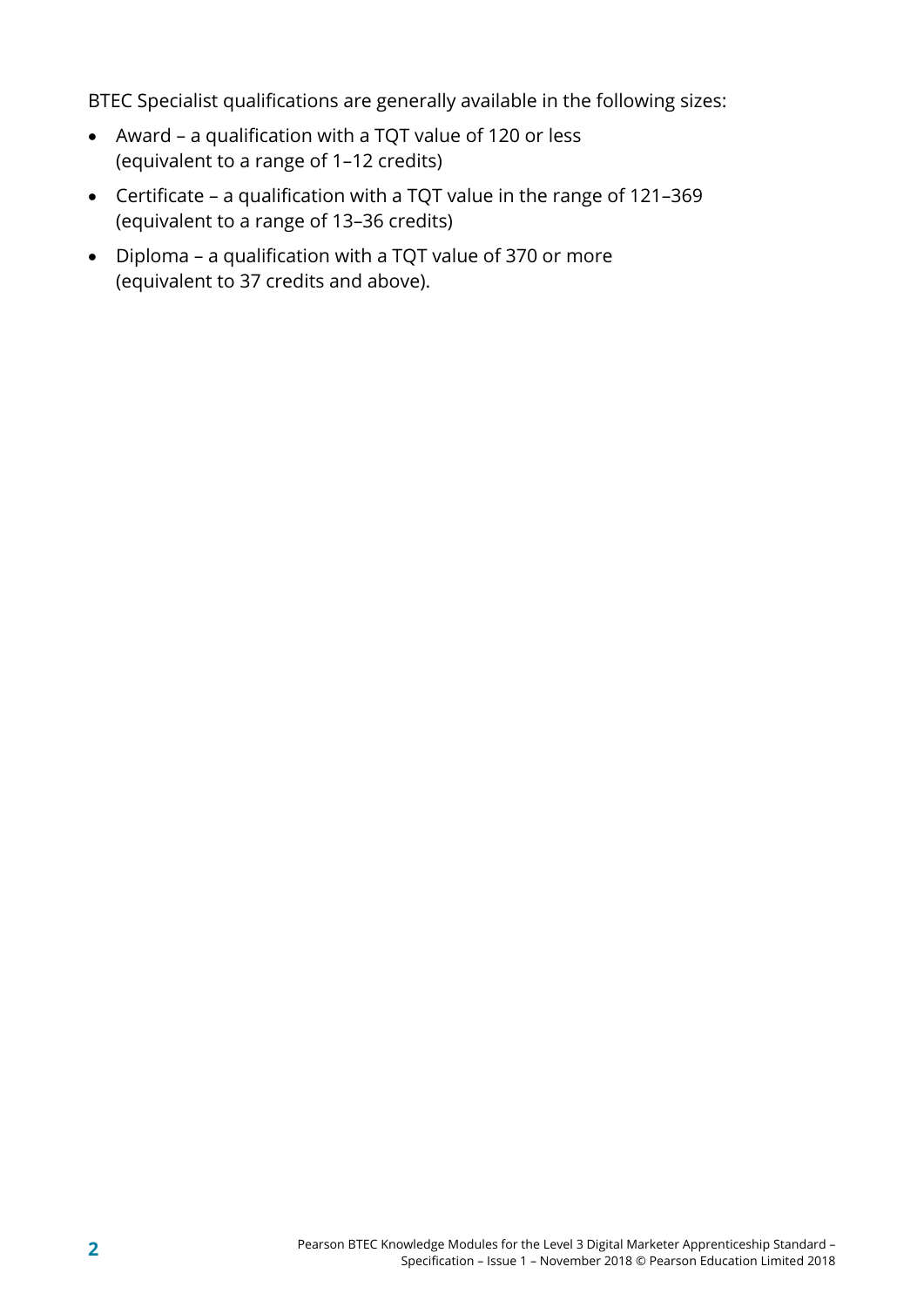# <span id="page-6-0"></span>**2 Qualification summary and key information**

| <b>Qualification title</b>               | <b>Pearson BTEC Level 3 Award in Principles of</b><br><b>Coding</b>                                                                                                                                                                                                       |
|------------------------------------------|---------------------------------------------------------------------------------------------------------------------------------------------------------------------------------------------------------------------------------------------------------------------------|
| Qualification Number (QN)                | 603/3826/X                                                                                                                                                                                                                                                                |
| Regulation start date                    | 01/12/2018                                                                                                                                                                                                                                                                |
| Operational start date                   | 01/12/2018                                                                                                                                                                                                                                                                |
| Approved age ranges                      | $16 - 18$<br>$19+$<br>Please note that sector-specific requirements or<br>regulations may prevent learners of a particular age<br>from embarking on this qualification. Please see<br>Section 6 Access and recruitment.                                                   |
| <b>Total Qualification Time</b><br>(TQT) | 50 hours                                                                                                                                                                                                                                                                  |
| <b>Guided Learning Hours</b><br>(GLH)    | 38 hours                                                                                                                                                                                                                                                                  |
| Assessment                               | External assessment - on screen test                                                                                                                                                                                                                                      |
| Grading information                      | The qualification and units are at a Pass grade.                                                                                                                                                                                                                          |
| <b>Entry requirements</b>                | No prior knowledge, understanding, skills or<br>qualifications are required before learners register<br>for this qualification. However, centres must follow<br>the Pearson Guide for Centres to Enrolling onto<br>Qualifications (see Section 6 Access and recruitment). |
| Funding                                  | Qualifications eligible and funded for<br>post-16-year-olds can be found on the funding hub.<br>The Skills Funding Agency also publishes a funding<br>catalogue that lists the qualifications available for<br>19+ funding.                                               |
|                                          | The Apprenticeship funding rules can be found at<br>www.gov.uk                                                                                                                                                                                                            |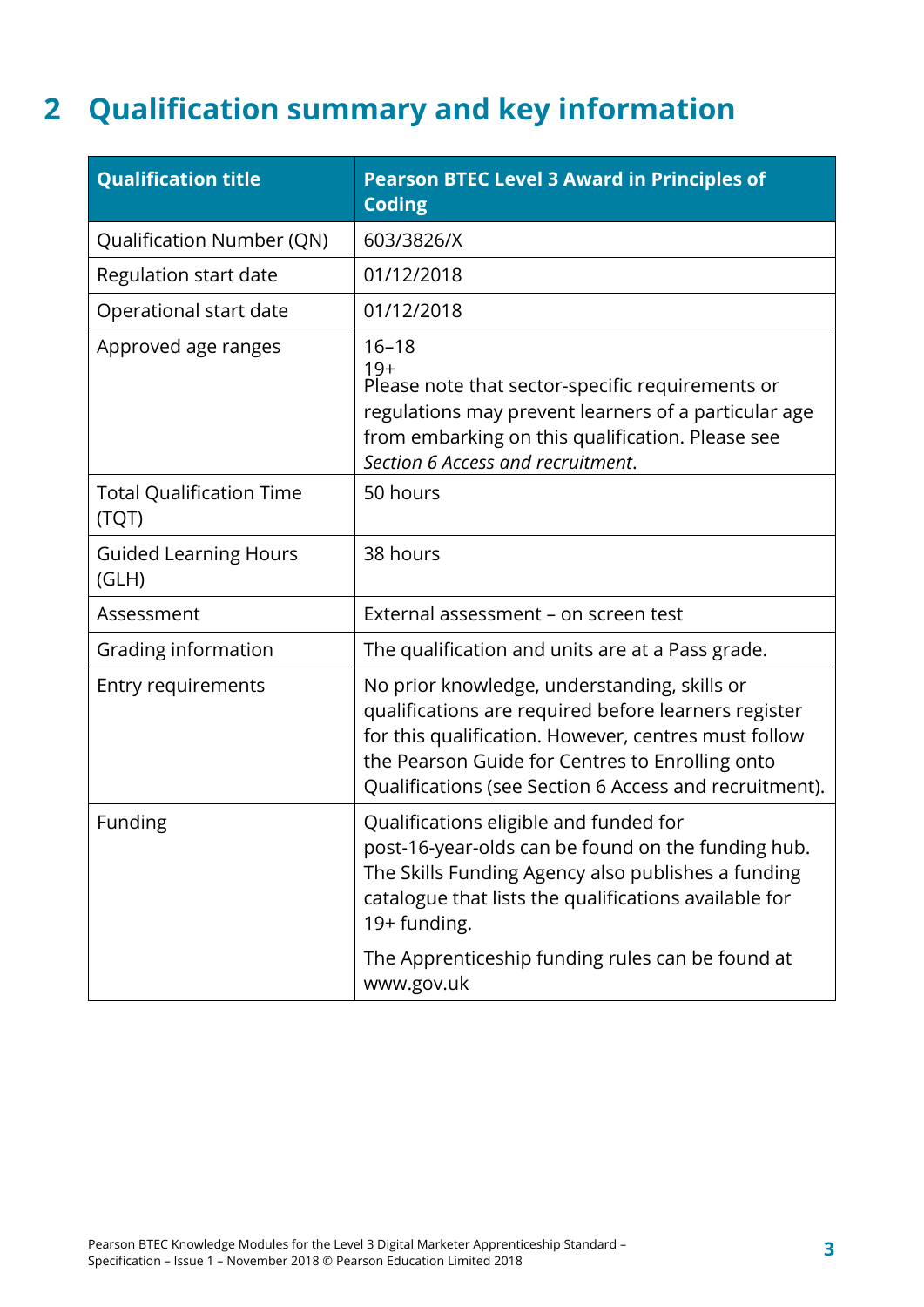| <b>Qualification title</b>               | <b>Pearson BTEC Level 3 Certificate in Marketing</b><br><b>Principles</b>                                                                                                                                                                                                 |
|------------------------------------------|---------------------------------------------------------------------------------------------------------------------------------------------------------------------------------------------------------------------------------------------------------------------------|
| <b>Qualification Number (QN)</b>         | 603/3828/3                                                                                                                                                                                                                                                                |
| Regulation start date                    | 01/12/2018                                                                                                                                                                                                                                                                |
| Operational start date                   | 01/12/2018                                                                                                                                                                                                                                                                |
| Approved age ranges                      | $16 - 18$<br>$19+$<br>Please note that sector-specific requirements or<br>regulations may prevent learners of a particular age<br>from embarking on this qualification. Please see<br>Section 6 Access and recruitment.                                                   |
| <b>Total Qualification Time</b><br>(TQT) | 125 hours                                                                                                                                                                                                                                                                 |
| <b>Guided Learning Hours</b><br>(GLH)    | 90 hours                                                                                                                                                                                                                                                                  |
| Assessment                               | External assessment - on screen test                                                                                                                                                                                                                                      |
| Grading information                      | The qualification and units are at a Pass grade.                                                                                                                                                                                                                          |
| <b>Entry requirements</b>                | No prior knowledge, understanding, skills or<br>qualifications are required before learners register<br>for this qualification. However, centres must follow<br>the Pearson Guide for Centres to Enrolling onto<br>Qualifications (see Section 6 Access and recruitment). |
| Funding                                  | Qualifications eligible and funded for<br>post-16-year-olds can be found on the funding hub.<br>The Skills Funding Agency also publishes a funding<br>catalogue that lists the qualifications available for<br>19+ funding.                                               |
|                                          | The Apprenticeship funding rules can be found at<br>www.gov.uk                                                                                                                                                                                                            |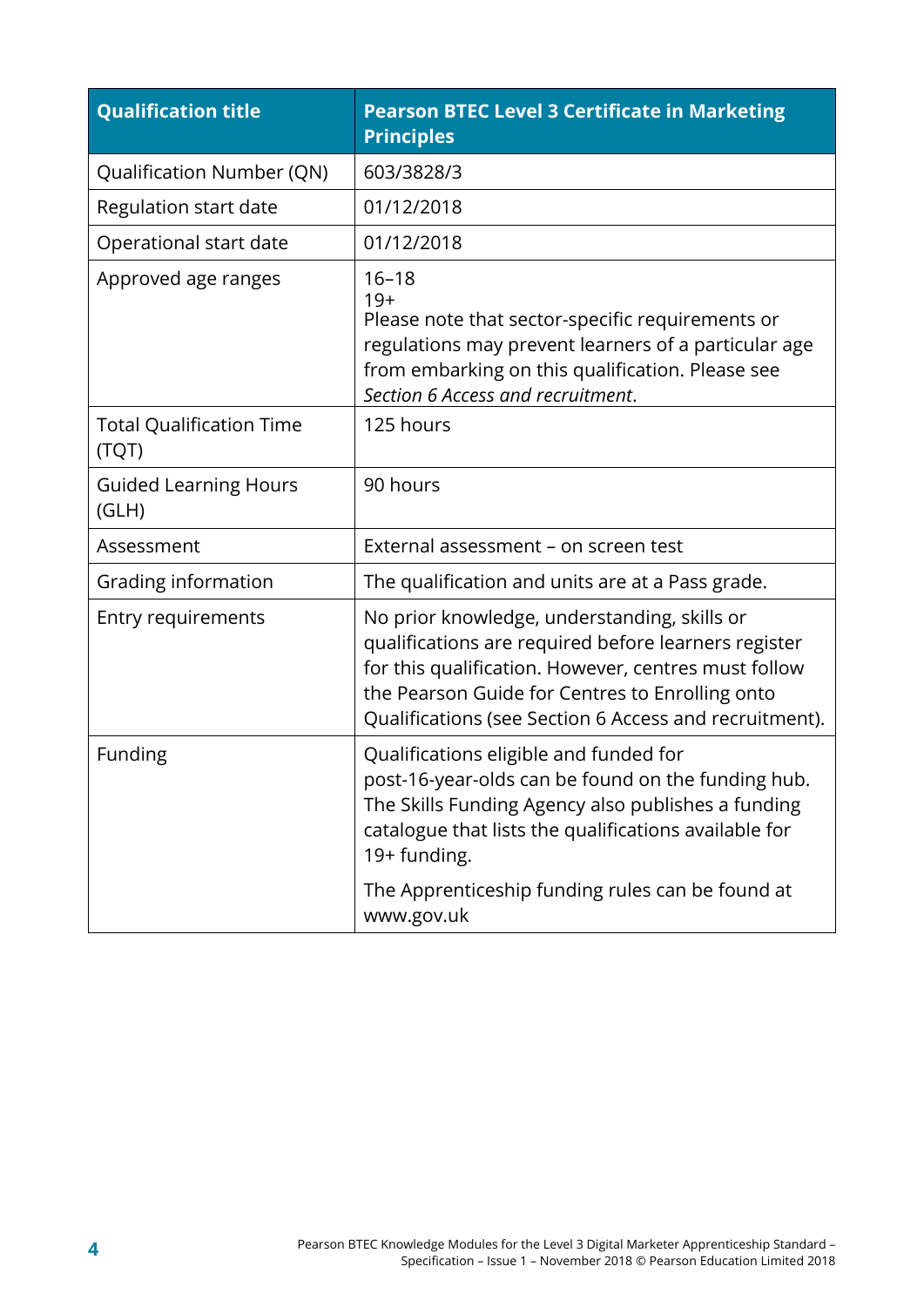| <b>Qualification title</b>               | <b>Pearson BTEC Level 3 Certificate in Digital</b><br><b>Marketing Business Principles</b>                                                                                                                                                                                |  |
|------------------------------------------|---------------------------------------------------------------------------------------------------------------------------------------------------------------------------------------------------------------------------------------------------------------------------|--|
| Qualification Number (QN)                | 603/3827/1                                                                                                                                                                                                                                                                |  |
| Regulation start date                    | 01/12/2018                                                                                                                                                                                                                                                                |  |
| Operational start date                   | 01/12/2018                                                                                                                                                                                                                                                                |  |
| Approved age ranges                      | $16 - 18$<br>$19+$<br>Please note that sector-specific requirements or<br>regulations may prevent learners of a particular age<br>from embarking on this qualification. Please see<br>Section 6 Access and recruitment.                                                   |  |
| <b>Total Qualification Time</b><br>(TQT) | 125 hours                                                                                                                                                                                                                                                                 |  |
| <b>Guided Learning Hours</b><br>(GLH)    | 90 hours                                                                                                                                                                                                                                                                  |  |
| Assessment                               | External assessment - on screen test                                                                                                                                                                                                                                      |  |
| Grading information                      | The qualification and units are at a Pass grade.                                                                                                                                                                                                                          |  |
| Entry requirements                       | No prior knowledge, understanding, skills or<br>qualifications are required before learners register<br>for this qualification. However, centres must follow<br>the Pearson Guide for Centres to Enrolling onto<br>Qualifications (see Section 6 Access and recruitment). |  |
| Funding                                  | Qualifications eligible and funded for<br>post-16-year-olds can be found on the funding hub.<br>The Skills Funding Agency also publishes a funding<br>catalogue that lists the qualifications available for<br>19+ funding.                                               |  |
|                                          | The Apprenticeship funding rules can be found at<br>www.gov.uk                                                                                                                                                                                                            |  |

Centres will need to use the Qualification Number (QN) when they seek public funding for their learners. The qualification titles and QN will appear on each learner's final certificate. Centres should tell learners this when recruiting them and registering them with Pearson. There is more information about certification in our *UK Information Manual,* available on our website, qualifications.pearson.com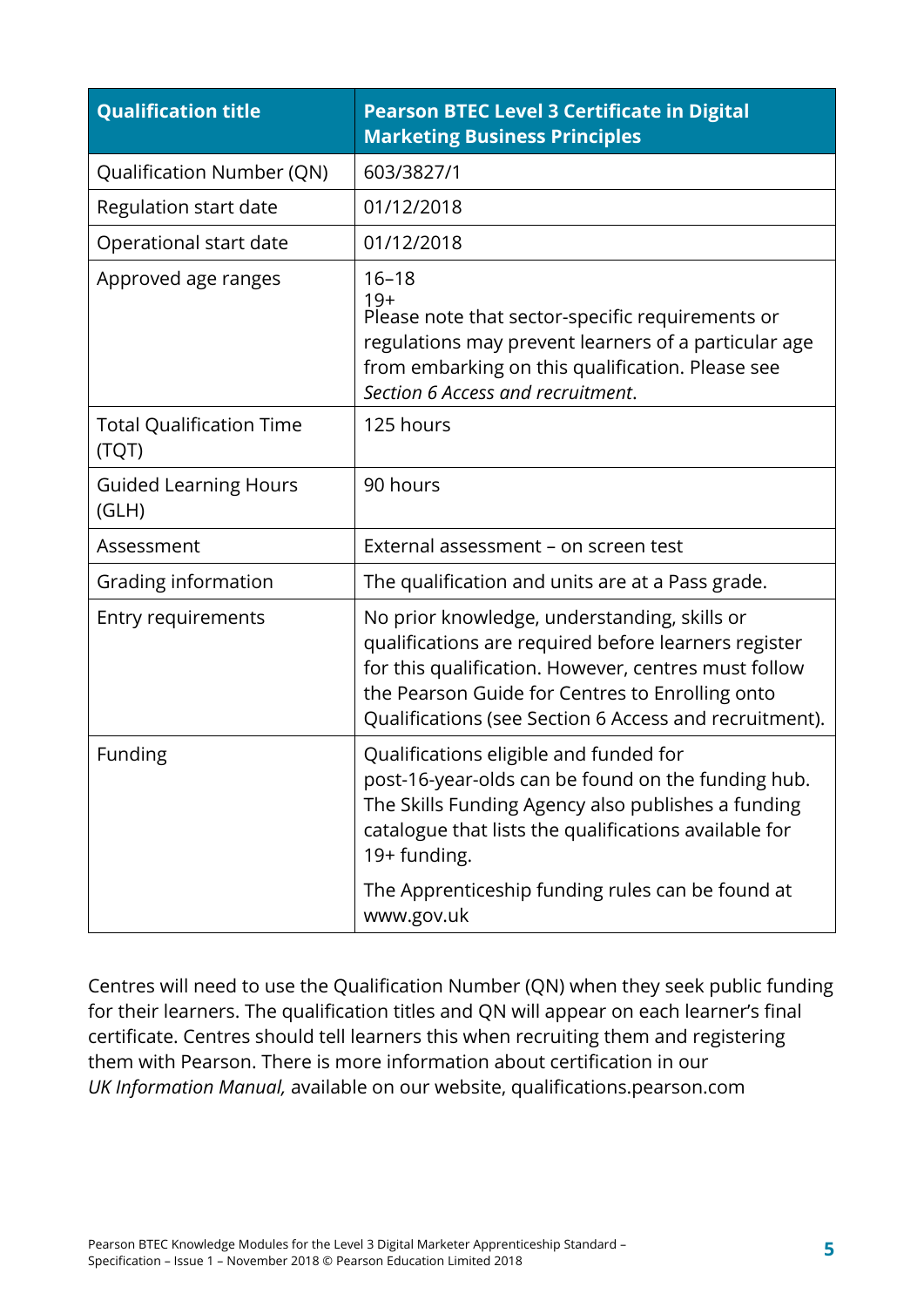# <span id="page-9-0"></span>**3 Qualification purpose**

### <span id="page-9-1"></span>**Qualification objectives**

This specification covers the following three qualifications:

- Pearson BTEC Level 3 Award in Principles of Coding
- Pearson BTEC Level 3 Certificate in Marketing Principles
- Pearson BTEC Level 3 Certificate in Digital Marketing Business Principles

These qualifications are for learners who work in, or who want to work as a Digital Marketer within the Marketing industry.

These qualifications give learners the opportunity to:

- develop knowledge related to develop written communication, review on line activity, apply structured techniques to problems, digital campaigns, use of digital tools and analytics of marketing activities,
- develop technical knowledge and understanding in coding, marketing and digital marketing.
- achieve Level 3 qualifications
- <span id="page-9-2"></span>• develop their own personal growth and engagement in learning.

### **Apprenticeships**

The three qualifications that form Pearson BTEC Level 3 for Digital Marketer are a mandatory requirement within the Level 3 Apprenticeship Standard for Digital Marketer. Learners must achieve all three qualifications (or equivalent vendor qualifications) before progressing to the end-point assessment.

The equivalent vendor qualifications are listed below.

Principles of Coding:

- MTA HTML 5
- CIW Site Development Associate

Marketing Principles:

- Google Squared
- CIM Level 4 Award in Digital Marketing
- Dot Native
- CIW Internet Business Associate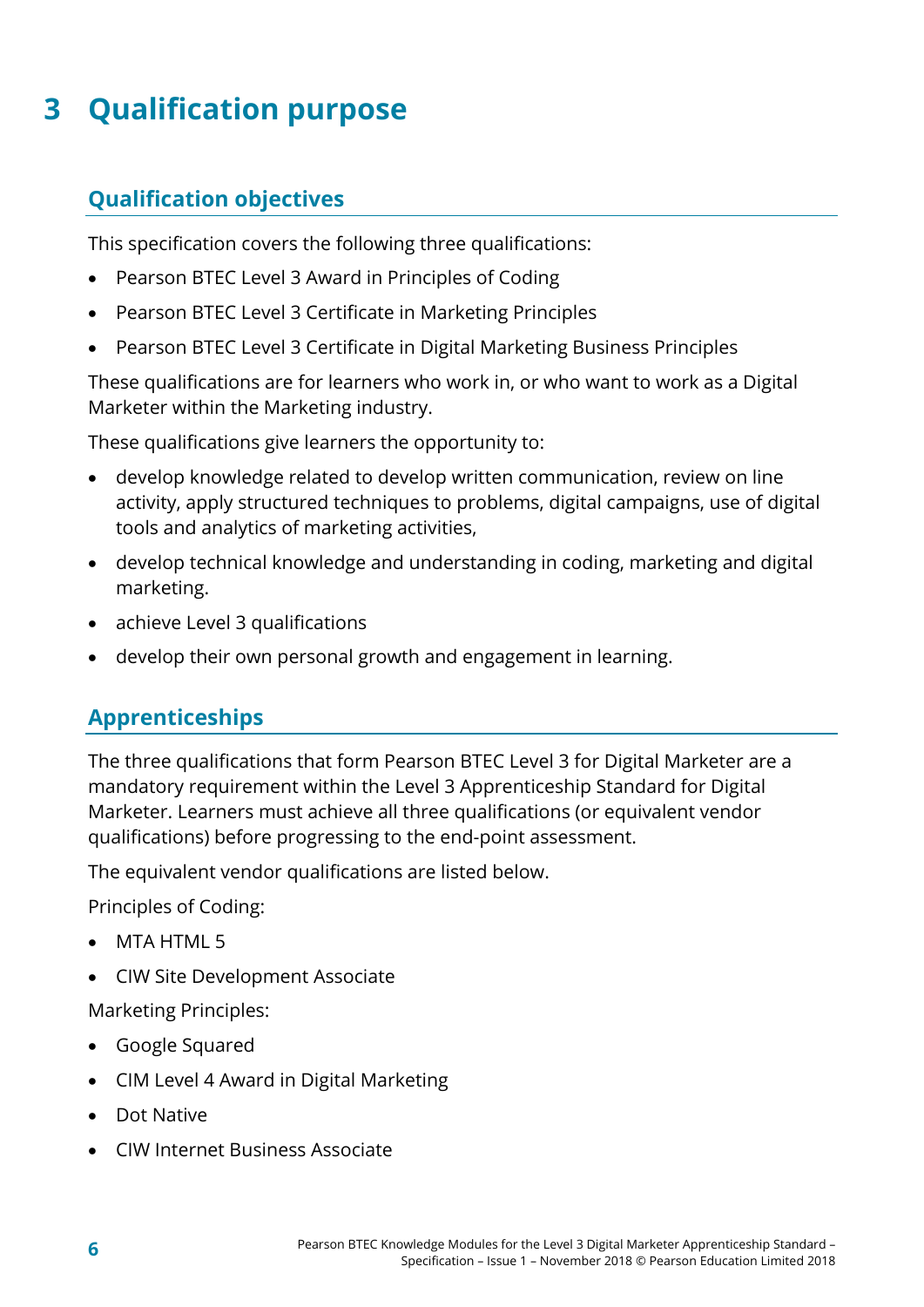Digital Marketing Business Principles:

- Google Analytics IQ
- CIM Level 4 Award in Digital Marketing
- CIW Data Analytics
- <span id="page-10-0"></span>• CIW Social Media

#### **Progression opportunities**

Learners who achieve these qualifications and have met all other specified requirements of the Apprenticeship Standard can progress to achieving the full Apprenticeship certification that confirms competency in the job role stated on the previous page.

With further training and development, learners can progress to more senior or complex job roles such as Senior Digital Marketing Executive or Senior Campaign Executive. They can also progress on to level 4 apprenticeships in digital marketing.

### <span id="page-10-1"></span>**Industry support and recognition**

These qualifications content is based on the requirements set out in the apprenticeship standards issued by the Tech Partnership

The qualification is recognised by:

- Employers: IBM, Capgemini, Microsoft®, Cisco, BT, HP, The Royal Signals, Lowe and Partners, QinetiQ, Weboo, 4Ps Marketing, Fujitsu, Accenture, Atos, CGI, Visa, Contentive, Thales, Ticketmaster®, NCA, Virgin Media.
- Professional organisation/s: BCS Chartered Institute for IT.
- Standards Setting Body: The Tech Partnership.

These qualifications are supported by Digital Skills UK.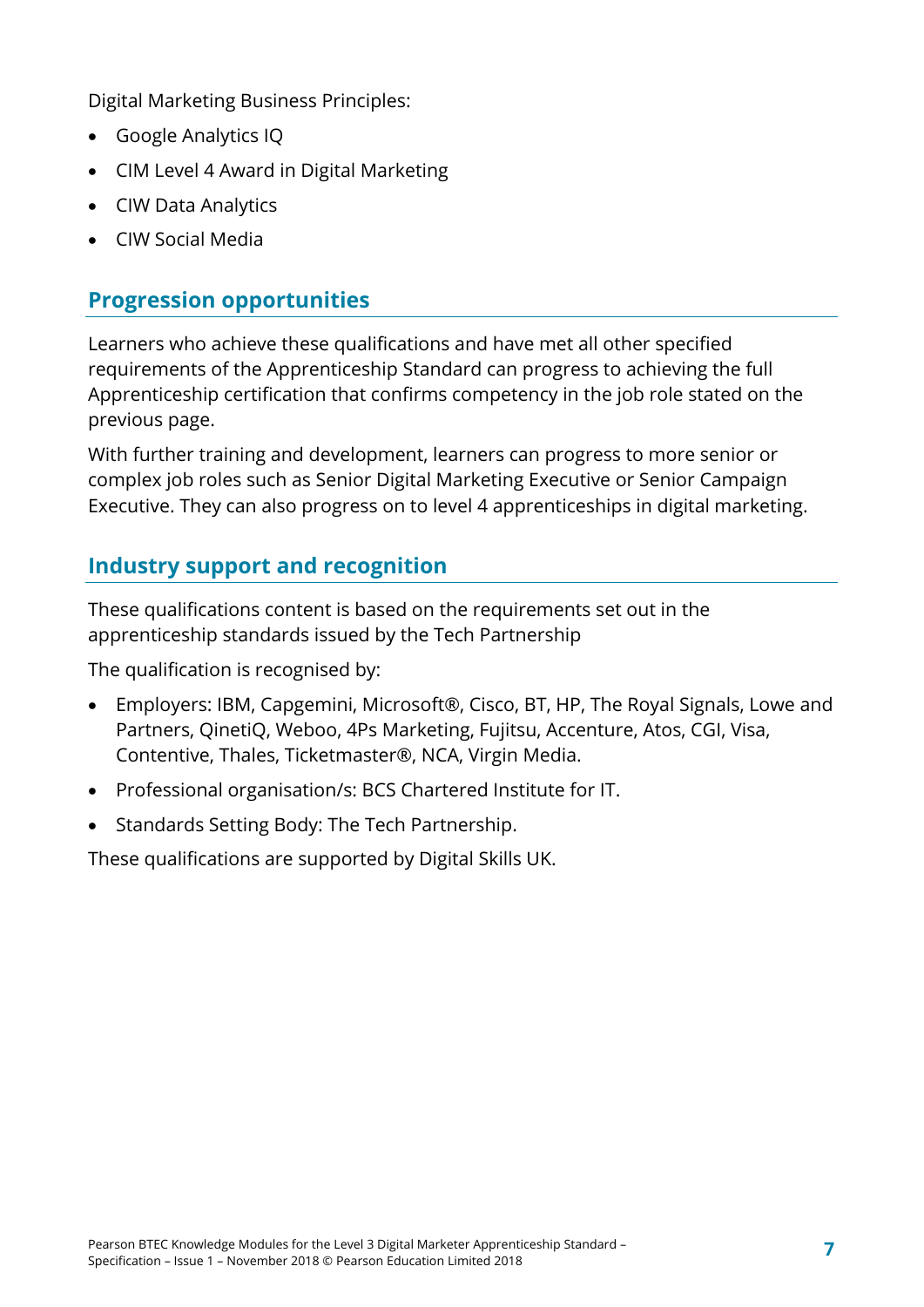# <span id="page-11-0"></span>**4 Qualification structure**

#### <span id="page-11-1"></span>**Pearson BTEC Level 3 Award in Principles of Coding**

The learner will need to meet the requirements outlined in the table below before Pearson can award the qualification.

| l Minimum number of units that must be achieved |  |
|-------------------------------------------------|--|
| Minimum number of GLH that must be achieved     |  |

| <b>Unit</b><br>number | Mandatory qualifications | <b>Level</b> | <b>Guided</b><br>Learning<br><b>Hours</b> |
|-----------------------|--------------------------|--------------|-------------------------------------------|
|                       | Principles of Coding     |              | 38                                        |

#### <span id="page-11-2"></span>**Pearson BTEC Level 3 Award in Marketing Principles**

The learner will need to meet the requirements outlined in the table below before Pearson can award the qualification.

| l Minimum number of units that must be achieved |  |
|-------------------------------------------------|--|
| l Minimum number of GLH that must be achieved   |  |

| <b>Unit</b><br>number | <b>Mandatory unit</b>       | <b>Level</b> | <b>Guided</b><br>learning<br>hours |
|-----------------------|-----------------------------|--------------|------------------------------------|
|                       | <b>Marketing Principles</b> |              | 90                                 |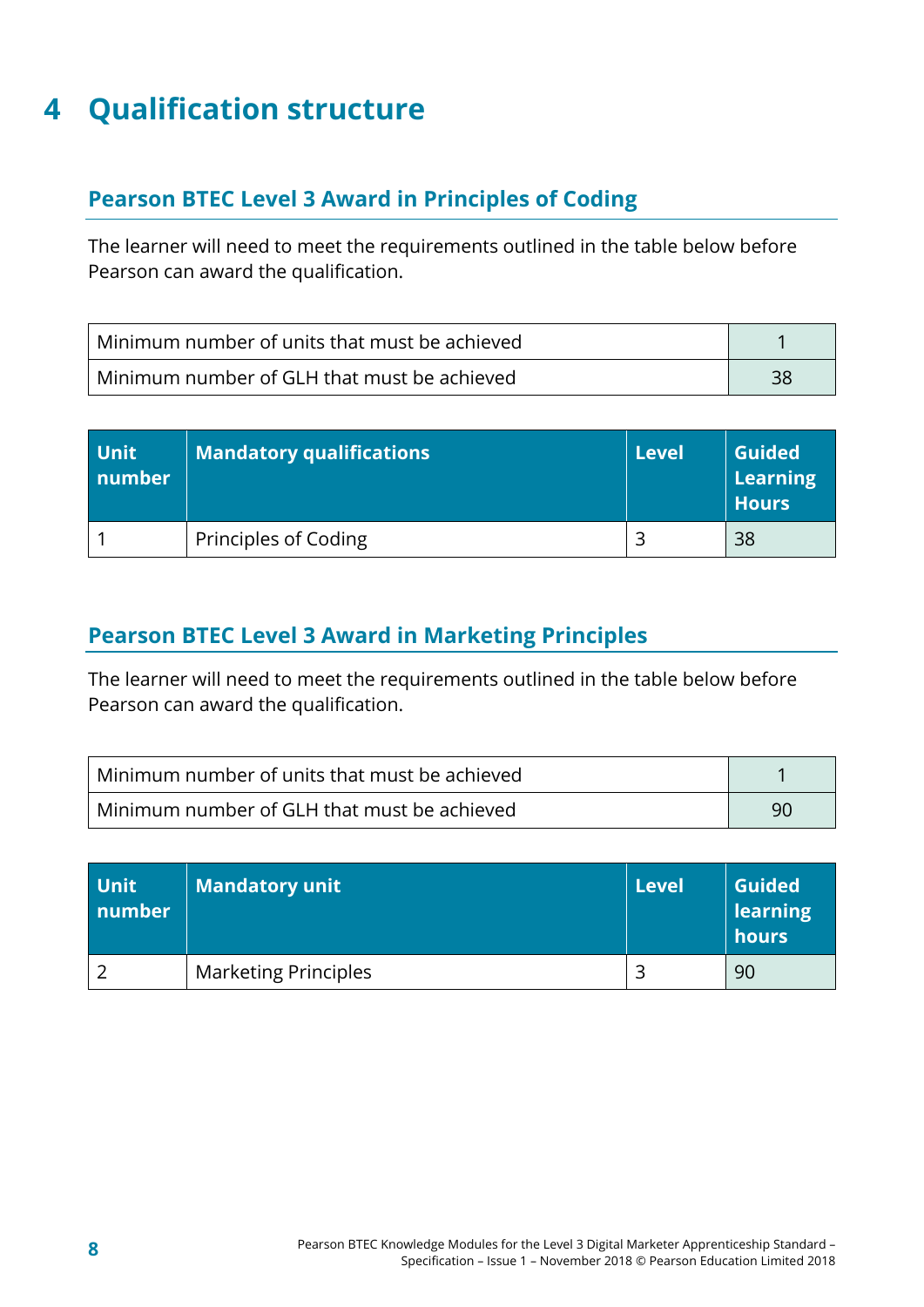### <span id="page-12-0"></span>**Pearson BTEC Level 3 Certificate in Digital Marketing Business Principles**

The learner will need to meet the requirements outlined in the table below before Pearson can award the qualification.

| Minimum number of units that must be achieved |    |
|-----------------------------------------------|----|
| Minimum number of GLH that must be achieved   | 90 |

| <b>Unit</b><br>number | <b>Mandatory unit</b>                 | l Level | <b>Guided</b><br><b>learning</b><br>hours |
|-----------------------|---------------------------------------|---------|-------------------------------------------|
|                       | Digital Marketing Business Principles |         | 90                                        |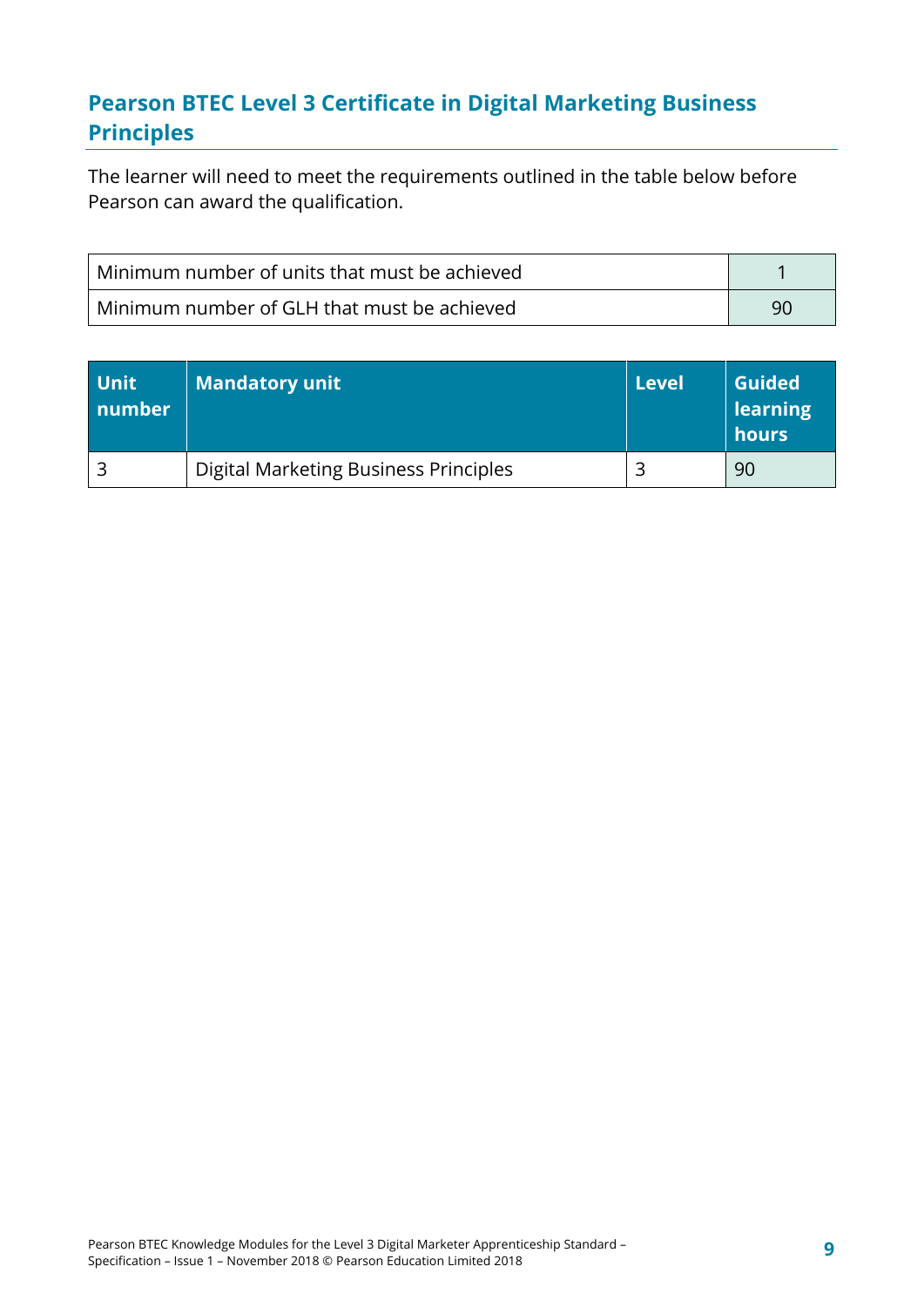### <span id="page-13-0"></span>**5 Centre resource requirements**

As part of the approval process, centres must make sure that the resource requirements below are in place before offering the qualification.

#### <span id="page-13-1"></span>**General resource requirements**

- Centres must have appropriate physical resources (for example IT, learning materials, teaching rooms) to support the delivery and assessment of the qualification.
- Staff involved in the delivery must have relevant expertise and occupational experience.
- There must be systems in place that ensure continuing professional development (CPD) for staff delivering the qualification.
- Centres must have appropriate health and safety policies in place that relate to the use of equipment by learners.
- Centres must deliver the qualifications in accordance with current equality legislation. For further details on Pearson's commitment to the Equality Act 2010, please see *Section 6 Access and recruitment*. For full details of the Equality Act 2010, visit www.legislation.gov.uk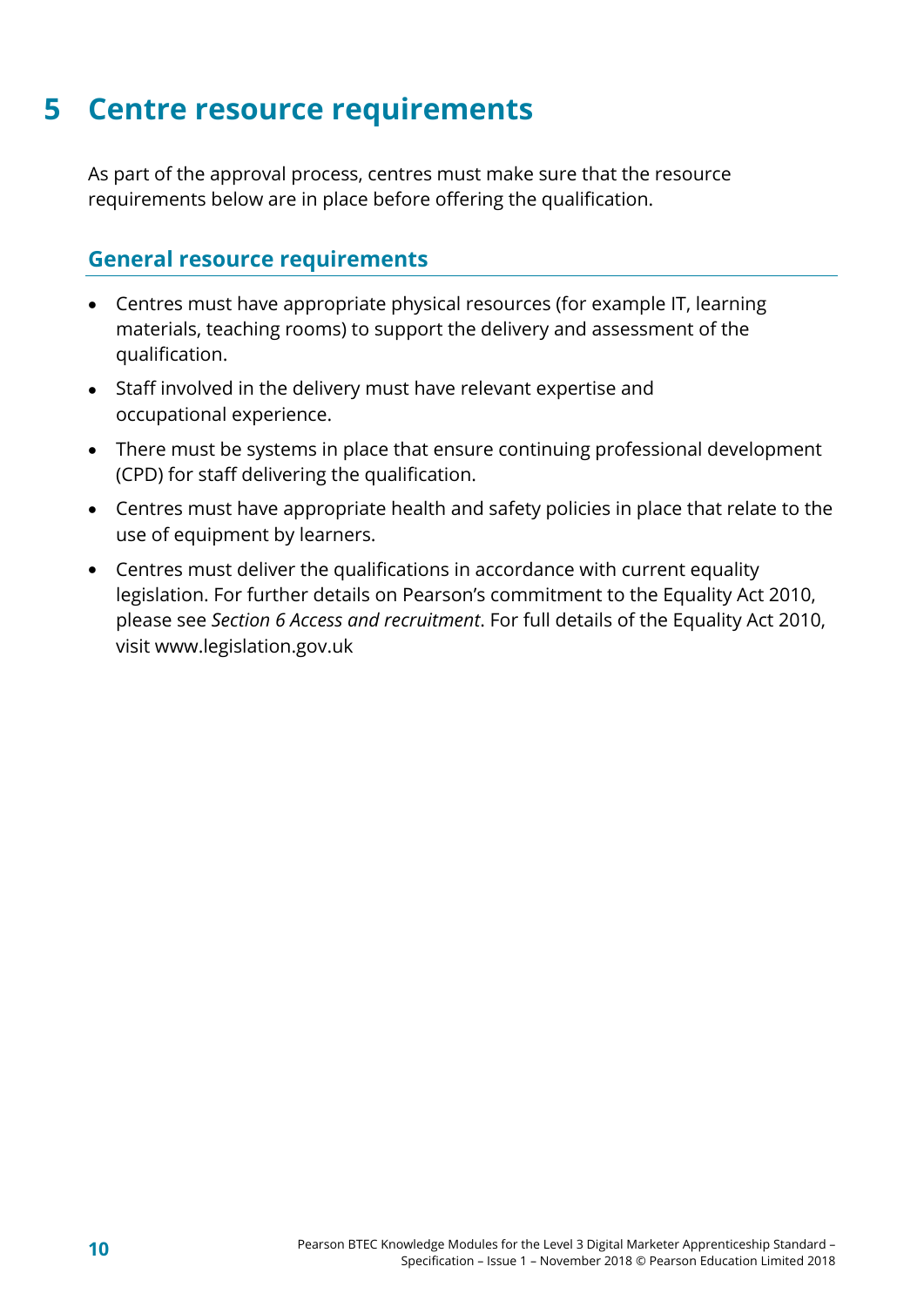# <span id="page-14-0"></span>**6 Access and recruitment**

Our policy on access to our qualifications is that:

- they should be available to everyone who is capable of reaching the required standards
- they should be free from barriers that restrict access and progression
- there should be equal opportunities for all wishing to access the qualifications.

Centres must ensure that their learner recruitment process is conducted with integrity. This includes ensuring that applicants have appropriate information and advice about the qualification to ensure that it will meet their needs.

Centres should review applicants' prior qualifications and/or experience, considering whether this profile shows that they have the potential to achieve the qualification.

We refer centres to our Pearson *Equality and diversity policy*, which can be found in the support section of our website, qualifications.pearson.com

### <span id="page-14-1"></span>**Prior knowledge, skills and understanding**

No prior knowledge, understanding, skills or qualifications are required for learners to register for this qualification.

### <span id="page-14-2"></span>**Access to qualifications for learners with disabilities or specific needs**

Equality and fairness are central to our work. Pearson's *Equality and diversity policy* document requires all learners to have equal opportunity to access our qualifications and assessments and that our qualifications are awarded in a way that is fair to every learner.

We are committed to making sure that:

- learners with a protected characteristic (as defined by the Equality Act 2010) are not, when they are undertaking one of our qualifications, disadvantaged in comparison to learners who do not share that characteristic
- all learners achieve the recognition they deserve from undertaking a qualification and that this achievement can be compared fairly to the achievement of their peers.

For learners with disabilities and specific needs, the assessment of their potential to achieve the qualification must identify, where appropriate, the support that will be made available to them during delivery and assessment of the qualification. Please see *Section 8 Assessment* for information on reasonable adjustments and special consideration.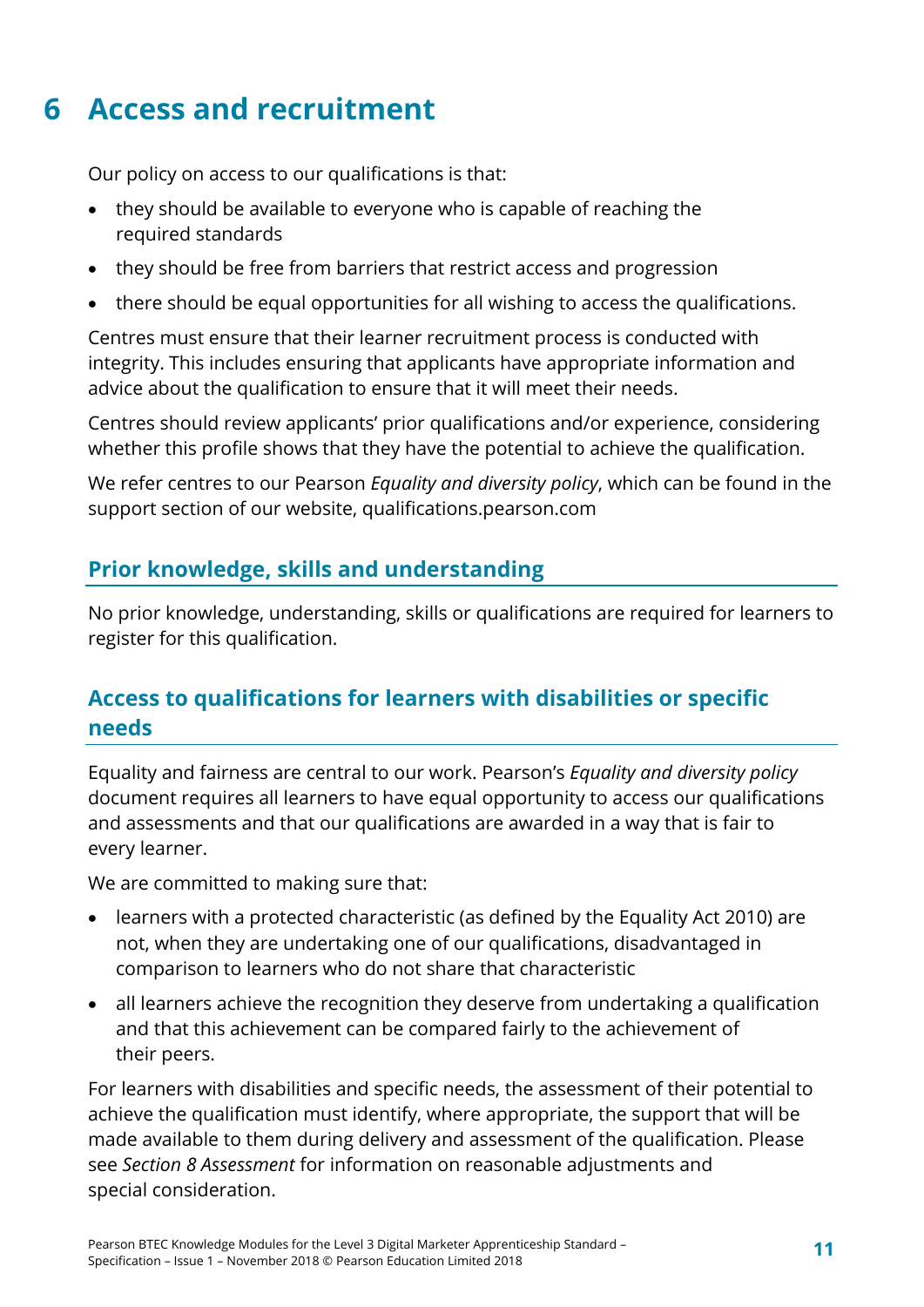# <span id="page-15-0"></span>**7 Programme delivery**

Centres are free to offer these qualifications using any mode of delivery that meets learners' and employers' needs. It is recommended that centres make use of a wide range of training delivery methods, including direct instruction in classrooms, simulated demonstrations, research or applied projects, e-learning, directed self-study, field visits and role play. Whichever mode of delivery is used, centres must make sure that learners have access to the resources identified in the specification and to the subject specialists delivering the qualifications.

Centres must adhere to the Pearson policies that apply to the different models of delivery. Our *Collaborative and consortium arrangements for the delivery of vocational qualifications policy* document is available on our website.

Those planning the programme should aim to enhance the vocational nature of the qualification by:

- spending time with employers to better understand their organisational requirements and the methods of training that are most suitable, taking into consideration their available resources and working patterns
- collaborating with employers to ensure that learners have opportunities in the workplace to implement the knowledge and skills developed through the training programme
- developing up-to-date and relevant teaching materials that make use of scenarios relevant to the sector and relevant occupation
- giving learners the opportunity to apply their learning in realistic practical activities
- having regular meetings with employers to discuss learner progress, providing feedback and agreeing how any issues will be resolved
- developing projects or assessments with input from employers
- using 'expert witness' reports from employers to support assessment
- making full use of the variety of experience of work and life that learners bring to the programme.

Where legislation is taught, centres must ensure that it is current and up to date.

Where a qualification is externally assessed, it is essential that learners have covered all of the qualification content before they are tested.

For further information on the delivery and assessment of the new Apprenticeships please refer to the *Apprenticeship Funding Rules*, at: www.gov.uk/government/collections/sfa-funding-rules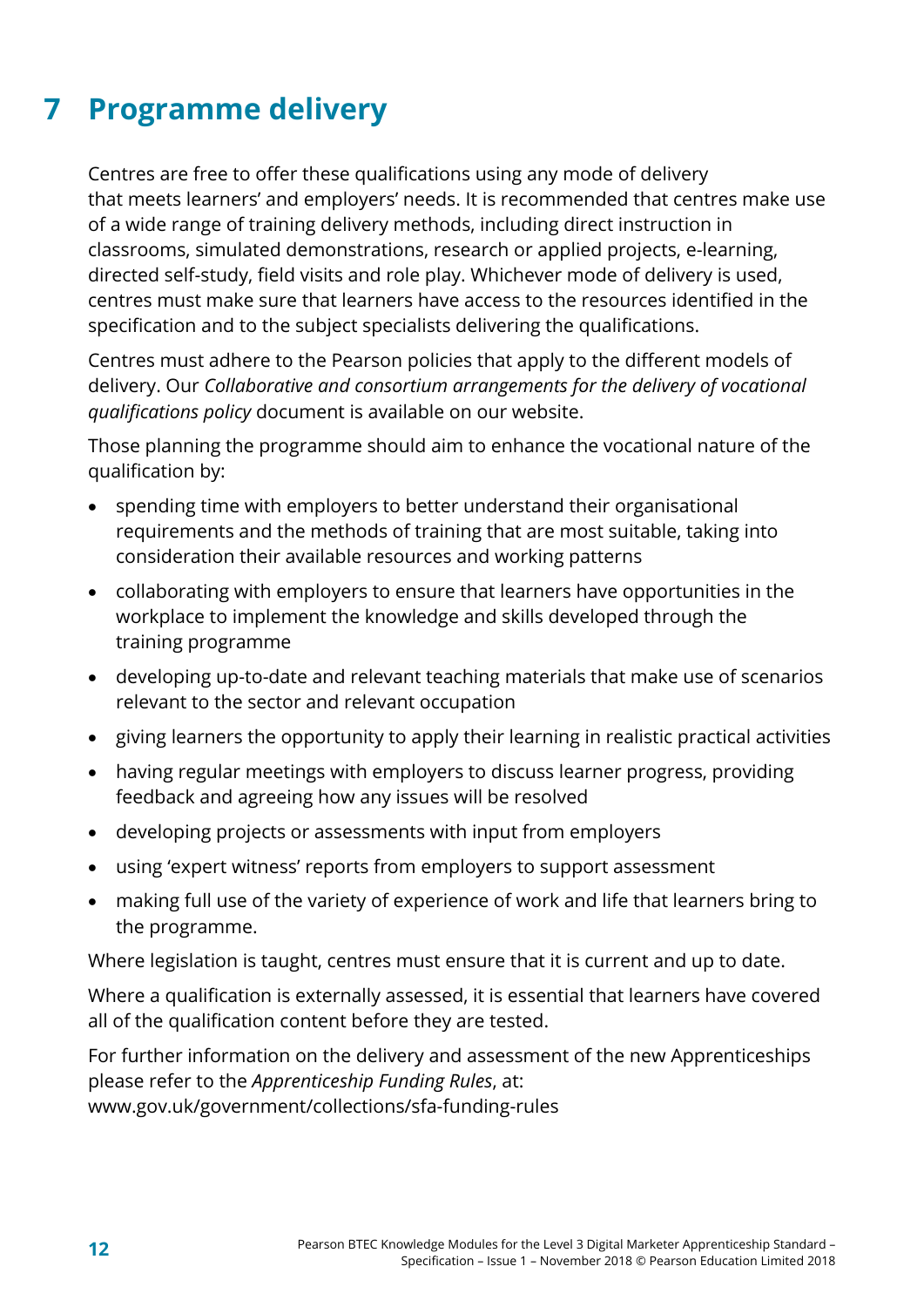### <span id="page-16-0"></span>**8 Assessment**

The table below gives a summary of the assessment methods used for these qualifications.

| <b>Qualifications</b>     | Assessment method                   |
|---------------------------|-------------------------------------|
| $\mid$ All qualifications | External assessment (onscreen test) |

In administering internal assessments, centres need to be aware of the specific procedures and policies that apply to, for example, registration, entries and results. More information can be found in our *Information manual*, available on our website.

#### <span id="page-16-1"></span>**Language of assessment**

External assessments for these qualification(s) will be available in English only.

A learner taking the qualifications may be assessed in British or Irish Sign Language where it is permitted for the purpose of reasonable adjustment.

Further information on the use of language in qualifications is available in our *Use of Languages in Qualifications Policy* document*,* available on our website at: qualifications.pearson.com

For further information on access arrangements, please refer to *Reasonable adjustments* later in this section.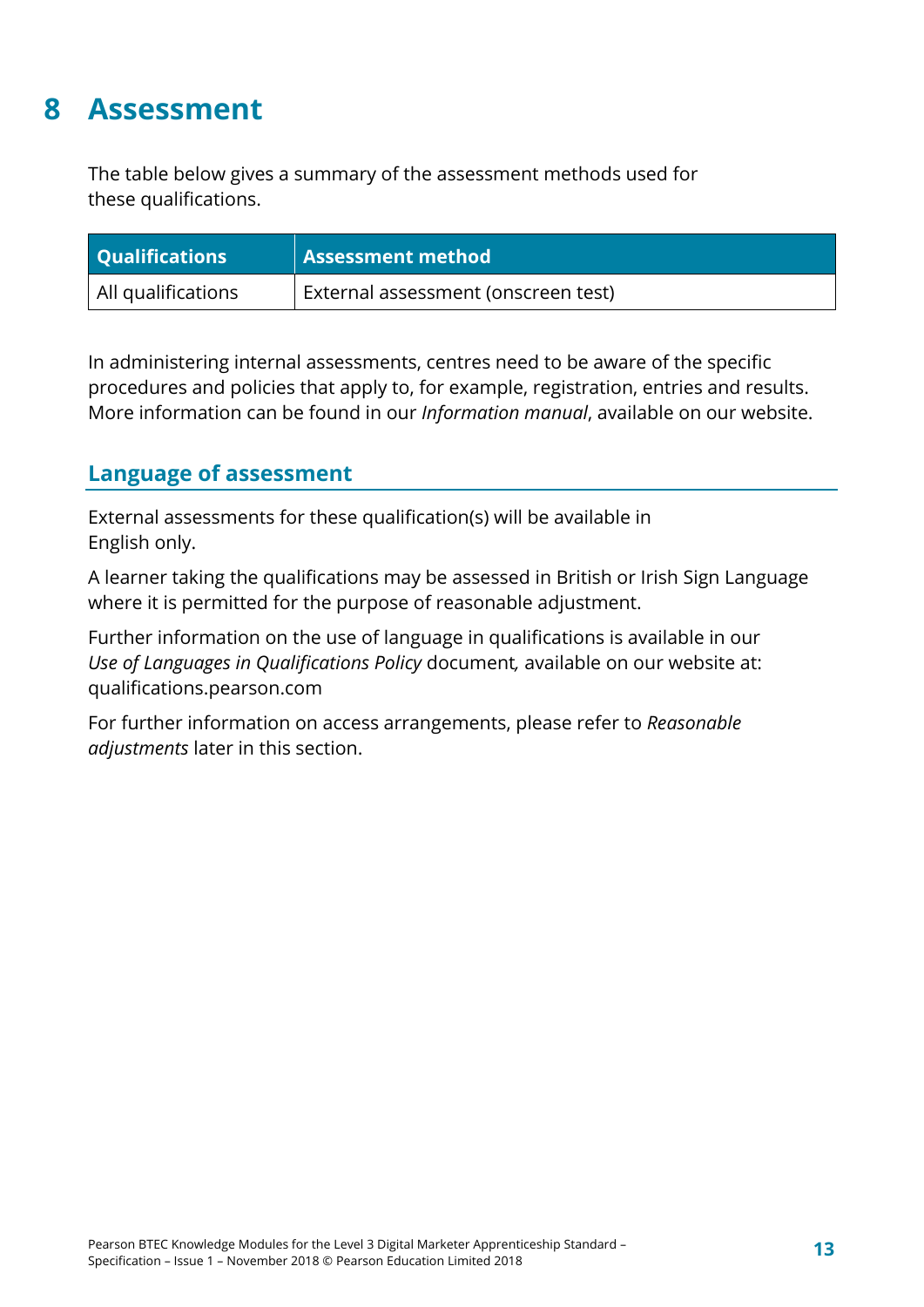#### <span id="page-17-0"></span>**External assessment**

The table below gives information about the type and availability of external assessments that are available for these qualifications. Centres should check this information carefully together with the relevant qualification information and the sample assessment materials so that they can timetable learning and assessment periods appropriately.

| <b>Pearson BTEC Level 3 Award in Principles of Coding</b> |                                                                         |  |  |  |
|-----------------------------------------------------------|-------------------------------------------------------------------------|--|--|--|
| Type of assessment                                        | Onscreen test using items such as multiple choice,<br>multiple response |  |  |  |
| Length of<br>assessment                                   | The external assessment will be 35 minutes                              |  |  |  |
| Number of<br>questions/marks                              | 20                                                                      |  |  |  |
| Assessment<br>availability                                | On demand                                                               |  |  |  |
| First assessment<br>availability                          | April 2019                                                              |  |  |  |

| <b>Pearson BTEC Level 3 Certificate in Marketing Principles</b> |                                                                         |  |  |  |
|-----------------------------------------------------------------|-------------------------------------------------------------------------|--|--|--|
| Type of assessment                                              | Onscreen test using items such as multiple choice,<br>multiple response |  |  |  |
| Length of<br>assessment                                         | The external assessment will be 45 minutes                              |  |  |  |
| Number of<br>questions/marks                                    | 30                                                                      |  |  |  |
| Assessment<br>availability                                      | On demand                                                               |  |  |  |
| First assessment<br>availability                                | April 2019                                                              |  |  |  |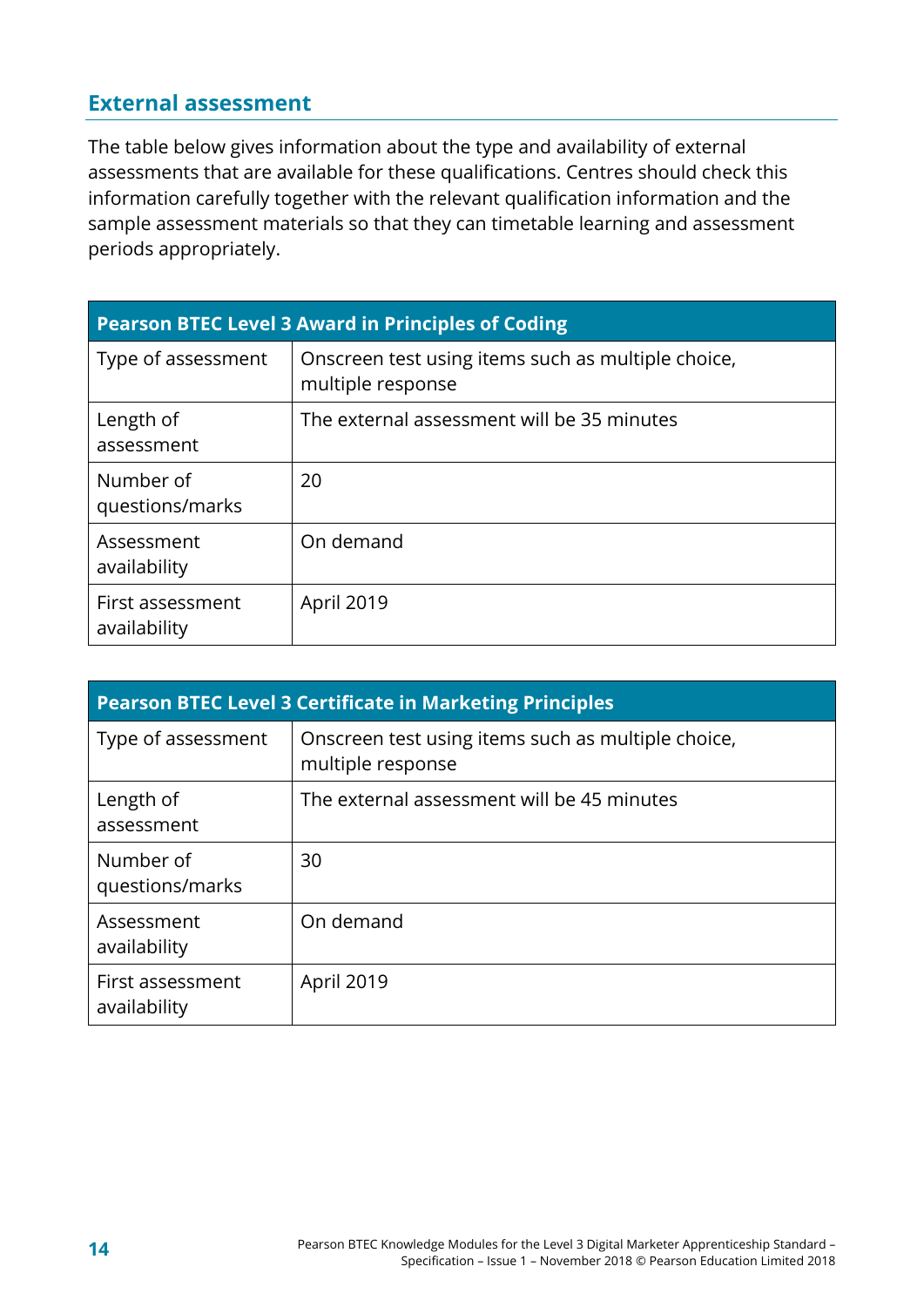| <b>Pearson BTEC Level 3 Certificate in Digital Marketing Business Principles</b> |                                                                         |  |  |  |
|----------------------------------------------------------------------------------|-------------------------------------------------------------------------|--|--|--|
| Type of assessment                                                               | Onscreen test using items such as multiple choice,<br>multiple response |  |  |  |
| Length of<br>assessment                                                          | The external assessment will be 45 minutes                              |  |  |  |
| Number of<br>questions/marks                                                     | 30                                                                      |  |  |  |
| Assessment<br>availability                                                       | On demand                                                               |  |  |  |
| First assessment<br>availability                                                 | April 2019                                                              |  |  |  |

Pearson sets and marks the external assessments.

The external assessment assesses all the learning outcomes in the units to meet the standard specified by the related assessment criteria. All the content in each unit is mandatory for the assessments and will be sampled across different versions of the assessment over time. Therefore, it is essential that learners have full knowledge of the unit content before being entered for the onscreen test.

Centres need to make sure that learners are:

- fully prepared to sit the external assessments
- entered for the tests at appropriate times, with due regard for resit opportunities as necessary.

Information about registering learners for the test and the systems requirements for delivering the onscreen tests is available on our website.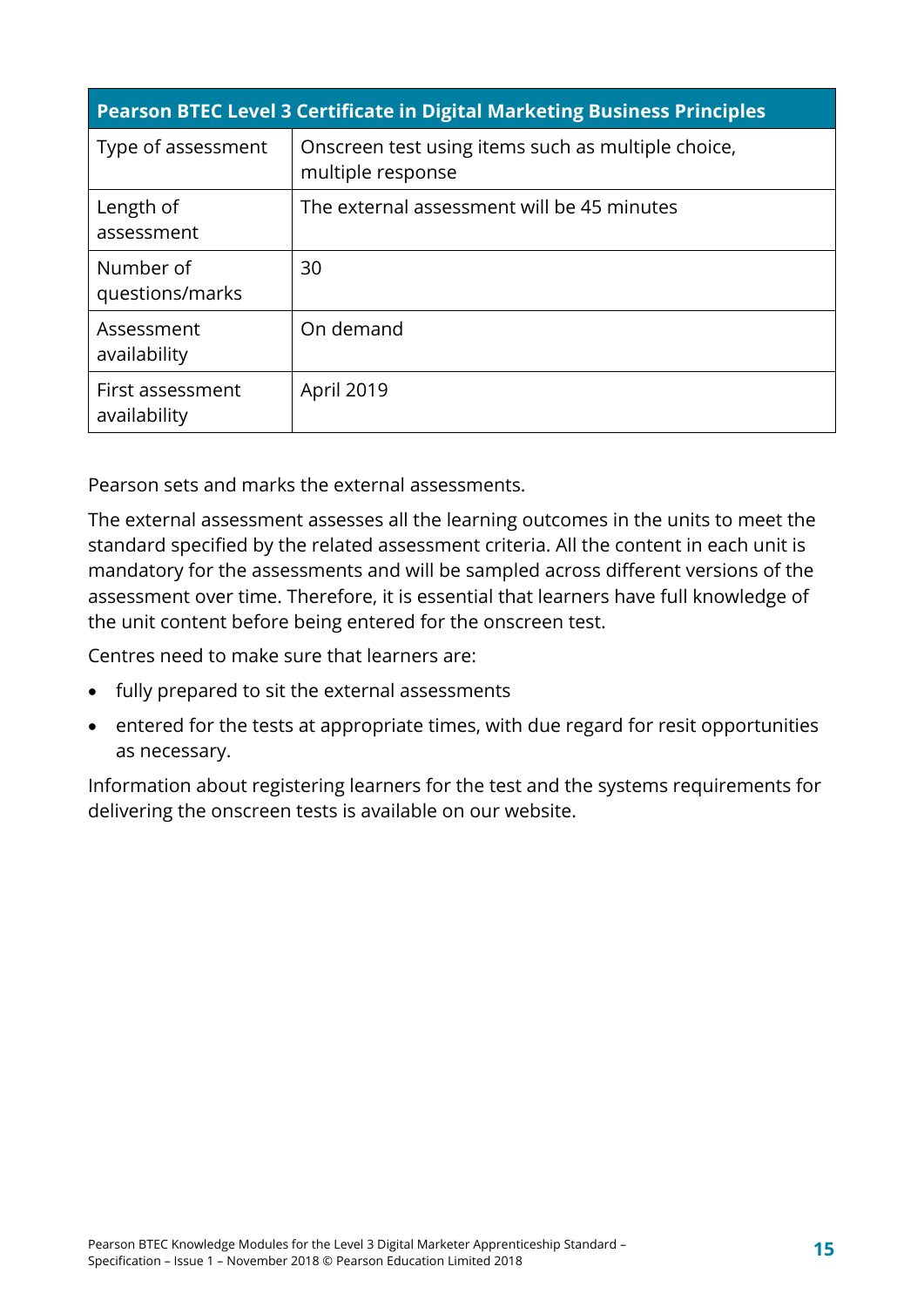#### <span id="page-19-0"></span>**Sample assessment materials**

Each externally assessed unit has a set of sample assessment materials (SAMs). The SAMs are there to provide an example of what the external assessment will look like in terms of the feel and level of demand of the assessment.

SAMs show the range of possible question types that may appear in the actual assessments and give a good indication of how the assessments will be structured.

While SAMs can be used for practice with learners, as with any assessment the content covered and specific details of the questions asked will change in each assessment.

A copy of each of these assessments can be downloaded from the qualification page on our website.

#### <span id="page-19-1"></span>**Resits**

Learners who take the onscreen test and do not perform as expected are allowed the opportunity to resit the assessment. Opportunities for resits are purely at the centre's discretion. Centres will need to ensure that learners are fully prepared against any identified areas of weakness before resitting the assessment.

#### <span id="page-19-2"></span>**Administrative arrangements for external assessment**

#### <span id="page-19-3"></span>**Access arrangements requests**

Access arrangements are agreed with Pearson before an assessment. They allow learners with special educational needs, disabilities or temporary injuries to:

- access the assessment
- show what they know and can do without changing the demands of the assessment.

Access arrangements should always be processed at the time of registration.

Learners will then know what type of arrangements are available in place for them.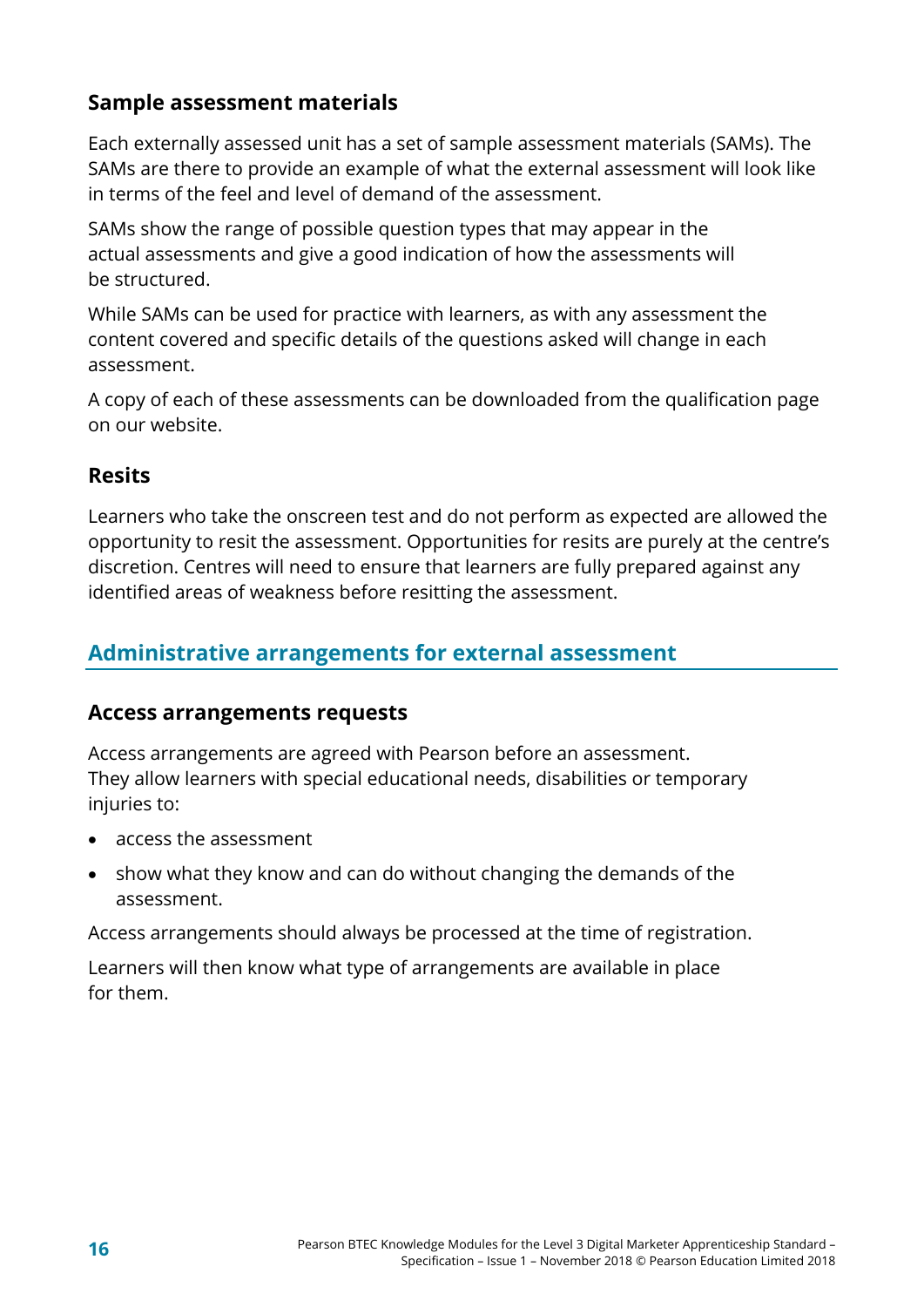#### <span id="page-20-0"></span>**Granting reasonable adjustments**

For external assessment, a reasonable adjustment is one that Pearson agrees to make for an individual learner. A reasonable adjustment is defined for the individual learner and informed by the list of available access arrangements.

Whether an adjustment will be considered reasonable will depend on a number of factors, including:

- the needs of the learner with the disability
- the effectiveness of the adjustment
- the cost of the adjustment; and
- the likely impact of the adjustment on the learner with the disability and other learners.

An adjustment may be judged unreasonable and not approved if it involves unreasonable costs, timeframes or affects the integrity of the assessment.

#### <span id="page-20-1"></span>**Special consideration requests**

Special consideration is an adjustment made to a learner's mark or grade after an external assessment to reflect temporary injury, illness or other indisposition at the time of the assessment.

An adjustment is made only if the impact on the learner is such that it is reasonably likely to have had a material effect on that learner being able to demonstrate attainment in the assessment.

Centres are required to notify us promptly of any learners who they believe have been adversely affected and request that we give special consideration. Further information can be found in the special requirements section on our website.

#### <span id="page-20-2"></span>**Conducting external assessments**

Centres must make arrangement for the secure delivery of external assessments. All centres offering external assessments must comply with the Joint Council for Qualifications (JCQ) document *Instructions for the Conduct of Examinations (ICE)*. The current version of this document is available on our website.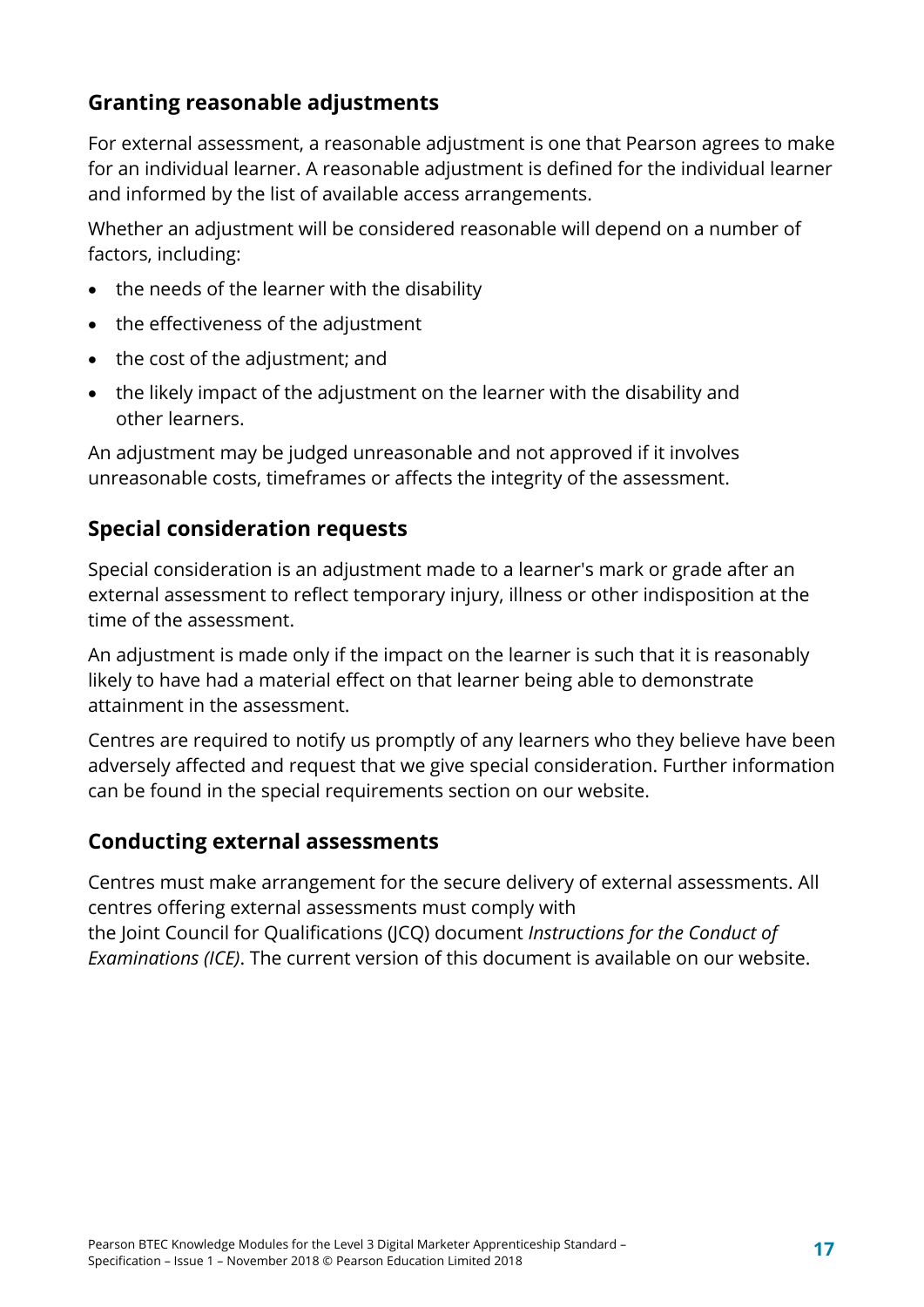### <span id="page-21-0"></span>**Dealing with malpractice in assessment**

Malpractice means acts that undermine the integrity and validity of assessment, the certification of qualifications and/or may damage the authority of those responsible for delivering the assessment and certification.

Pearson does not tolerate actual or attempted malpractice by learners, centre staff or centres in connection with Pearson qualifications. Pearson may impose penalties and/or sanctions on learners, centre staff or centres where malpractice or attempted malpractice has been proven.

Malpractice may occur or be suspected in relation to any unit or type of assessment within a qualification. For further details on malpractice and advice on preventing malpractice by learners, please see Pearson's *Centre Guidance: Dealing with Malpractice in vocational qualifications*, available on our website.

The procedures we ask you to adopt vary between units that are internally assessed and those that are externally assessed.

#### <span id="page-21-1"></span>**External assessment**

External assessment means all aspects of units that are designated as external in this specification, including preparation for tasks and performance. For these assessments, centres must follow the JCQ procedures set out in the latest version of the Joint Council for Qualifications (JCQ) document *Suspected Malpractice in Examinations and Assessments, Policies and Procedures* (available on the JCQ website, www.jcq.org.uk).

In the interests of learners and centre staff, centres need to respond effectively and openly to all requests relating to an investigation into an incident of suspected malpractice.

#### <span id="page-21-2"></span>**Learner malpractice**

The head of centre is required to report incidents of suspected learner malpractice that occur during Pearson examinations. We ask centres to complete JCQ Form M1 (www.jcq.org.uk/malpractice) and email it with any accompanying documents (signed statements from the learner, invigilator, copies of evidence, etc.) to the Investigations Processing team at candidatemalpractice@pearson.com

The responsibility for determining appropriate sanctions or penalties to be imposed on learners lies with Pearson.

Learners must be informed at the earliest opportunity of the specific allegation and the centre's malpractice policy, including the right of appeal. Learners found guilty of malpractice may be disqualified from the qualification for which they have been entered with Pearson.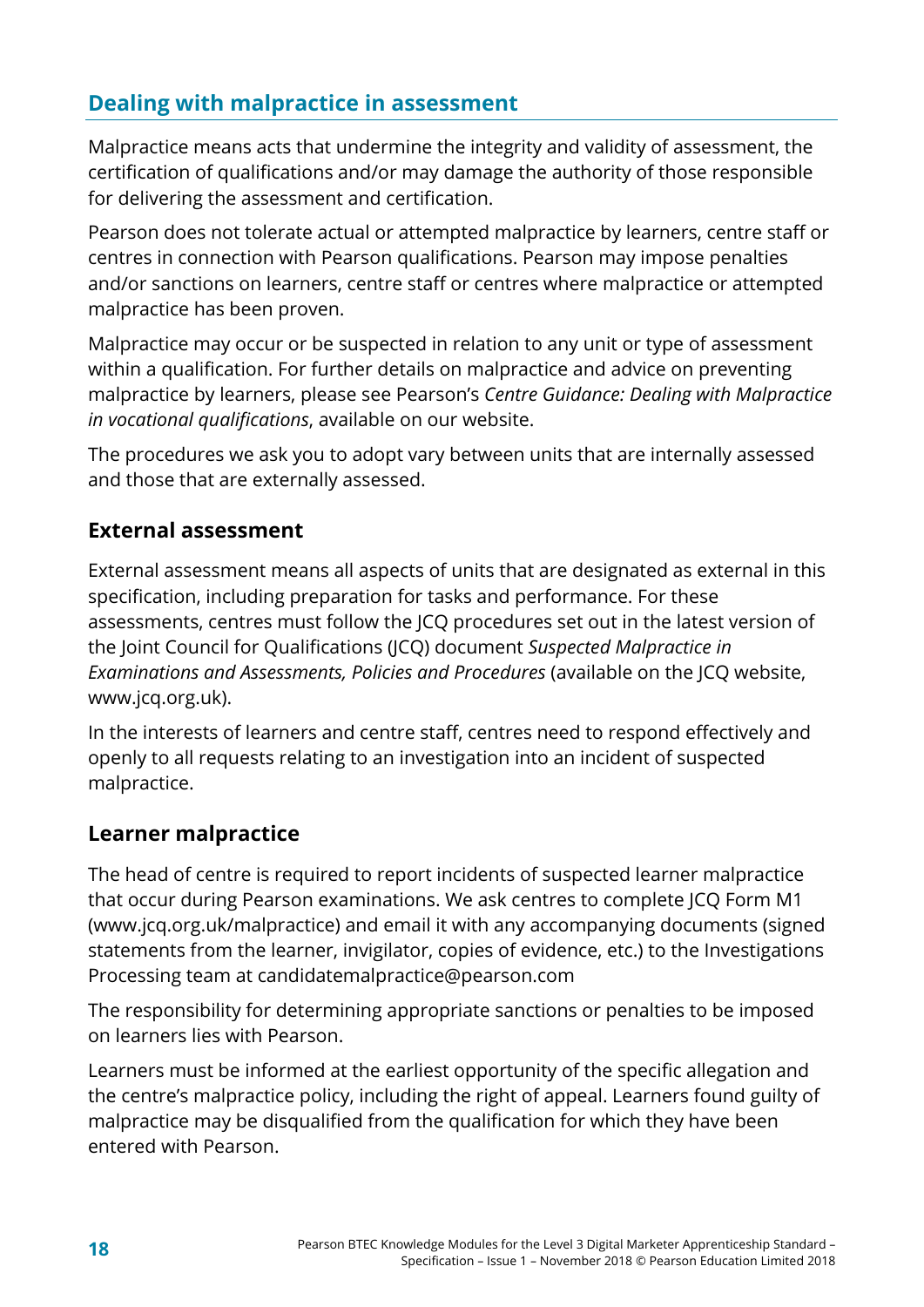### <span id="page-22-0"></span>**Teacher/centre malpractice**

The Head of Centre is required to inform Pearson's Investigations Team of any incident of suspected malpractice by centre staff, before any investigation is undertaken. The Head of Centre is requested to inform the Investigations Team by submitting a JCQ M2(a) form (downloadable from www.jcq.org.uk/malpractice) with supporting documentation to pqsmalpractice@pearson.com. Where Pearson receives allegations of malpractice from other sources (for example Pearson staff, anonymous informants), the Investigations team will conduct the investigation directly or may ask the Head of Centre to assist.

Incidents of maladministration (errors in the delivery of Pearson qualifications that may affect the assessment of learners) should also be reported to the Investigations team using the same method.

Heads of Centres/Principals/Chief Executive Officers or their nominees are required to inform learners and centre staff suspected of malpractice of their responsibilities and rights, please see 6.15 of the Joint Council for Qualifications (JCQ) document *Suspected Malpractice in Examinations and Assessments, Policies and Procedures*.

Pearson reserves the right in cases of suspected malpractice to withhold the issuing of results/certificates while an investigation is in progress. Depending on the outcome of the investigation, results and/or certificates may not be released or they may be withheld.

We reserve the right to withhold certification when undertaking investigations, audits and quality assurances processes. You will be notified within a reasonable period of time if this occurs.

#### <span id="page-22-1"></span>**Sanctions and appeals**

Where malpractice is proven, we may impose sanctions or penalties.

Where learner malpractice is evidenced, penalties may be imposed such as:

- mark reduction for affected external assessments
- disqualification from the qualification
- debarment from registration for Pearson qualifications for a period of time.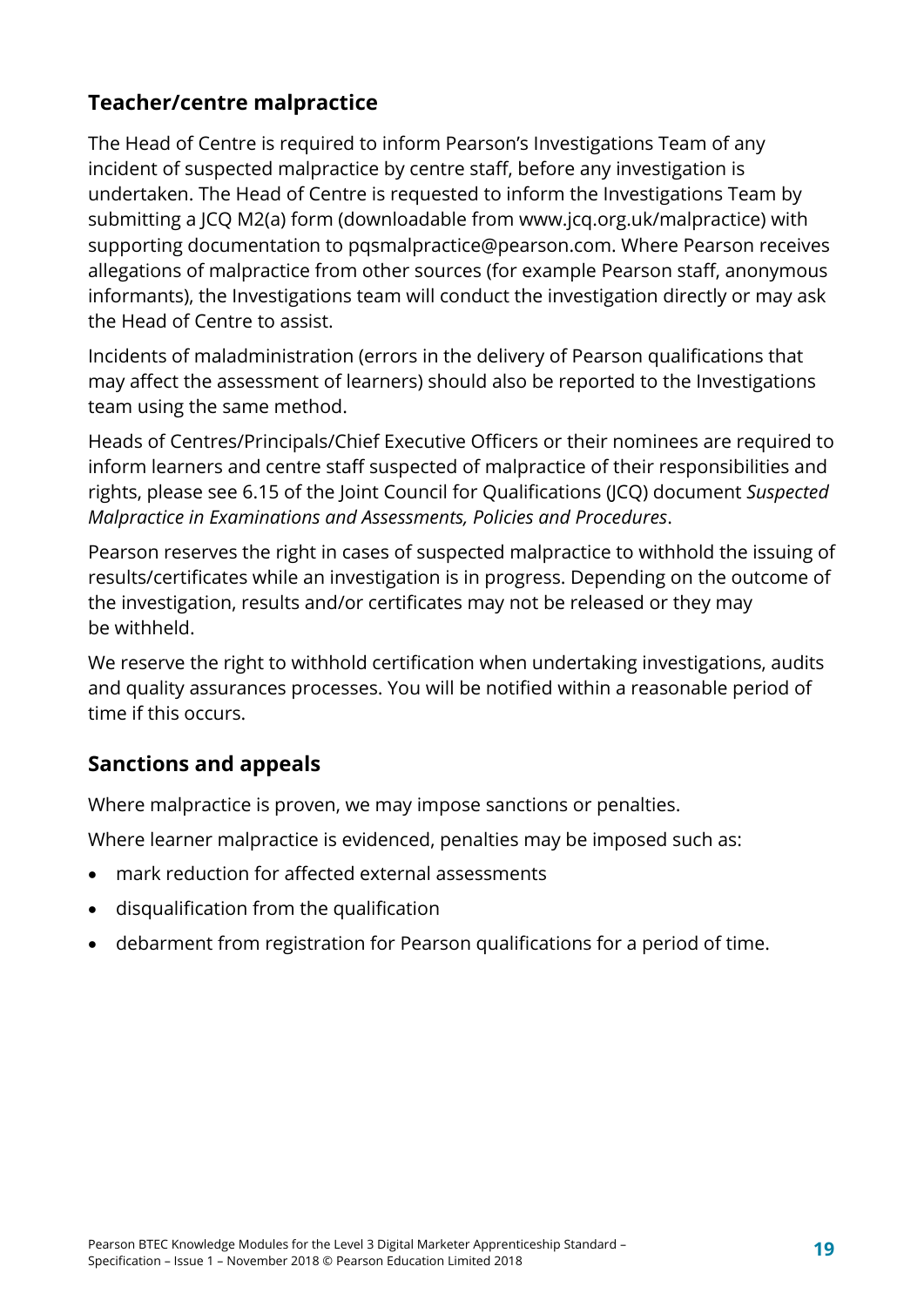If we are concerned about your centre's quality procedures we may impose sanctions such as:

- working with centres to create an improvement action plan
- requiring staff members to receive further training
- placing temporary blocks on the centre's certificates
- placing temporary blocks on registration of learners
- debarring staff members or the centre from delivering Pearson qualifications
- suspending or withdrawing centre approval status.

The centre will be notified if any of these apply.

Pearson has established procedures for centres that are considering appeals against penalties and sanctions arising from malpractice. Appeals against a decision made by Pearson will normally be accepted only from the Head of Centre (on behalf of learners and/or members or staff) and from individual members (in respect of a decision taken against them personally). Further information on appeals can be found in our *Enquiries and appeals about Pearson vocational qualifications and end point assessment policy* document*,* available on our website, qualifications.pearson.com. In the initial stage of any aspect of malpractice, please notify the Investigations Team (via pqsmalpractice@pearson.com) who will inform you of the next steps.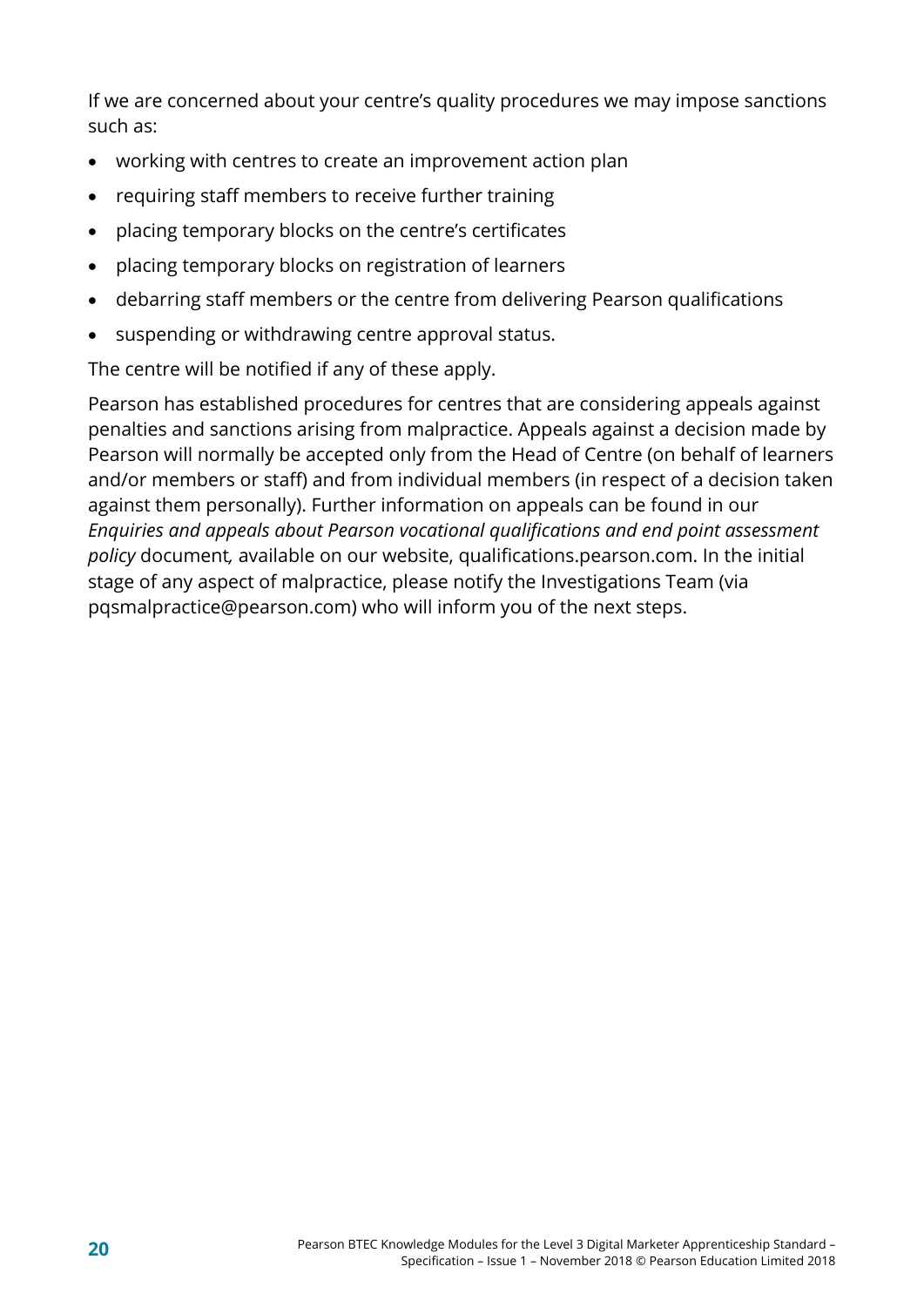# <span id="page-24-0"></span>**9 Recognising prior learning and achievement**

#### <span id="page-24-1"></span>**Recognition of Prior Learning**

Recognition of Prior Learning (RPL) is a method of assessment that considers whether a learner can demonstrate that they can meet the assessment requirements for a unit through knowledge, understanding or skills they already possess and so do not need to develop through a course of learning.

Pearson encourages centres to recognise learners' previous achievements and experiences in and outside the workplace, as well as in the classroom. RPL provides a route for the recognition of the achievements resulting from continuous learning.

The The Apprenticeship standard lists vendor qualifications that suitable to show equivalent achievement of each qualification in this specification. The equivalent vendor qualifications are listed in the Essential information for tutors and assessors section of each unit and can be used as evidence of the gateway requirement for the Apprenticeship.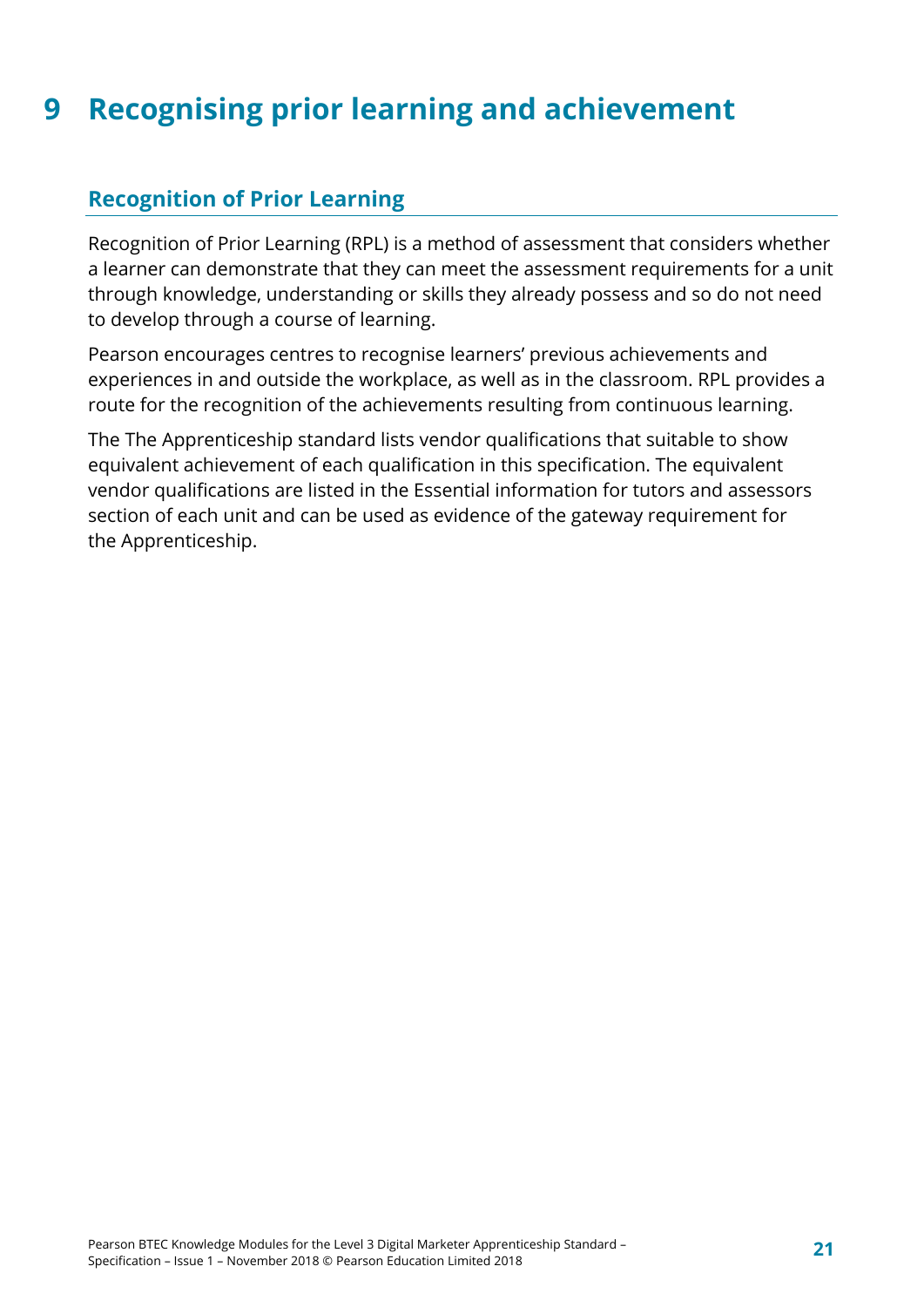# <span id="page-25-0"></span>**10 Centre recognition and approval**

Centres that have not previously offered BTEC Specialist qualifications need to apply for, and be granted, centre recognition as part of the process for approval to offer individual qualifications.

Existing centres will be given 'automatic approval' for a new qualification if they are already approved for a qualification that is being replaced by a new qualification and the conditions for automatic approval are met.

Centres offering mandatory qualifications for the new Apprenticeship Standards must be listed on the Skills Funding Agency's Register of Training Organisations and have a contract to deliver the new Apprenticeship Standards.

<span id="page-25-1"></span>Guidance on seeking approval to deliver BTEC qualifications is given on our website.

#### **Approvals agreement**

All centres are required to enter into an approval agreement with Pearson, in which the Head of Centre or principal agrees to meet all the requirements of the qualification specification and to comply with the policies, procedures, codes of practice and regulations of Pearson and relevant regulatory bodies. If centres do not comply with the agreement, this could result in the suspension of certification or withdrawal of centre or qualification approval.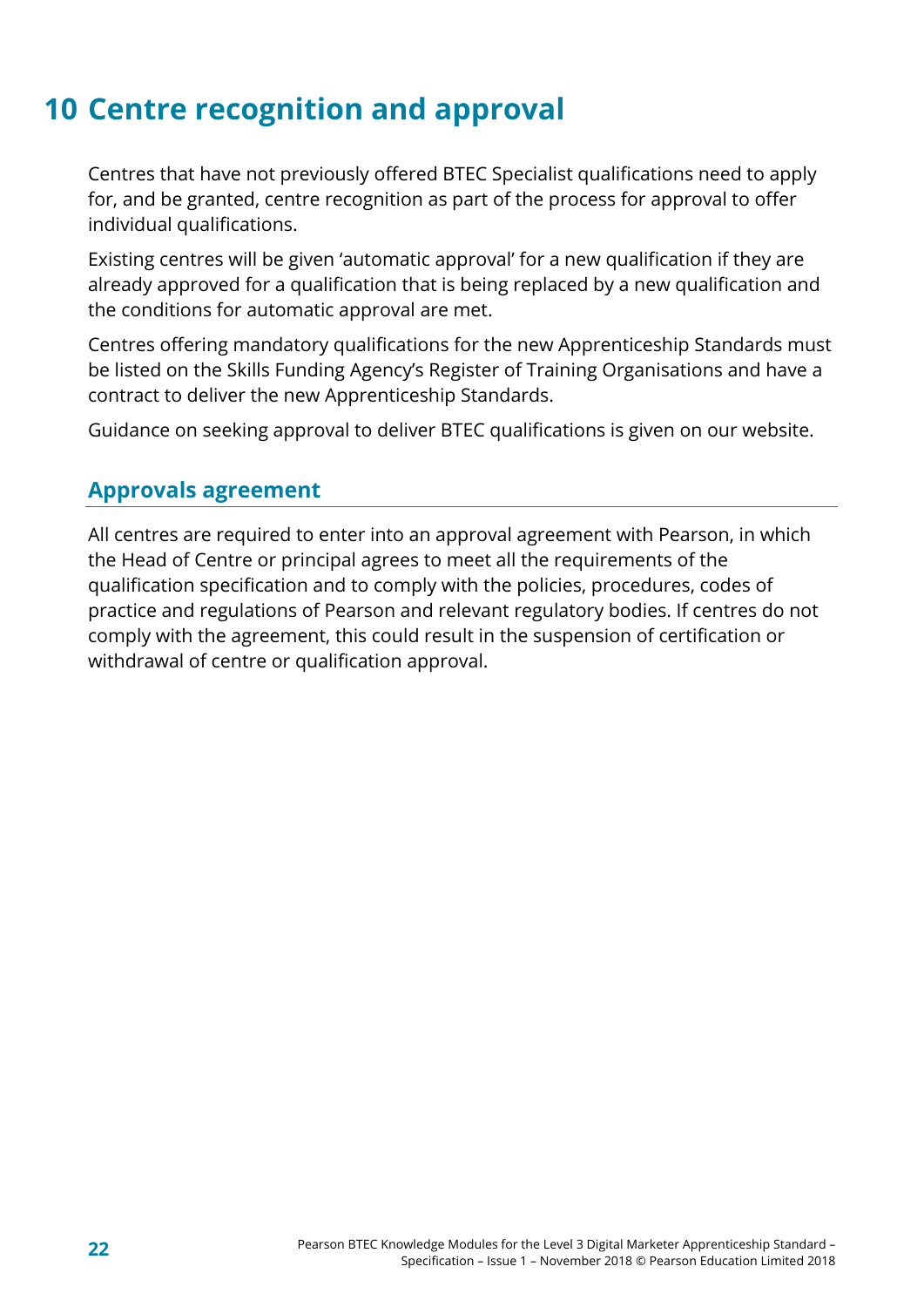# <span id="page-26-0"></span>**11 Quality assurance of centres**

Quality assurance is at the heart of vocational qualifications. The centre delivers BTEC qualifications. The centre will use quality assurance to make sure that their managers and delivery staff are standardised and supported. Pearson uses quality assurance to check that all centres are working to national standards. It gives us the opportunity to identify and provide support, if needed, to safeguard certification. It also allows us to recognise and support good practice.

For the qualifications in this specification, the Pearson quality assurance model will follow the process below:

• an annual visit to the centre by a Centre Quality Reviewer to review centre-wide quality assurance systems.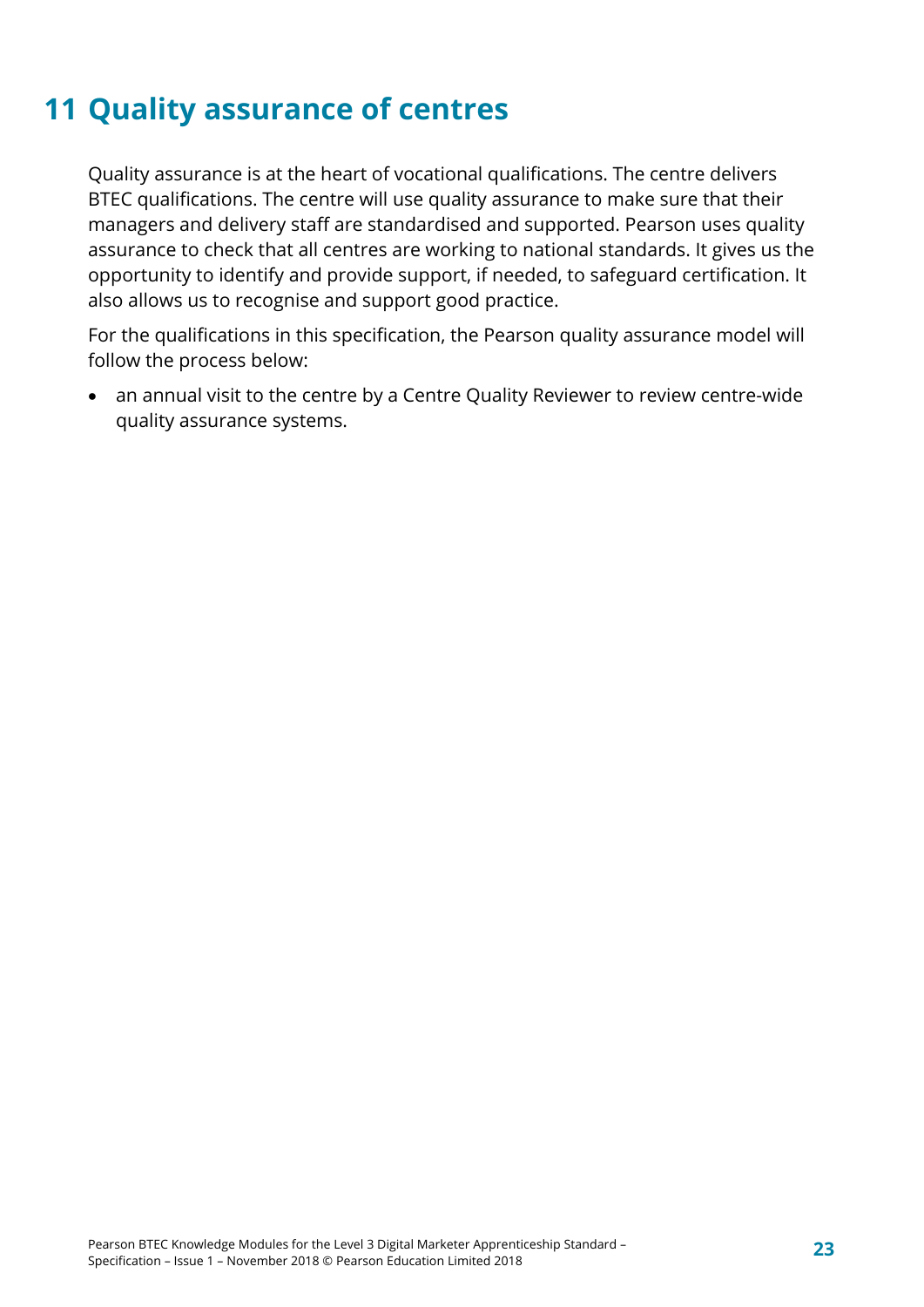## <span id="page-27-0"></span>**12 Units**

Each unit in the specification is set out a similar way. This section explains how the units are structured. It is important that all tutors, assessors, internal verifiers and other staff responsible for the programme review this section.

Units have the following sections.

#### **Unit number**

The number is in a sequence in the specification. Where a specification has more than one qualification, numbers may not be sequential for an individual qualification.

#### **Unit title**

This is the formal title of the unit that will appear on the learner's certificate.

#### **Level**

All units and qualifications have a level assigned to them. The level assigned is informed by the level descriptors defined by Ofqual, the qualifications regulator.

#### **Guided Learning Hours (GLH)**

This indicates the number of hours of activities that directly or immediately involve tutors and assessors in teaching, supervising, and invigilating learners, for example lectures, tutorials, online instruction and supervised study. Units may vary in size.

Pearson has consulted with users of the qualification and has assigned a number of hours to this activity for each unit.

#### **Unit Introduction**

This is designed with learners in mind. It indicates why the unit is important, what will be learned and how the learning might be applied in the workplace.

#### **Learning outcomes**

The learning outcomes of a unit set out what a learner knows, understands or is able to do as the result of a process of learning.

#### **Assessment criteria**

The assessment criteria specify the standard the learner is required to meet to achieve a learning outcome.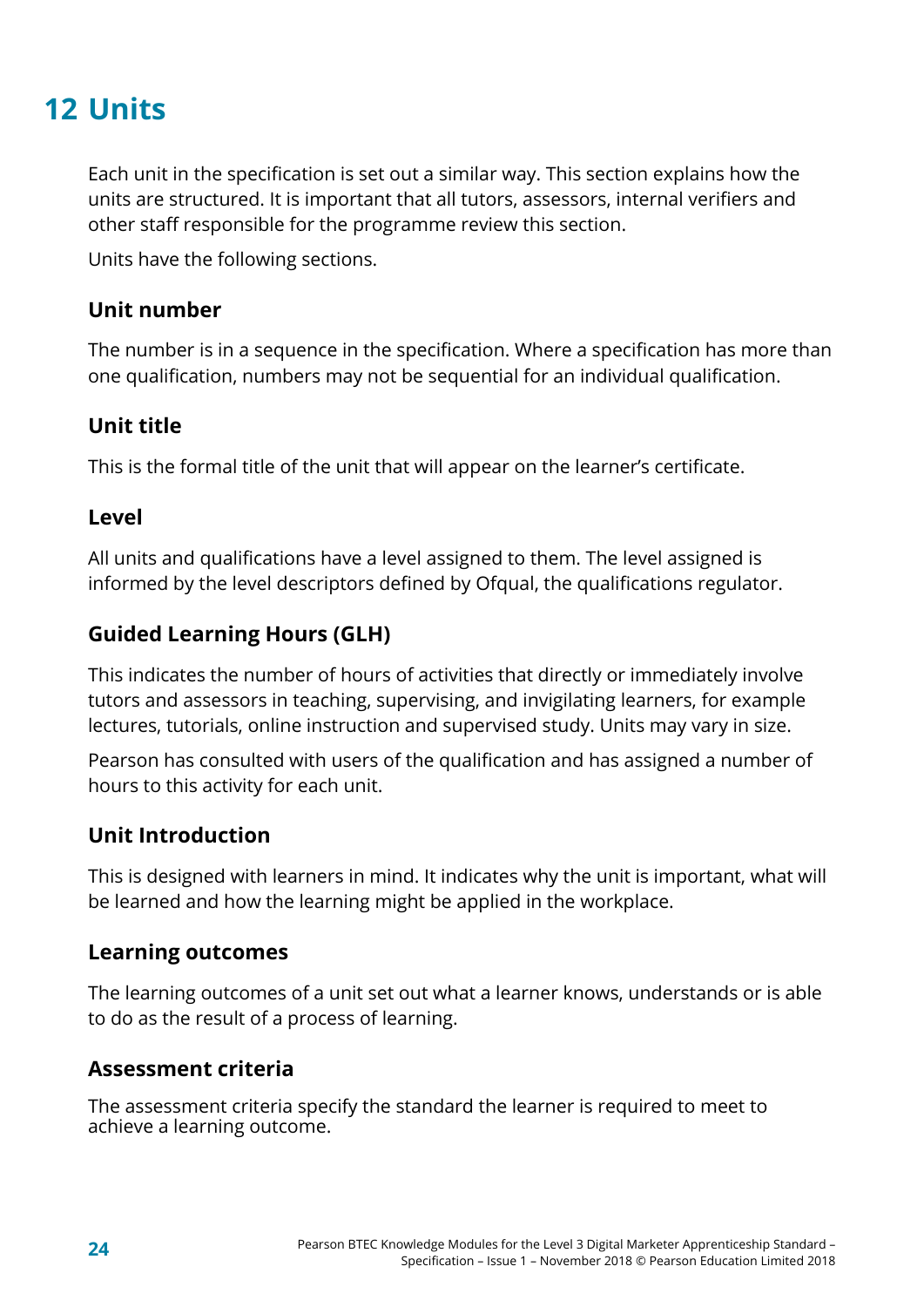### **Unit content**

This section sets out the required teaching content of the unit and specifies the knowledge and understanding required for achievement of the unit. It enables centres to design and deliver a programme of learning that will enable learners to achieve each learning outcome and to meet the standard determined by the assessment criteria.

Where it is designed to support apprenticeships, the unit content is informed by the knowledge and understanding requirements of the relevant Apprenticeship Standard.

#### **Relationship between unit content and assessment criteria**

All the content in each unit is mandatory for the assessments and will be sampled across different versions of the assessment over time. Learners can be tested on any aspect of the content.

Learners should be asked to complete summative assessment only after the teaching content for the unit or learning outcomes has been covered.

#### **Legislation**

Legislation cited in the units is current at time of publication. The most recent legislation should be taught and assessed internally.

#### **Essential information for tutors and assessors**

This section gives information to support delivery and the implementation of assessment. It contains the following sub-sections.

Essential resources – lists any specialist resources needed to deliver the unit. The centre will be asked to make sure that these resources are in place when it seeks approval from Pearson to offer the unit. Assessment – for externally assessed qualifications, this section gives details of the format, structure and any specific conditions of the external assessments.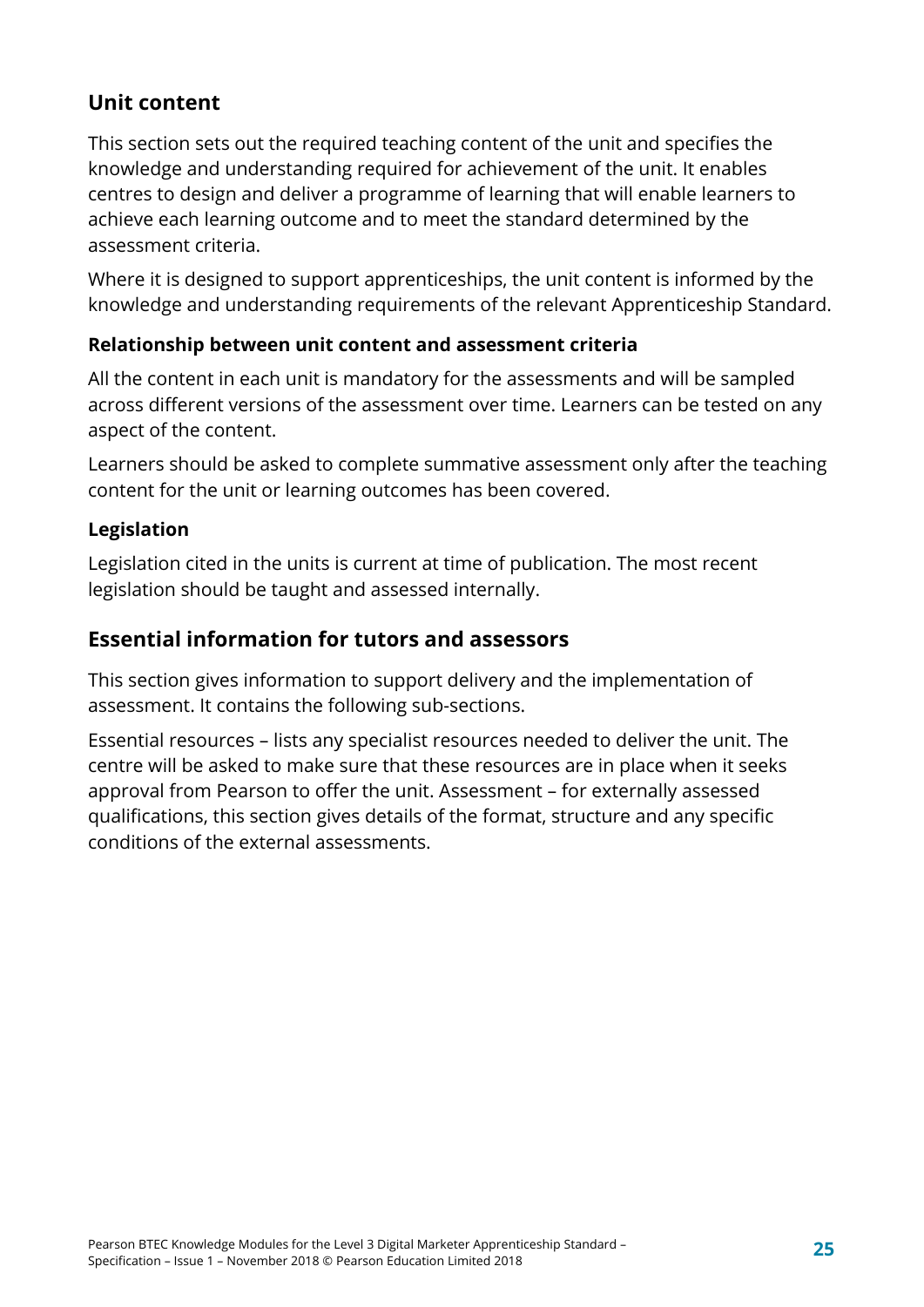<span id="page-29-0"></span>

| <b>Unit 1:</b>                | <b>Principles of Coding</b>                                                       |
|-------------------------------|-----------------------------------------------------------------------------------|
| Level:                        | 3                                                                                 |
| Unit type:                    | <b>Mandatory for Pearson BTEC Level 3</b><br><b>Award in Principles of Coding</b> |
| <b>Assessment type:</b>       | <b>External</b>                                                                   |
| <b>Guided Learning Hours:</b> | 38                                                                                |

### **Unit introduction**

This unit is about understanding the principles of coding and the components that make the world wide web work.

The primary role of a digital marketer is to define, design, build and implement digital campaigns, and associated products, across a variety of online and social media platforms. A digital marketer helps to drive customer acquisition, customer engagement and customer retention. As products and advertising become increasingly reliant on digital platforms, understanding the logic and components that enable these to work, including how the world wide web and the code used to build websites, is a key aspect of this role.

Learners will gain an understanding of the processes involved in developing software solutions, recognising that there are compatibility issues when code is used across multiple devices and platforms.

Learners will understand the logic behind code, how websites work, and the underpinning technologies that enable websites to be created, published, hosted and accessed from anywhere in the world. Digital marketers harness these technologies when building digital campaigns, ensuring that a range of technologies and techniques is used effectively to promote products and/or services.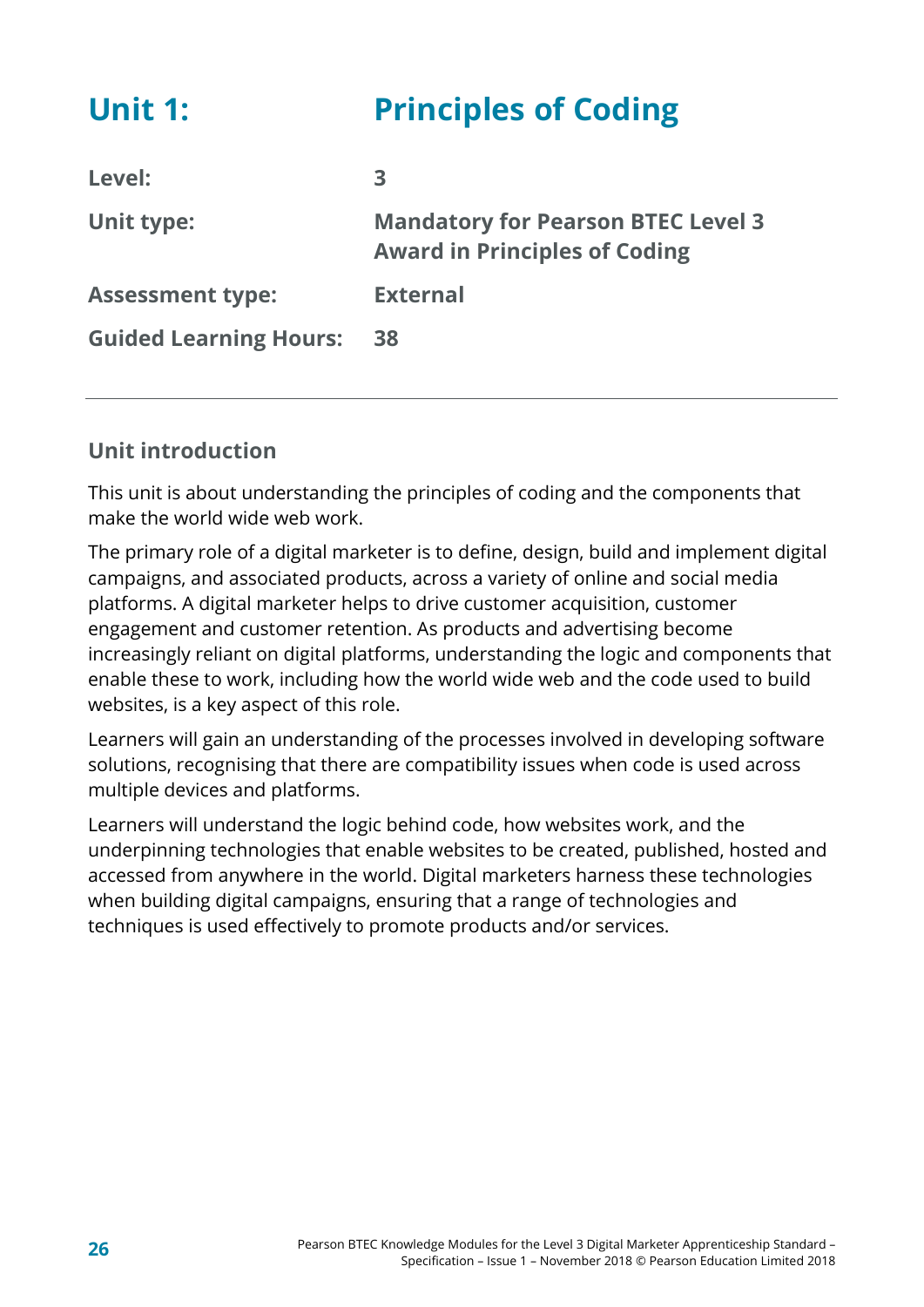| <b>Learning</b><br>outcomes |                                                              | <b>Assessment criteria</b> |                                                                                                         |
|-----------------------------|--------------------------------------------------------------|----------------------------|---------------------------------------------------------------------------------------------------------|
| 1                           | Understand<br>the principles<br>of coding                    | 1.1                        | Interpret logic used in algorithms to solve problems in<br>digital marketing                            |
|                             |                                                              | 1.2                        | Interpret algorithms using pseudocode notation                                                          |
|                             |                                                              | 1.3                        | Identify the uses and benefits of Hypertext Mark-up<br>Language (HTML) and Cascading Style Sheets (CSS) |
|                             |                                                              | 1.4                        | Describe the characteristics of languages used to<br>develop web pages                                  |
|                             |                                                              | 1.5                        | Identify common issues arising from the use of code<br>across different platforms                       |
| 2                           | Understand<br>the<br>components<br>that make the<br>web work | 2.1                        | Describe how hardware and software components make<br>the web work                                      |
|                             |                                                              | 2.2                        | Identify the purpose of protocols used in web<br>communications                                         |
|                             |                                                              | 2.3                        | Explain the factors to be considered when choosing file<br>types for use in digital marketing products  |
|                             |                                                              | 2.4                        | Explain how online tools can be used to publish content                                                 |
|                             |                                                              | 2.5                        | Describe the features of online services that are used to<br>support digital marketing                  |
|                             |                                                              | 2.6                        | Explain the factors to be considered when developing<br>a website                                       |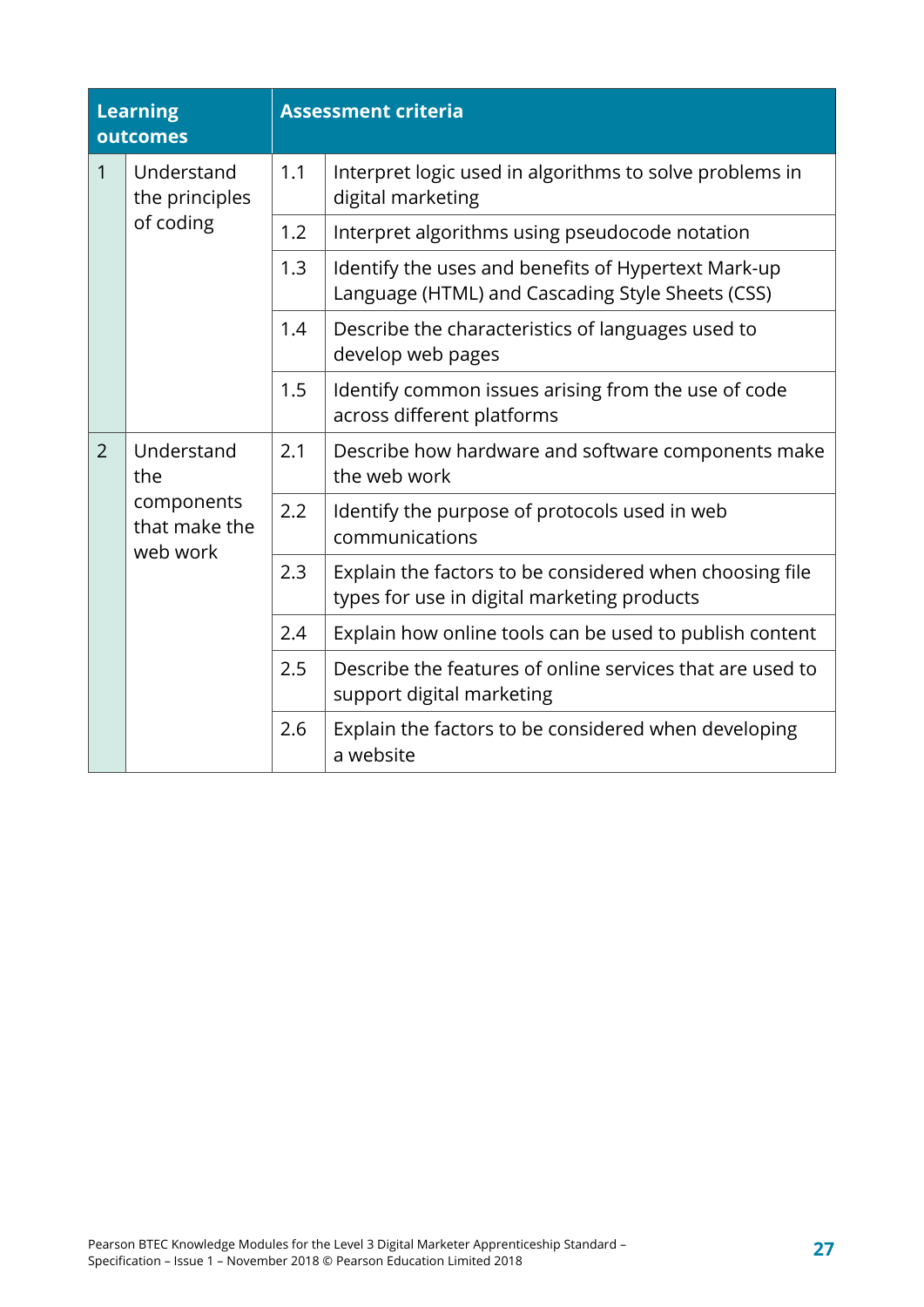### **Content**

#### **What needs to be learned**

#### **Learning outcome 1: Understand the principles of coding**

*Interpret logic used in algorithms to solve problems in digital marketing*

*Uses of algorithms*

- Extract data.
- Search for data.
- Sort data.
- Express the parameters to a solution or problem.

*Boolean logic*

- AND
- OR
- NOT

*Relational logic*

- > (greater than)
- $\bullet \quad \langle$  (less than)
- $\bullet$  = (equal to)
- $\bullet \leq$   $\leq$  (not equal to)
- $\bullet$  >= (greater than or equal to)
- $\bullet \leq$  (less than or equal to)

*Mathematical operators*

- $\bullet$  + (addition)
- - (subtraction)
- / (division)
- \* (multiplication)

*Structures of algorithms*

- Sequence.
- Selection.
- Iteration.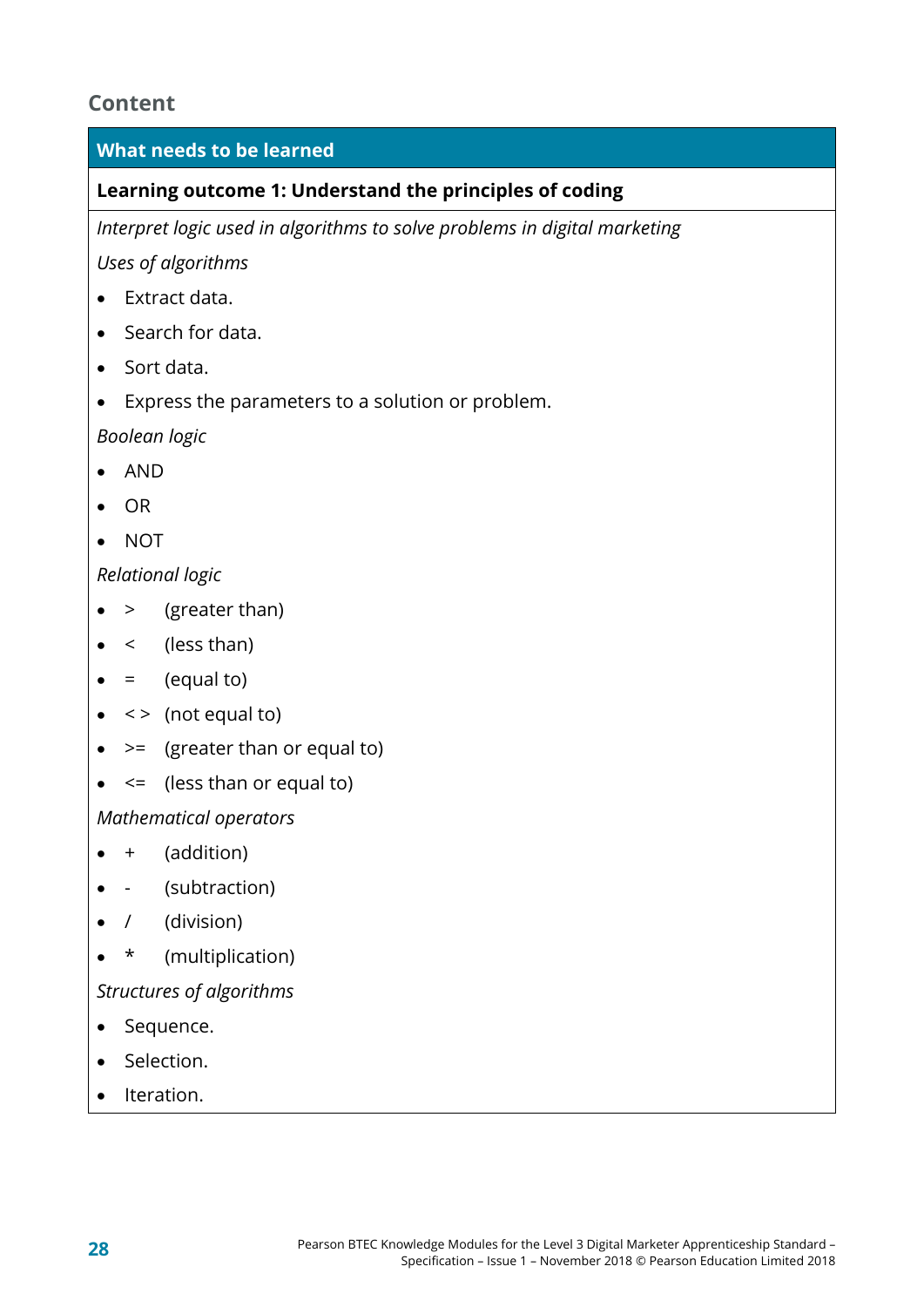*Interpret algorithms using pseudocode notation*

*Pseudocode notation to express algorithms*

- INPUT
- OUTPUT
- WHILE
- FOR
- REPEAT UNTIL
- IF THEN ELSE END IF

*Identify the uses and benefits of Hypertext Mark-up Language (HTML) and Cascading Style Sheets (CSS)*

*Uses of Hypertext Mark-up Language (HTML)*

- Publish static web pages with content.
- 'Mark-up' plain text using tags.
- Describe the structure of a web page.
- Create hypertext links to retrieve information.
- Embed interactive forms.

*Benefits of using Hypertext Mark-up Language (HTML)*

- Global audience/reach.
- Interactive features.
- Accessibility.
- Quicker transactions (e-commerce, online banking).
- Multi-device compatibility.
- Web authoring tool agnostic.

*Uses of Cascading Style Sheets (CSS)*

- Provide information for the browser on how to render a web page.
- Set the colours, styles and fonts for web pages.
- Adapt the presentation of web pages for different devices.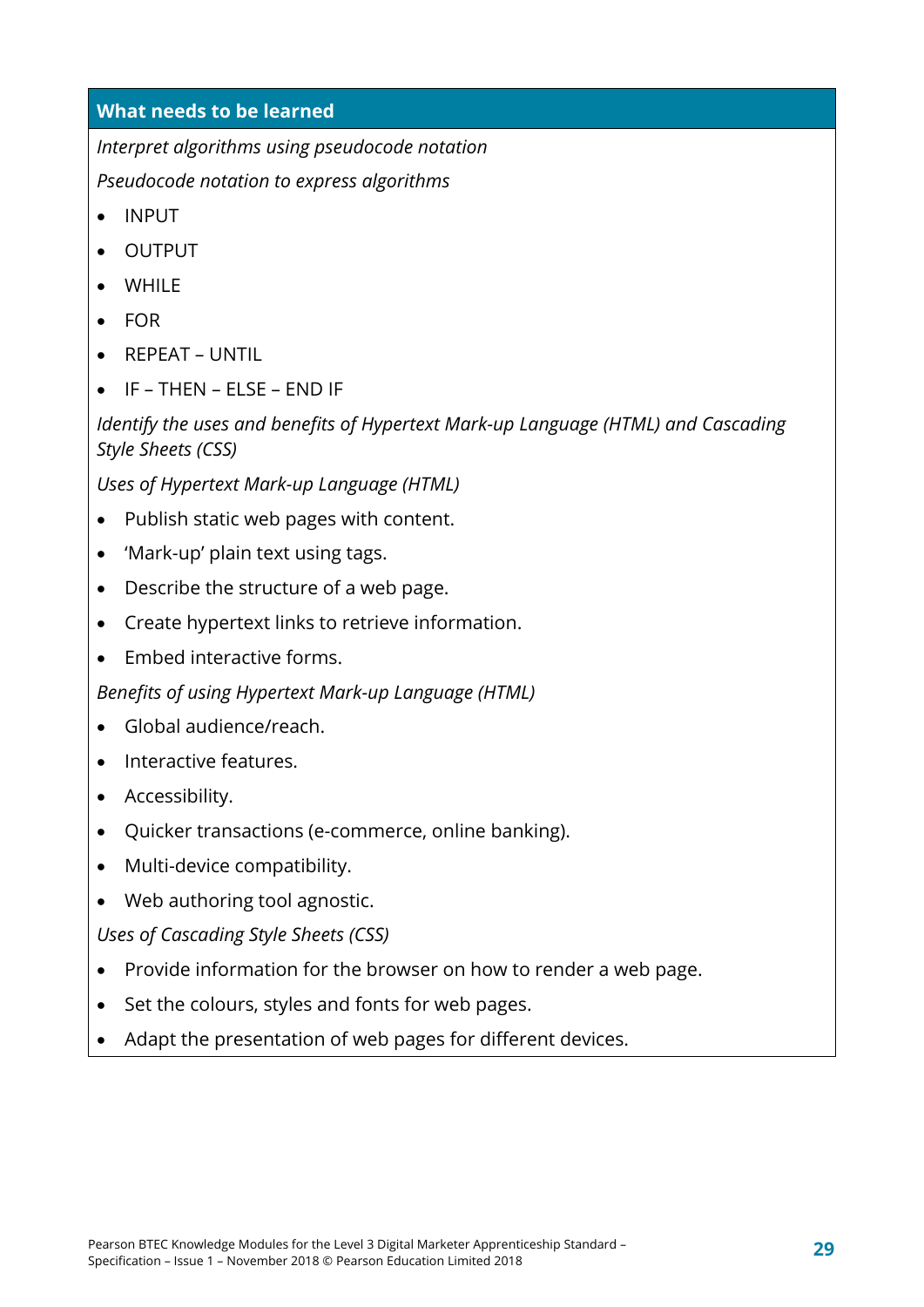*Benefits of using Cascading Style Sheets (CSS)*

- Can share style pages across web pages or websites.
- Changes to presentation or layout to web pages can be applied using a single style sheet.
- Can be used with any XML language.
- Separates the HTML code (structure) from the layout and style (presentation/appearance) of web pages.
- Easier to maintain websites.
- Allows adaptable web design.

#### *Describe the characteristics of languages used to develop web pages*

*Characteristics of JavaScript (JS)* 

- Produces dynamic content for web pages.
- Uses client-side processing.
- Enables interactive web pages.
- Embedded into web pages.
- Compatible with most browsers.

#### *Characteristics of Java*

- Used to produce client-server web applications.
- Cross platform.
- Produced apps are 'self-contained'.
- Requires a plug-in/additional software to be installed on client.

*Characteristics of PHP and ASP.Net* 

- Used for server-side processing.
- Communicate with databases/back end processes.
- Embedded into web pages or content management systems.
- Can be self-contained.
- Compatible with most browsers.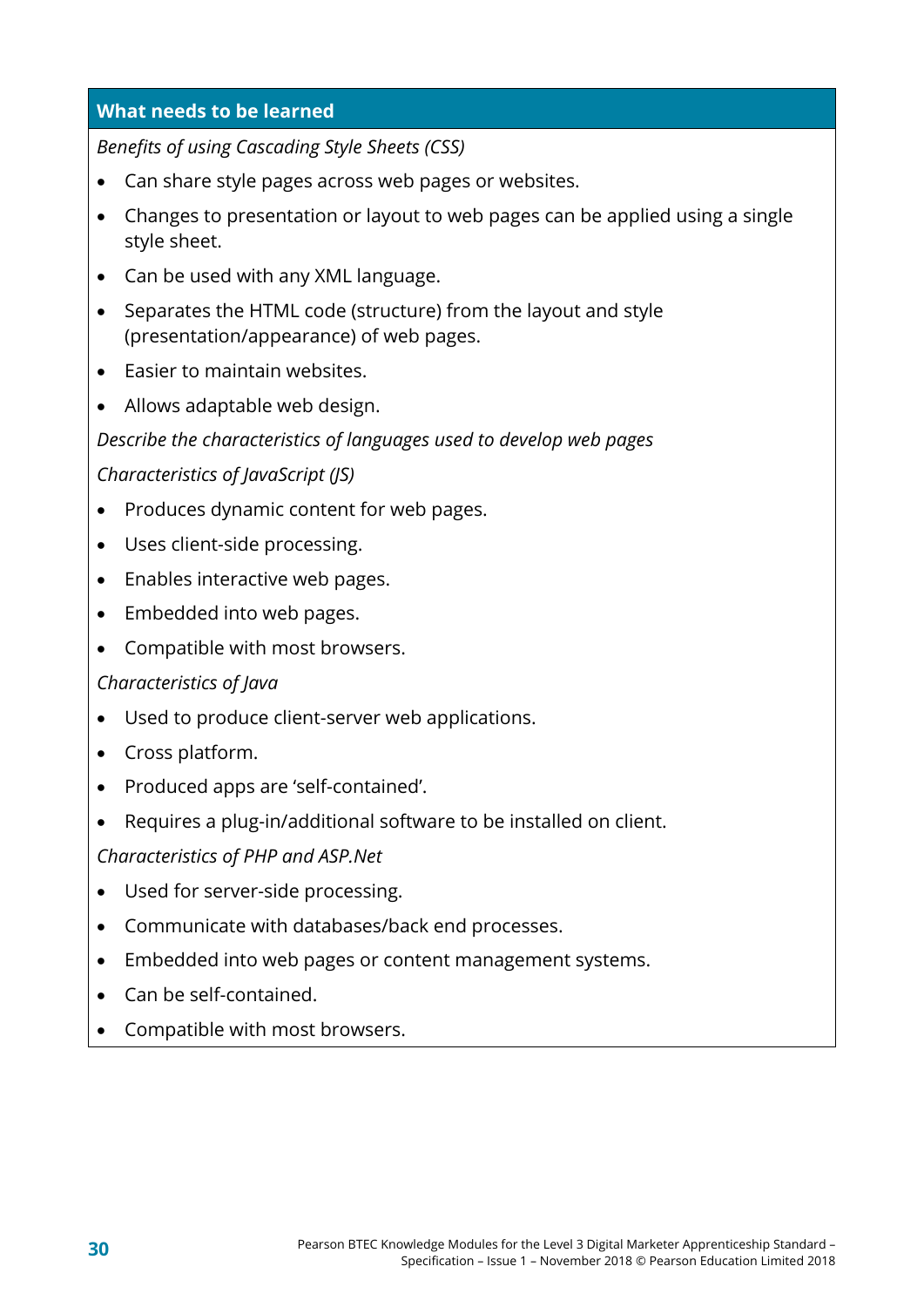*Identify common issues arising from the use of code across different platforms*

*Issues arising from the use of code across different platforms*

- Poor user experience.
- Poor presentation of key information.
- Incompatibility with target device or platform.
- Users expected to install additional software/website extensions.
- Poor brand/company reputation.
- Data corruption.
- Breaches in security of data.
- Increased maintenance of code/systems.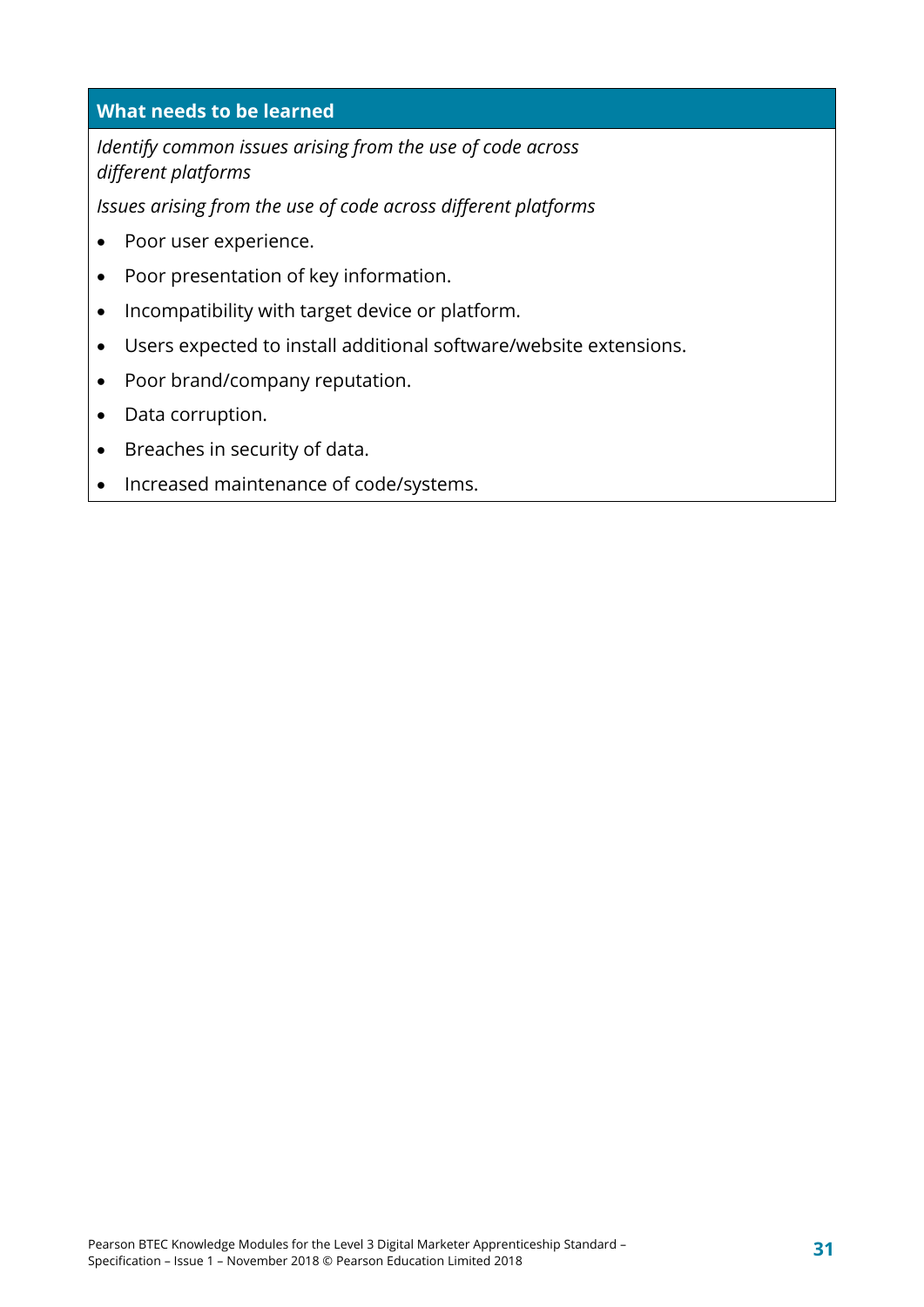#### **Learning outcome 2: Understand the components that make the web work**

*Describe how hardware and software components make the web work*

*Hardware components that make the web work*

- Clients used to access web content (computers, laptops, mobile phones, smart TVs, games consoles, internet of things (IoT devices)).
- Servers used to store and process information (file, email, web, proxy, application, DNS).
- Nodes used to transmit data across the network (routers, switches, phone lines, wireless connections).
- Protocols used to set the rules on how components communicate with each other across the network by defining the method and language in which to transmit data.

*Process to enable web communications*

- Clients send requests for data via Internet Service Providers (ISP).
- Internet Service Providers forward requests for data via multiple Domain Name Servers (DNS).
- Internet Protocol (IP) address of the destination servers are found.
- Servers respond by sending files in a series of packets.
- A packet contains headers and footers with information about the data and how to reconstruct itself with other packets once it reaches the clients.
- Data is received and interpreted by the clients.

*Software components that make the web work*

- Browsers.
- Representation formats of web pages (HTML, CSS, XML).
- Applications (web, desktop and mobile).
- Protocols (HTTP, FTP).
- Internet Protocol (IP) addressing.
- Domain Name System (DNS).
- Content Management Systems.
- Databases.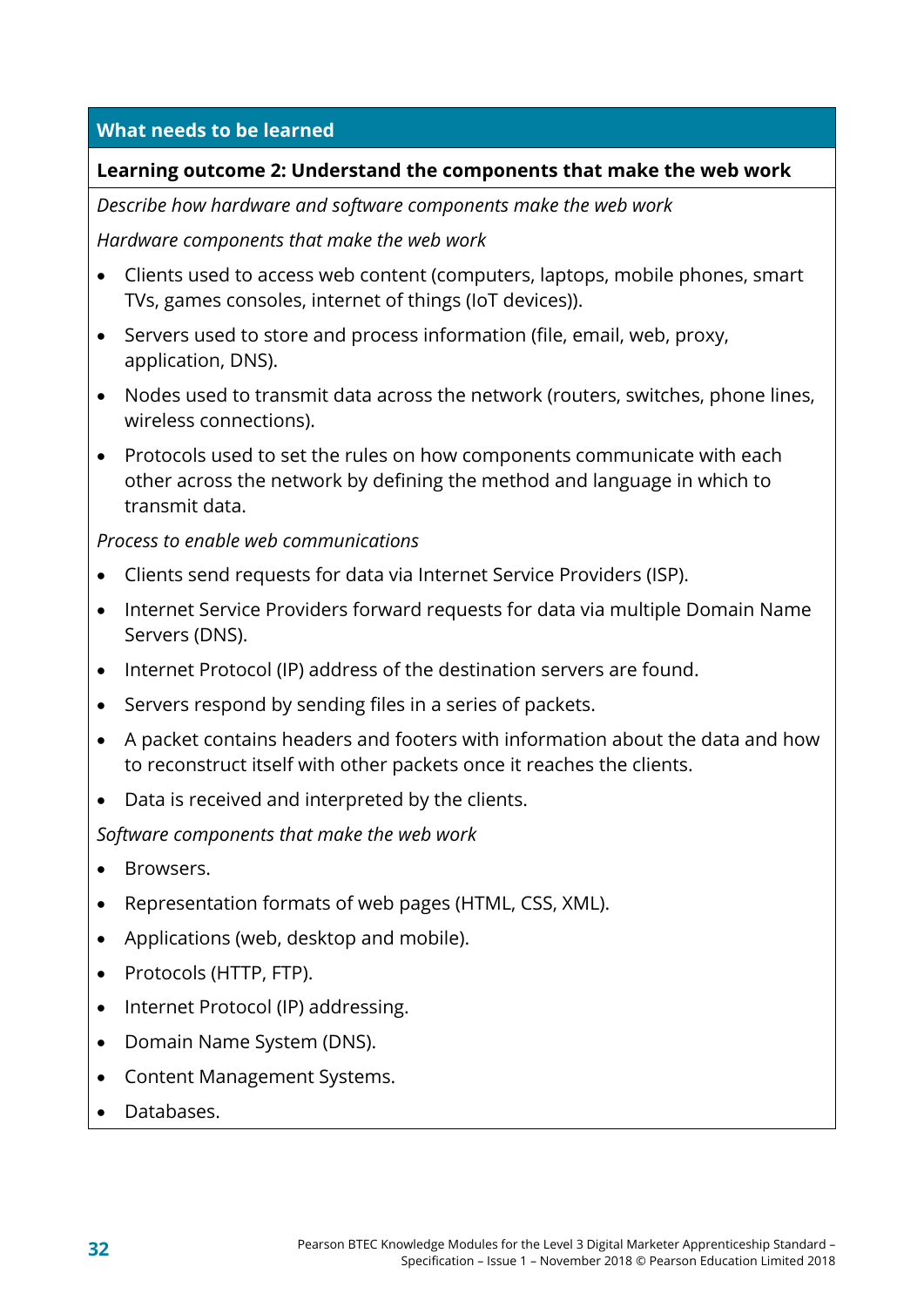*Identify the purpose of protocols used in web communications*

*Protocols used in web communications*

- Transmission Control Protocol/Internet Protocol (TCP/IP)
- Hypertext Transfer Protocol (HTTP)
- Hypertext Transfer Protocol Secure (HTTPS)
- File Transfer Protocol (FTP)
- Voice Over Internet Protocol (VoIP)
- Transport Layer Security and Secure Socket Layer (TLS/SSL)

*Explain the factors to be considered when choosing file types for use in digital marketing products*

*File types*

- Image (JPG, TIFF, PNG, GIF, RAW).
- Audio (MP3, FLAC, WAV, AIFF).
- Video (MP4, AVI).
- Documents (DOC, TXT, PDF, XLS, CSS).

*Factors to be considered when choosing file types*

- Compression (lossless, lossy).
- Quality of image/audio/video (file type, compression, resolution, sample rate, bit depth, frame rate).
- File sizes.
- Load times.
- Accuracy of representation of original image/sound.
- Metadata (location, camera settings, time and date stamps).
- Target device/platform.
- Compatibility.
- Additional features (animation, subtitles, languages, accessibility).

*Explain how online tools can be used to publish content*

*Online tools used to publish content*

- Apply themes and styles to the presentation of websites.
- Use third party tools and widgets to give websites extra functionality (e-commerce, search content).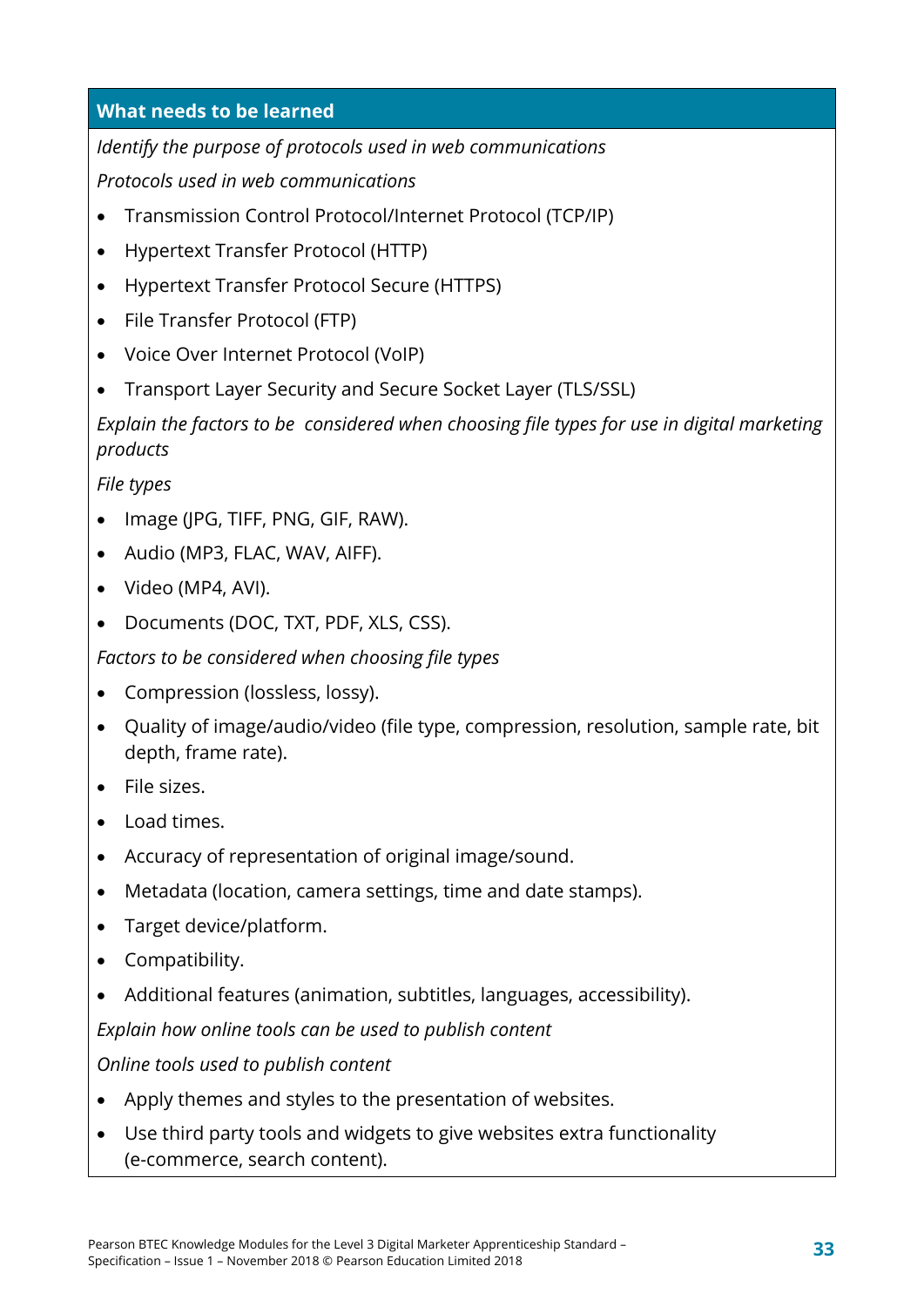- Integrate social media into websites and enhance audience visibility.
- Use analysis tools to gauge the success of websites (cookies, transactional data, analytics).
- Use databases to store, manage and manipulate data.
- Engage with customers through market research (forms, questionnaires, surveys).
- Use Content Management Systems (web, document, digital assets, enterprise) to store, manage, edit and publish different types of web content.

*Describe the features of online services that are used to support digital marketing*

*How different features of online services support digital marketing*

Web hosting

- Email management.
- Website security.
- Domains redirection.
- Web storage.
- Publishing tools.
- Databases.

Domain management

• Domain registration (private, public).

Backup and recovery

- Backup of data (manual/scheduled).
- Data recovery.
- Back-up types (full, incremental, differential, synthetic).

Streaming media (audio and video)

- Broadcast live audio and video (radio, television, music).
- Audio and video security protection.
- Analytics.

Cloud storage

- Global access to data.
- File versioning.
- Automatic synchronisation of data.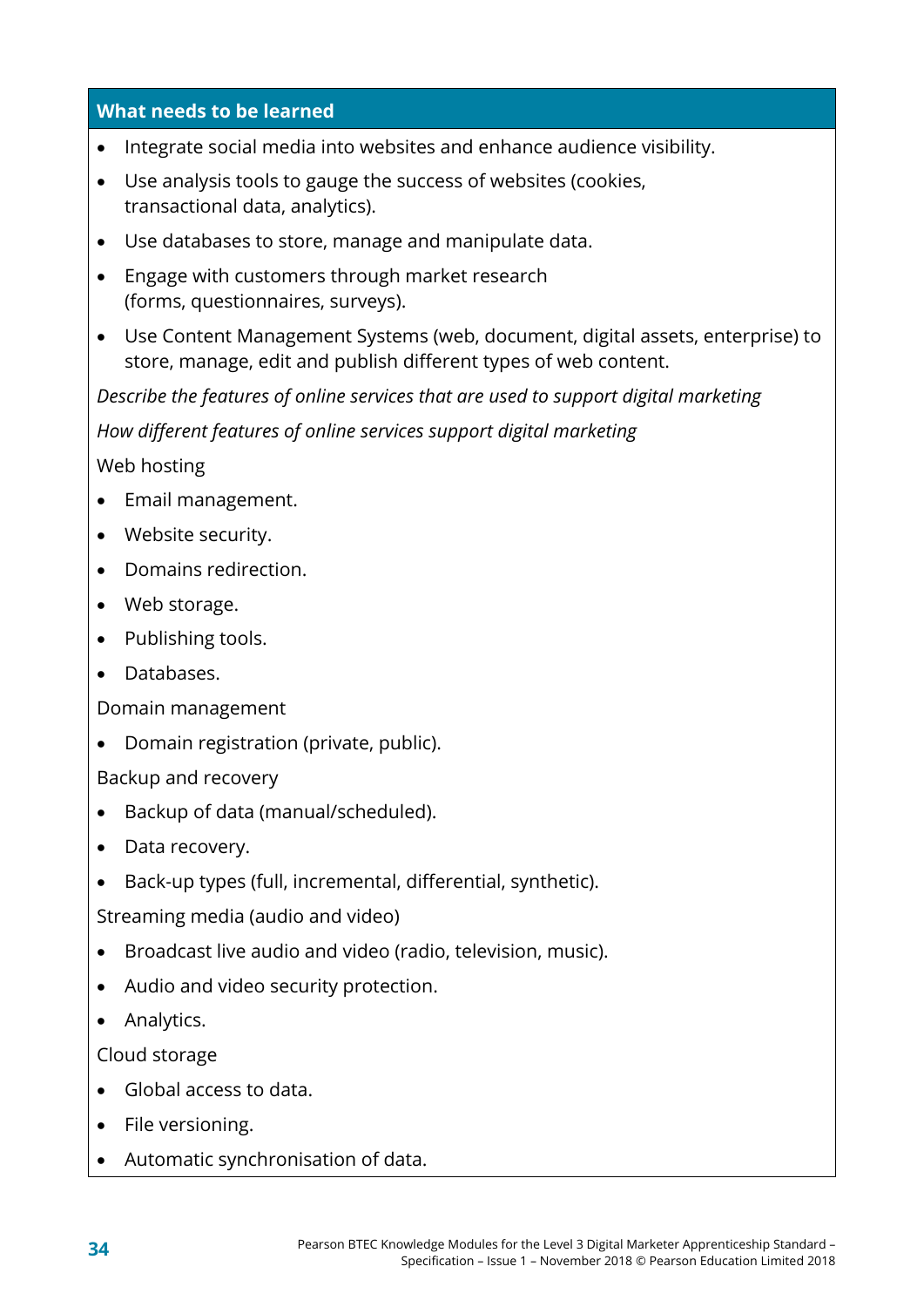- Security.
- File encryption.
- View and edit files on the cloud.
- Flexible storage capacity.

Collaboration tools

- Real-time updates.
- Real-time commenting and messaging.
- Set user permissions.
- Share files.
- View and edit files.
- Auditing.
- Integration with existing IT infrastructure.

*Explain the factors to be considered when developing a website*

*Factors to be considered when developing a website*

- Search Engine Optimisation (web crawling, indexing, metadata/keywords, page ranking).
- Conversion Rate Optimisation (version testing, data analysis, hypothesis, targets/goals, rules/requirements).
- User experience (ease of use, familiarity of interface, performance, accessibility, adaptive webpages).
- Branding (house style, social media integration, customer support).
- Page personalisation (cookies, transactional data, search and web history, targeted marketing).
- Accessibility (alt text, screen reader support, adjustable fonts, video narration and subtitles).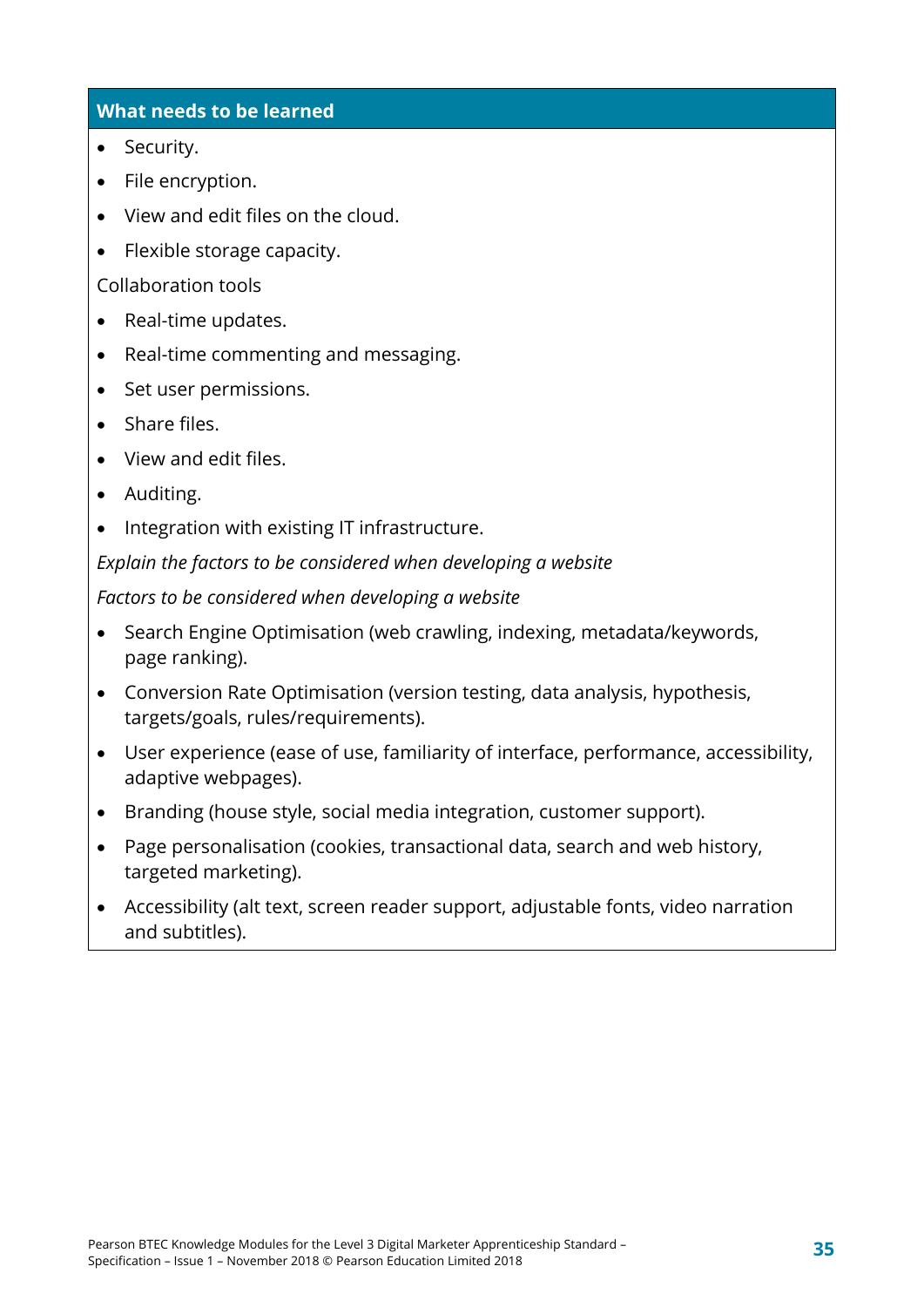# **Essential resources**

There are no special resources needed for this qualification.

## **Vendor qualifications**

The apprenticeship standard has listed the following vendor qualifications as suitable replacements to show achievement of this module:

- MTA HTML 5
- CIW Site Development Associate.

# **Essential information for assessment**

This unit is externally assessed through an onscreen test. Pearson will set and mark this test. The test lasts for 35 minutes and is worth 20 marks. The assessment is available on demand.

The test assesses all of the learning outcomes. The questions in the test are based on each assessment criterion and its associated unit content.

The test consists of 20 multiple-choice items. Items in the test will not necessarily be sequenced in the order of the criteria in the unit. Test items will not rely on nor directly follow on from another test item.

A Pass grade is determined by learners achieving a defined cut score for the test.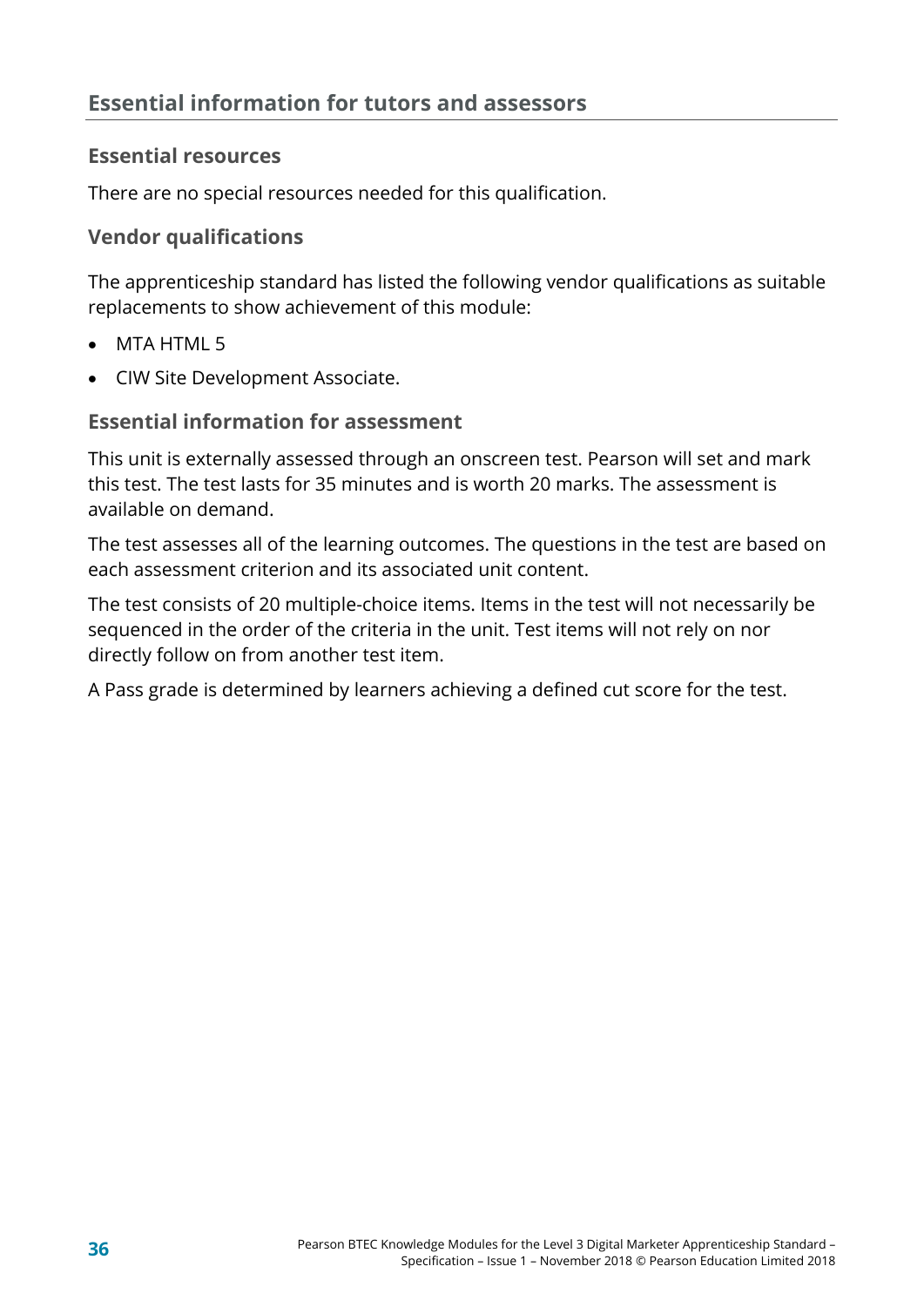| <b>Unit 2:</b>                | <b>Marketing Principles</b>                                                             |
|-------------------------------|-----------------------------------------------------------------------------------------|
| Level:                        | 3                                                                                       |
| Unit type:                    | <b>Mandatory for Pearson BTEC Level 3</b><br><b>Certificate in Marketing Principles</b> |
| <b>Assessment type:</b>       | <b>External</b>                                                                         |
| <b>Guided Learning Hours:</b> | 90                                                                                      |

# **Unit introduction**

This unit is about basic marketing principles and learners will understand the aims and objectives, and marketing activities carried out by different types of organisations. They will consider the 7Ps of the marketing mix and how they may change at different stages in the product lifecycle.

Learners will understand the role of customer relationship marketing and its benefits, limits and constraints, and will be able to describe the activities involved in creating a digital marketing campaign for an intended target audience.

Learners will understand the roles in digital marketing teams and the importance of these teams in working effectively to deliver digital marketing campaigns. They will consider the ways in which they would be able to positively influence a team.

Learners will understand the stages of the customer lifecycle and the key pinch points in the customer lifecycle journey. They will understand market segmentation and the reasons behind selecting a digital marketing channel for a target audience. They will understand the importance of customers and the differences between Business to Business (B2B) and Business to Consumer (B2C) relationships.

Learners will understand the role and components of digital and social marketing strategies and briefs. They will understand how aspects of digital marketing, such as real-time data, blogs and articles, can positively and negatively affect organisations.

Digital marketers will use this knowledge and understanding to work with others and assist in building digital campaigns. They will ensure that marketing techniques are used effectively to promote products and/or services, and maintain the online reputation of the organisation.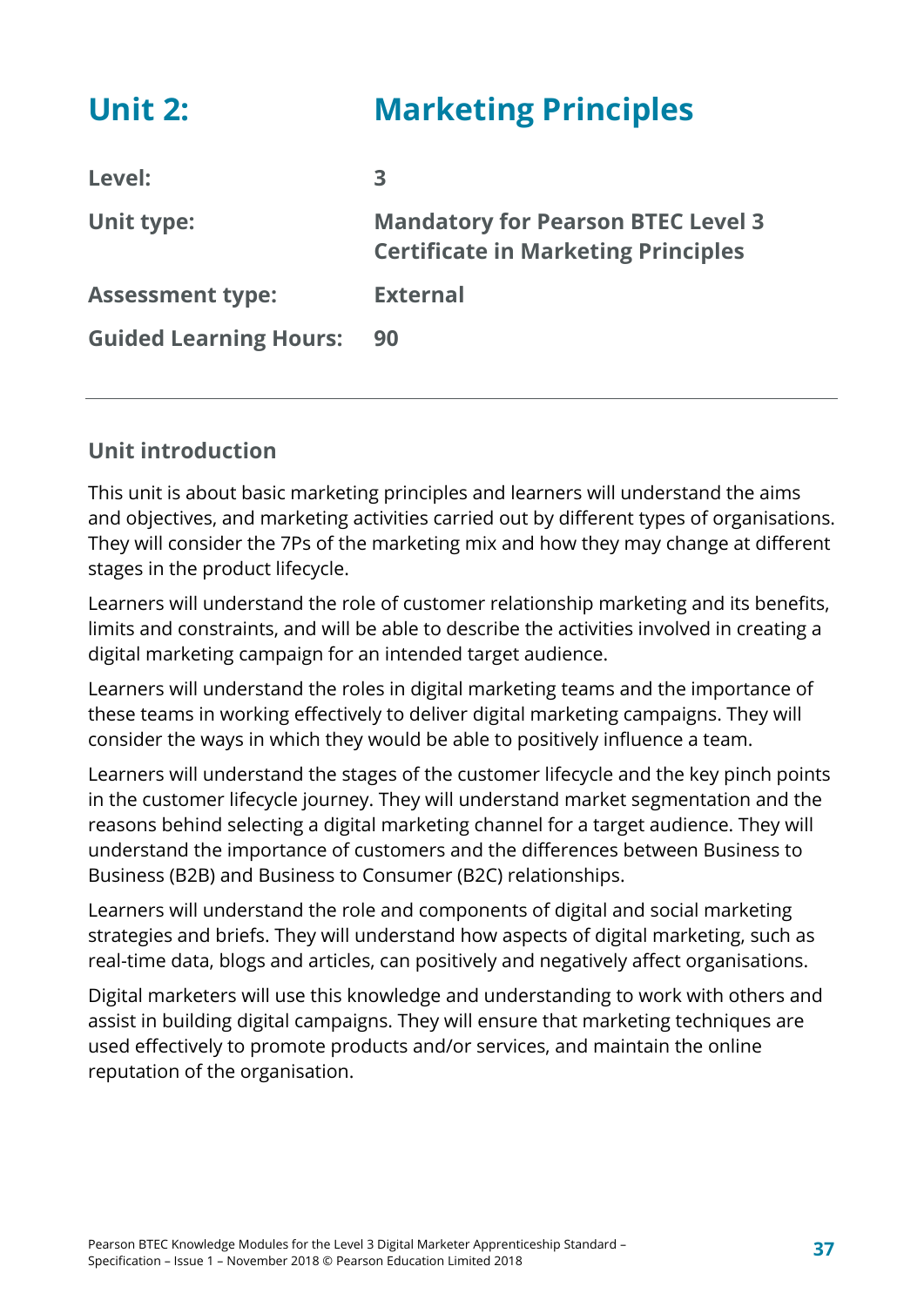| <b>Learning</b><br>outcomes |                                                                                                          |     | <b>Assessment criteria</b>                                                                     |
|-----------------------------|----------------------------------------------------------------------------------------------------------|-----|------------------------------------------------------------------------------------------------|
| $\mathbf{1}$                | Understand<br>and apply<br>basic<br>marketing<br>principles                                              | 1.1 | Identify the aims and objectives for an organisation                                           |
|                             |                                                                                                          | 1.2 | Identify the marketing objectives for an organisation                                          |
|                             |                                                                                                          | 1.3 | Describe the activities associated with marketing                                              |
|                             |                                                                                                          | 1.4 | Describe how the components of the marketing mix<br>(7Ps) are used by an organisation          |
|                             |                                                                                                          | 1.5 | Identify the stages of the product lifecycle and<br>their activities                           |
| $\overline{2}$              | Understand<br>the role of<br>customer<br>relationship<br>marketing                                       | 2.1 | Explain the benefits of customer relationship marketing<br>to the organisation                 |
|                             |                                                                                                          | 2.2 | Identify the limits and constraints of customer<br>relationship marketing for the organisation |
|                             |                                                                                                          | 2.3 | Describe the activities involved in creating a<br>marketing campaign                           |
| 3                           | Understand<br>how teams                                                                                  | 3.1 | Explain the roles and responsibilities of a team that<br>delivers digital marketing campaigns  |
|                             | work<br>effectively to<br>deliver digital<br>marketing<br>campaigns<br>and can<br>deliver<br>accordingly | 3.2 | Identify how a team works effectively to deliver a digital<br>marketing campaign               |
|                             |                                                                                                          | 3.3 | Identify ways to influence a team                                                              |
|                             |                                                                                                          | 3.4 | Explain the importance of working cohesively                                                   |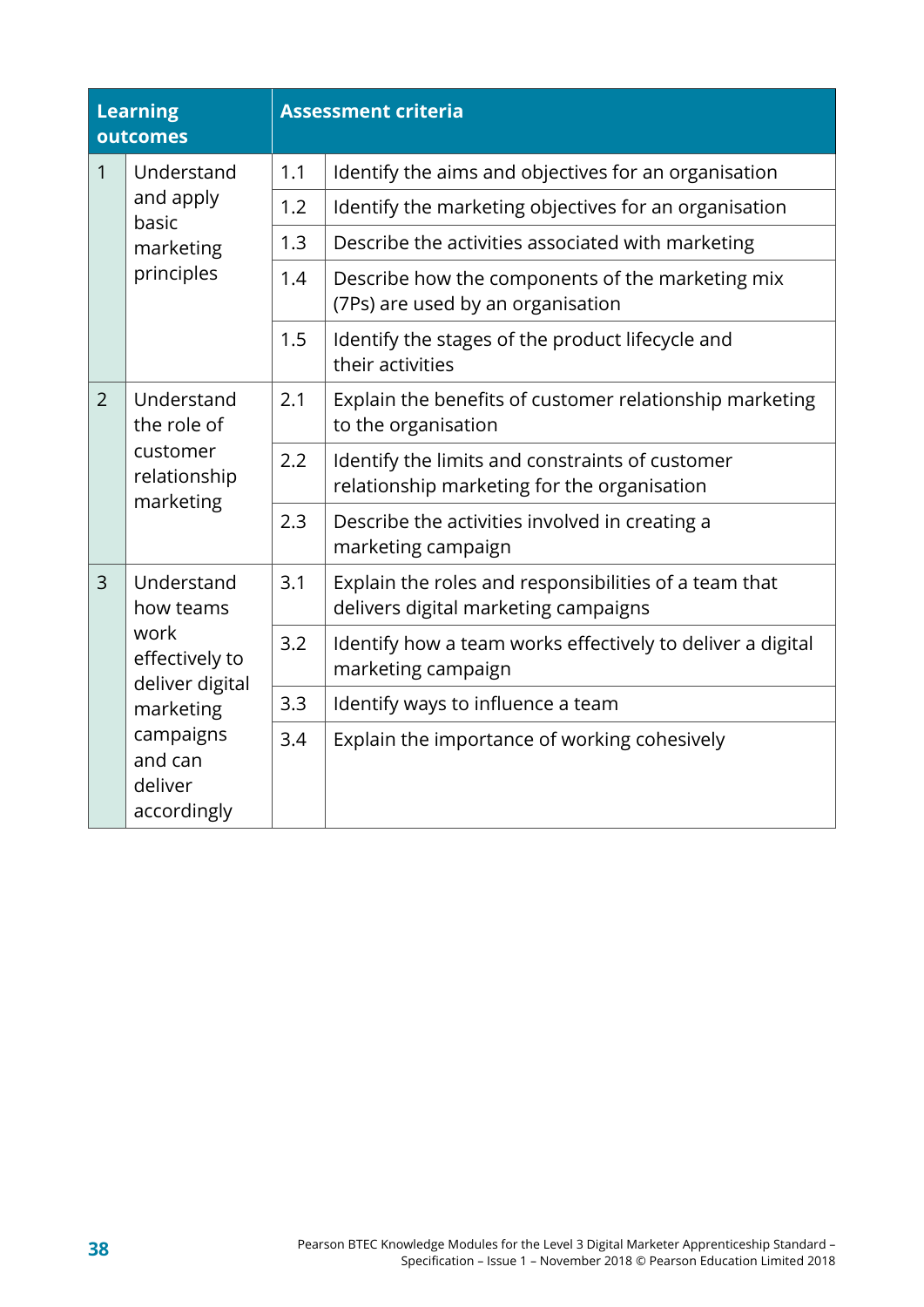| <b>Learning</b><br>outcomes |                                                                                      |     | <b>Assessment criteria</b>                                                                              |
|-----------------------------|--------------------------------------------------------------------------------------|-----|---------------------------------------------------------------------------------------------------------|
| $\overline{4}$              | Understand<br>and apply the<br>customer<br>lifecycle                                 | 4.1 | Identify the stages of the customer lifecycle                                                           |
|                             |                                                                                      | 4.2 | Identify how a market can be segmented                                                                  |
|                             |                                                                                      | 4.3 | Explain the factors to be considered when choosing a<br>digital marketing channel                       |
|                             |                                                                                      | 4.4 | Identify the characteristics of a Business to Business<br>(B2B) relationship                            |
|                             |                                                                                      | 4.5 | Identify the characteristics of a Business to Consumer<br>(B2C) relationship                            |
|                             |                                                                                      | 4.6 | Identify a key pinch point in the customer lifecycle<br>journey                                         |
|                             |                                                                                      | 4.7 | Explain the importance of new leads, existing customers<br>and repeat customers to an organisation      |
| 5                           | Understand<br>the main<br>components<br>of digital and<br>social media<br>strategies | 5.1 | Identify how a digital and social media strategy helps an<br>organisation achieve its objectives        |
|                             |                                                                                      | 5.2 | Identify why it is important to review the marketing brief                                              |
|                             |                                                                                      | 5.3 | Explain how a digital and social media strategy is used by<br>different departments in the organisation |
|                             |                                                                                      | 5.4 | Identify the importance of click-through rate                                                           |
|                             |                                                                                      | 5.5 | Identify types of real-time data that can be gathered by<br>an organisation                             |
|                             |                                                                                      | 5.6 | Explain how real-time data can be used to engage<br>customers                                           |
|                             |                                                                                      | 5.7 | Explain the importance of online reputation to an<br>organisation                                       |
|                             |                                                                                      | 5.8 | Explain how blogs and articles are essential to the<br>success of a website                             |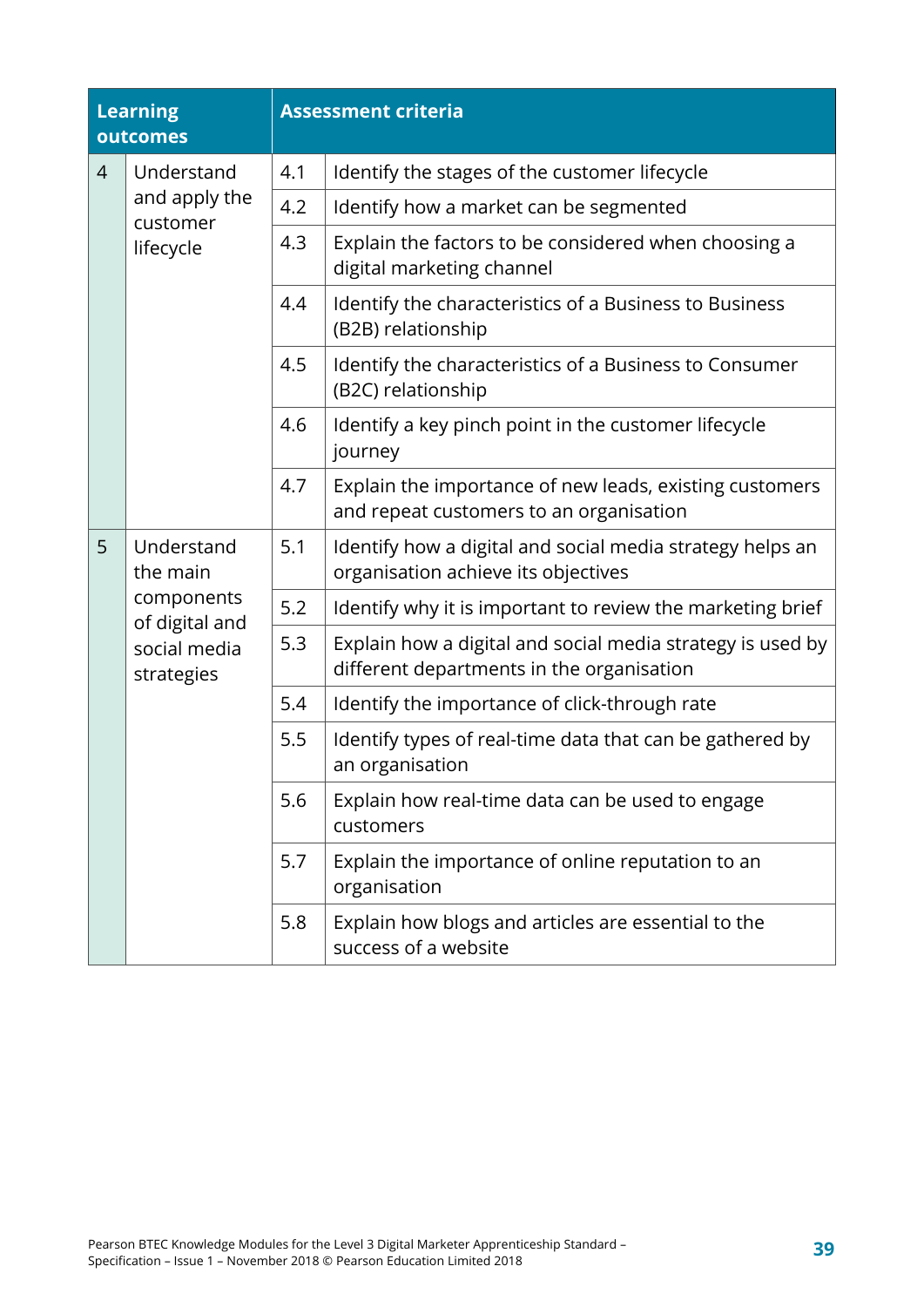# **Content**

# **What needs to be learned**

## **Learning outcome 1: Understand and apply basic marketing principles**

*Identify the aims and objectives for an organisation*

*Types of organisation*

- Private:
	- ο sole trader
	- ο partnership
	- ο cooperative
	- ο private limited company (ltd)
	- ο public limited company (plc).
- Public:
	- ο local and national government departments.
- Not-for-profit:
	- ο charities
	- ο social enterprises
	- ο Community Interest Companies (CICs)
	- ο voluntary organisations
	- ο community organisations.

## *Aims (long term)*

- Private (survival, growth, making profits, profit maximisation, break-even, market leadership, market share, diversification).
- Public (service provision, social well-being, security, cost control, value for money, service quality, meeting government standards).
- Not-for-profit (alleviating poverty, helping the vulnerable, supporting communities both in this country and abroad, philanthropy).

*Business objectives (short term)*

- Increase/improve market share.
- Repeat sales.
- Customer satisfaction.
- Revenue growth.
- Brand recognition.
- Competitive advantage.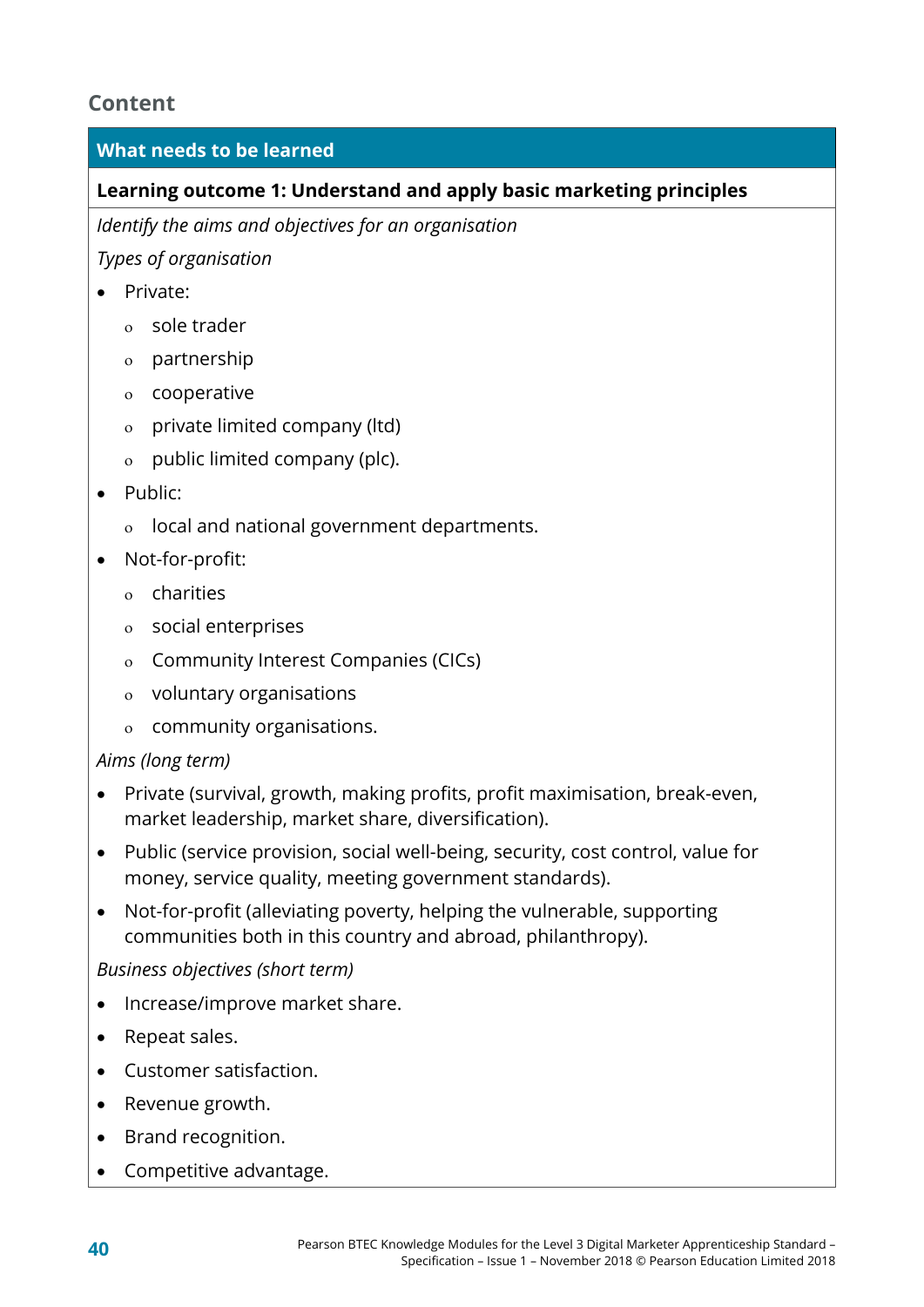## *Identify the marketing objectives for an organisation*

## *Marketing objectives*

- Raise brand awareness.
- Better customer satisfaction ratings.
- Improve lead generation.
- Improve sales generation.
- Education of potential customers.
- Generation of website traffic.

#### *Describe the activities associated with marketing*

#### *Marketing activities*

- Understand the marketplace (researching the offerings in the market, and customer needs and wants).
- Design a marketing strategy:
	- ο select customers (market segmentation and target market)
	- ο decide on a value proposition (product differentiation and positioning)
	- ο set marketing expenditure levels
	- ο construct a marketing mix (7Ps).
- Engage customers and build customer relationships:
	- ο use marketing technologies
	- ο take advantage of global opportunities
	- ο act in an environmentally and socially responsible way.

*Describe how the components of the marketing mix (7Ps) are used by an organisation*

*7Ps of the marketing mix*

- Product (goods and services):
	- ο core product
	- ο actual product
	- ο augmented product
	- ο product lines
	- ο product portfolio.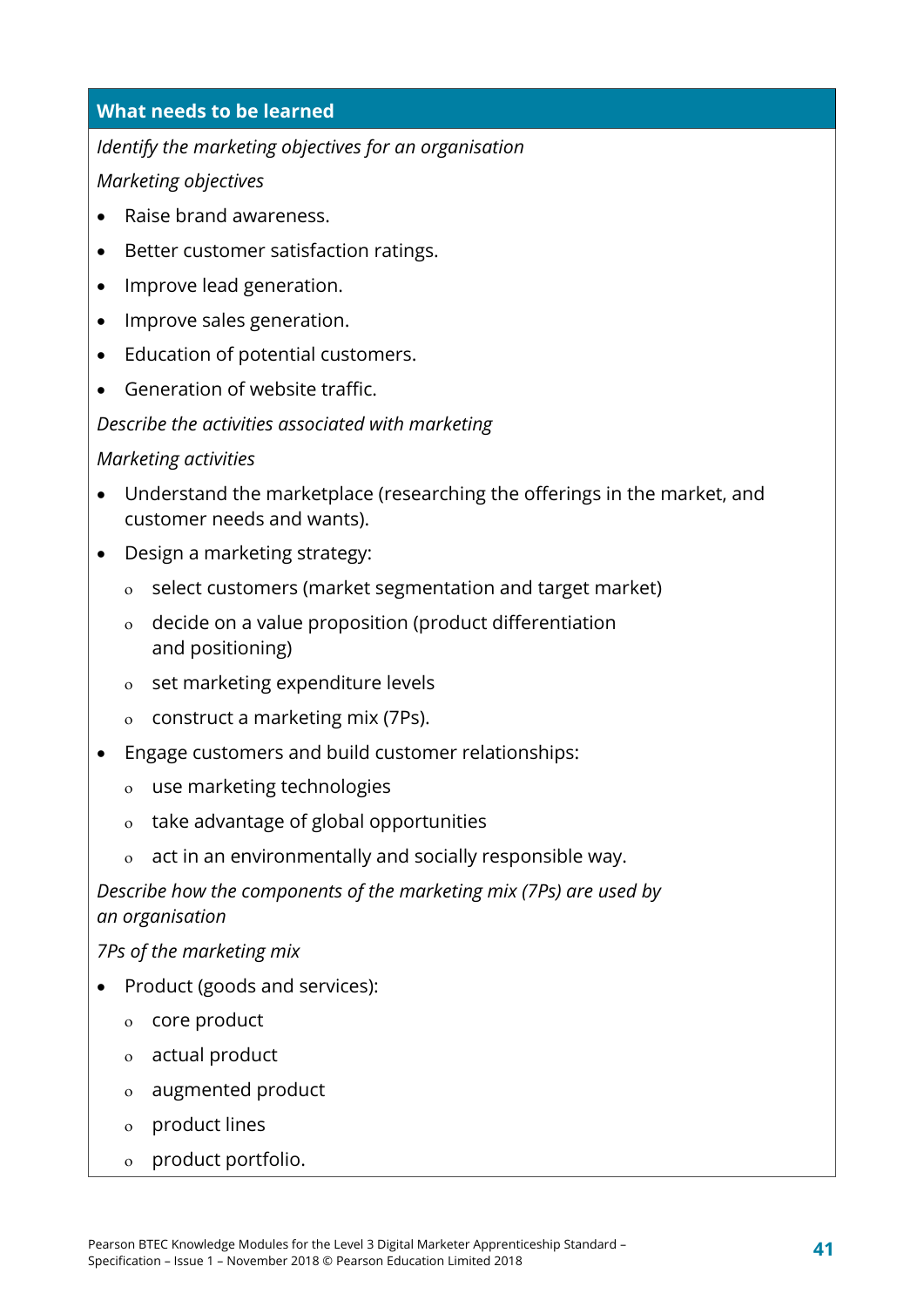- Place:
	- ο physical location (bricks)
	- ο digital sales (clicks)/e-commerce/smartphone and tablet apps
	- ο physical location and digital sales (bricks and clicks)
	- ο distribution channels/logistics (producer, wholesaler, retailer, agent, consumer/customer).
- Price:
	- ο factors affecting price (unique selling point (USP), product differentiation, amount of competition, costs and the need to make a profit, discounts, credit terms)
	- ο pricing strategies (penetration, skimming, competitor-based, cost-plus (markup), premium, value, psychological, dynamic).
- Promotion (digital and non-digital channels):
	- ο advertising (above the line, below the line)
	- ο personal selling
	- ο sales promotion
	- ο public relations (PR), online public relations (OPR)
	- ο sponsorship
	- ο direct marketing
	- ο location-based marketing
	- ο trade shows, exhibitions and event marketing
	- ο merchandising
	- ο word of mouth
	- ο billboards
	- ο social media outreach, hashtag campaigns, viral marketing
	- ο guerrilla marketing (pop-ups, interactive adverts, graphics)
	- ο product placement
	- ο endorsement
	- ο packaging.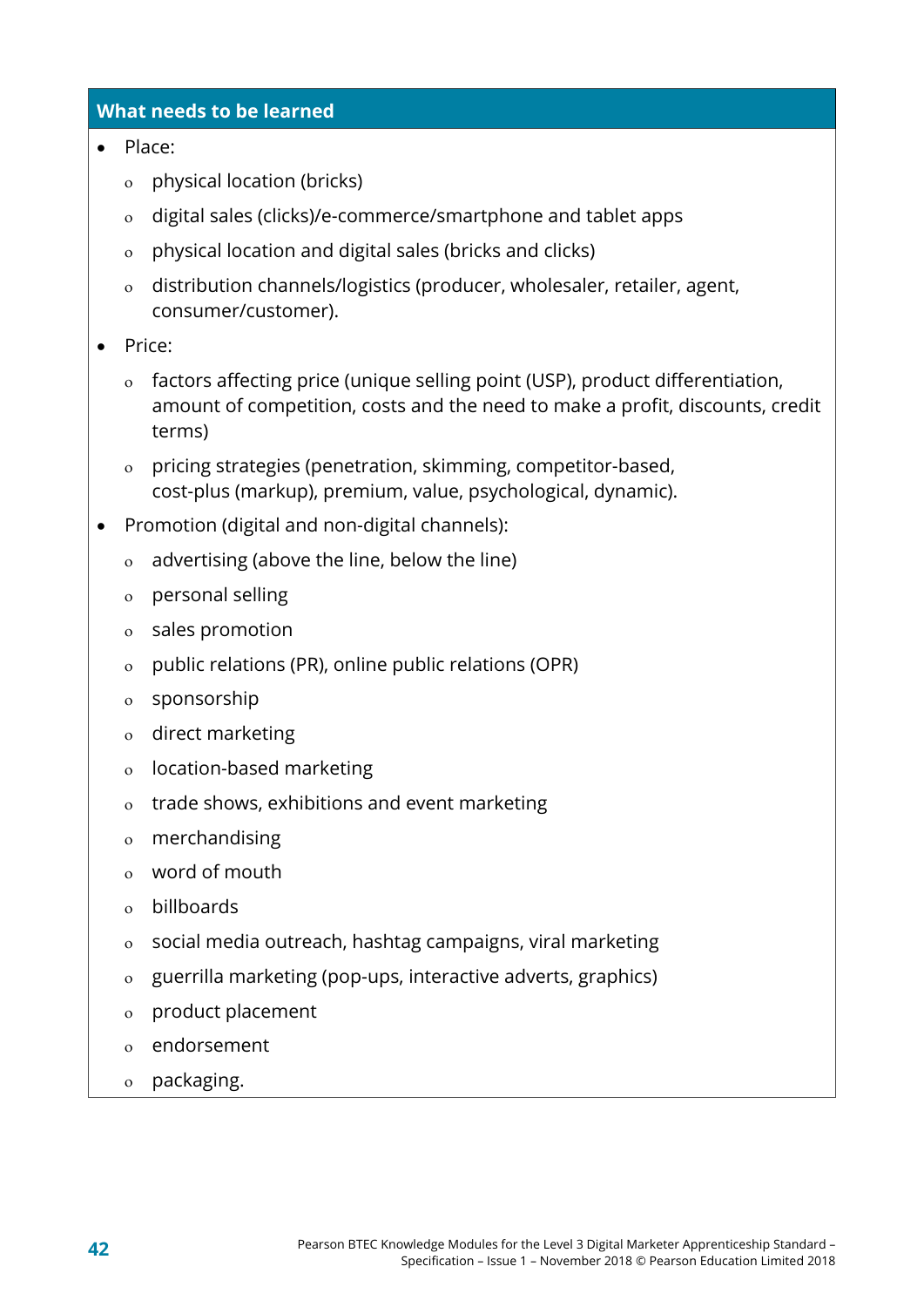- People:
	- ο appropriately trained
	- ο well motivated
	- ο suited to the role
	- ο have the right attitude
	- ο give consistent and reliable customer service
	- ο strive to exceed customer expectations.
- Physical:
	- ο physical evidence appropriate to the product (signage, displays, images, uniforms, branding)
	- ο physical presentation of the environment (ambience, mood, sound, sight, smell, taste, touch, digital activity).

*Identify the stages of the product lifecycle and their activities*

*Stages and activities of the product lifecycle*

- Development stage (find and develop an idea, high costs, no profits):
	- ο investment into product development
	- ο test marketing.
- Introduction stage (slow sales growth, high expenses, no profits):
	- ο launching product on to market
	- ο high promotional spending
	- ο developing product awareness
	- ο establishing a brand identity.
- Growth stage (rapid market acceptance, sales growth, increasing profits):
	- ο meeting the competition
	- ο improving product quality
	- ο adding new features/support
	- ο enters new market segments
	- ο adds new distribution channels.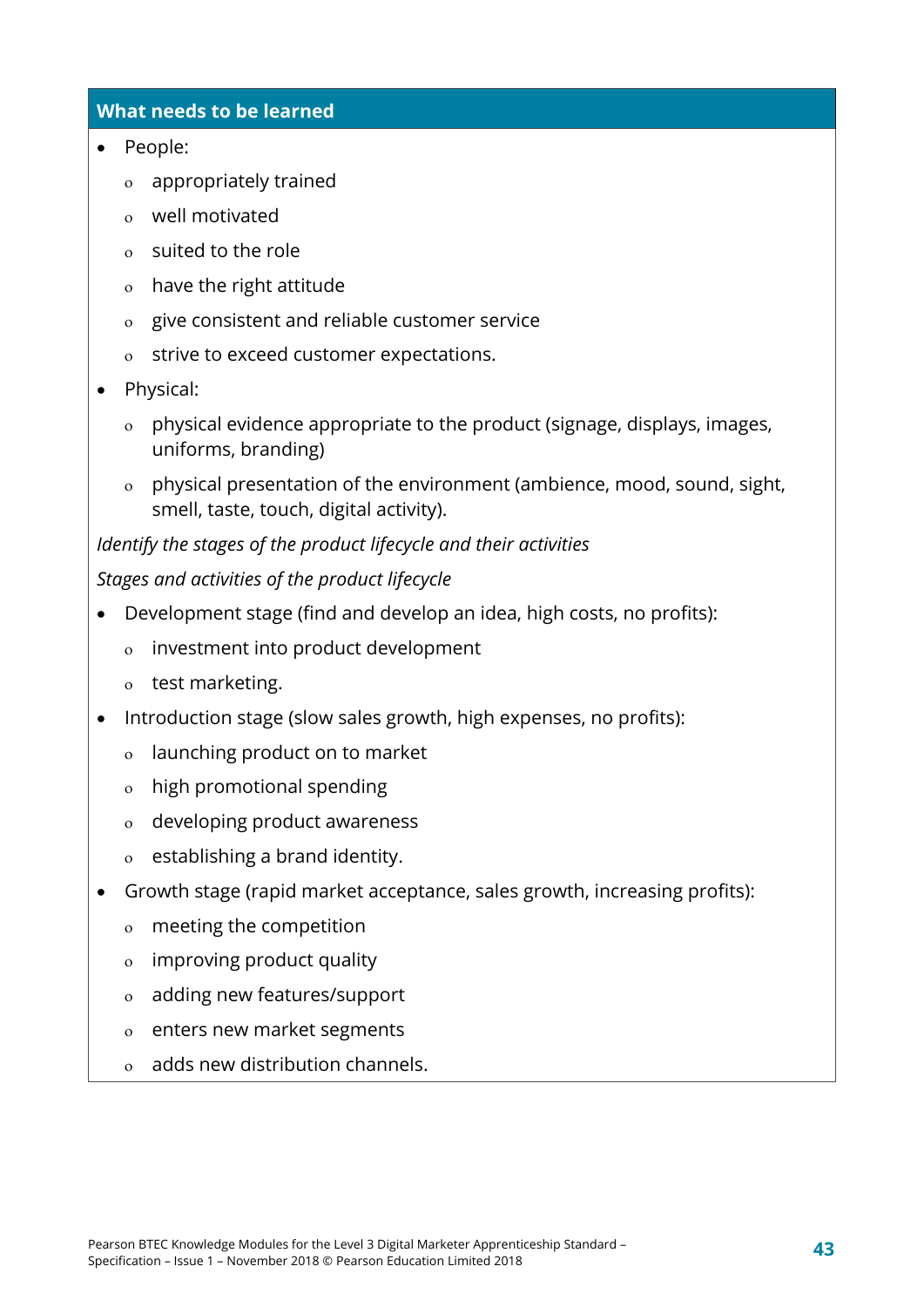- Maturity stage (slowdown in sales growth, profits level off/decline):
	- ο modifying the product (adjusting or improving quality, features, style, packaging, technology)
	- ο modifying the market (enter new segments, win over competitor's customers, gain new customers)
	- ο modifying the marketing mix (reduce prices, use sales promotions to encourage brand switching, move into new marketing channels).
- Decline stage (sales fall and profits drop):
	- ο reducing promotional expenditure to cut expenses
	- ο increasing promotional expenditure to try to boost sales
	- ο repositioning/finding another use for the product
	- ο implementing price cuts
	- ο reducing promotional budget
	- ο discontinuing product.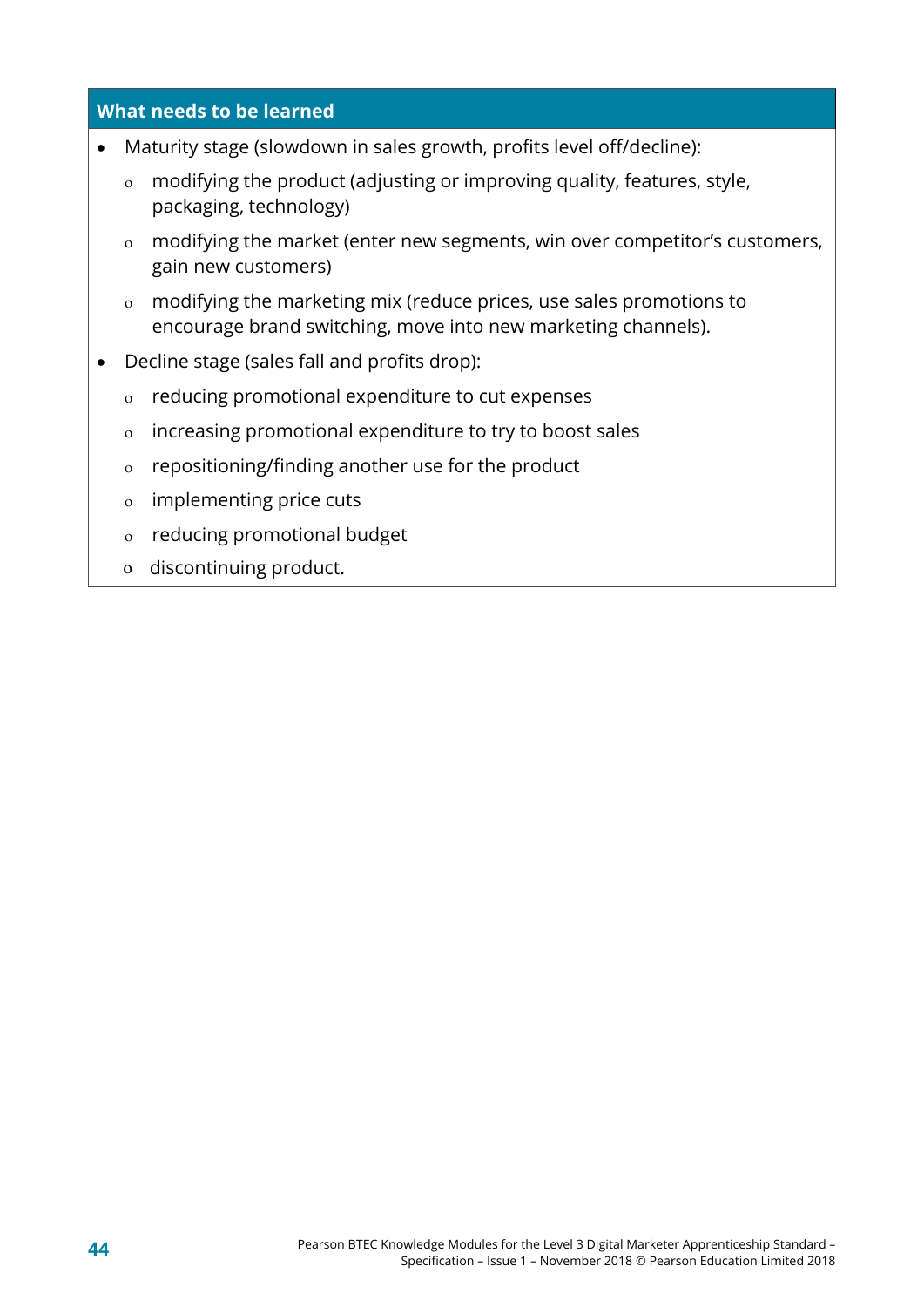#### **Learning outcome 2: Understand the role of customer relationship marketing**

*Explain the benefits of customer relationship marketing to the organisation*

*Benefits to the organisation of customer relationship marketing (CRM)*

- Retains long-term customers and improves repeat sales.
- Improves ability to cross-sell.
- Builds better client relationships.
- Builds brand loyalty and trust.
- Increases the likelihood of referrals/creates customer advocates.
- Improves reputation.
- Adds/attracts new customers.
- Tailors marketing activities to customers' needs and interests using digital channels.
- Profiles customer which supports targeted marketing and increases sales.
- Restricts customer loss/turnover/churn and negative customer perceptions that affect future sales.
- Restricts reputational damage.
- Adds value to the customer relationship by developing further revenue generating opportunities.
- Contributes to the achievement of business objectives.
- Customer needs are better understood.

*Identify the limits and constraints of customer relationship marketing for the organisation*

*Limits and constraints of customer relationship marketing (CRM)*

- Expensive.
- Time-consuming to set-up.
- Takes time to become effective.
- Not appropriate for all organisations.
- Must comply with data protection legislation.
- May be viewed by customer as spam/junk.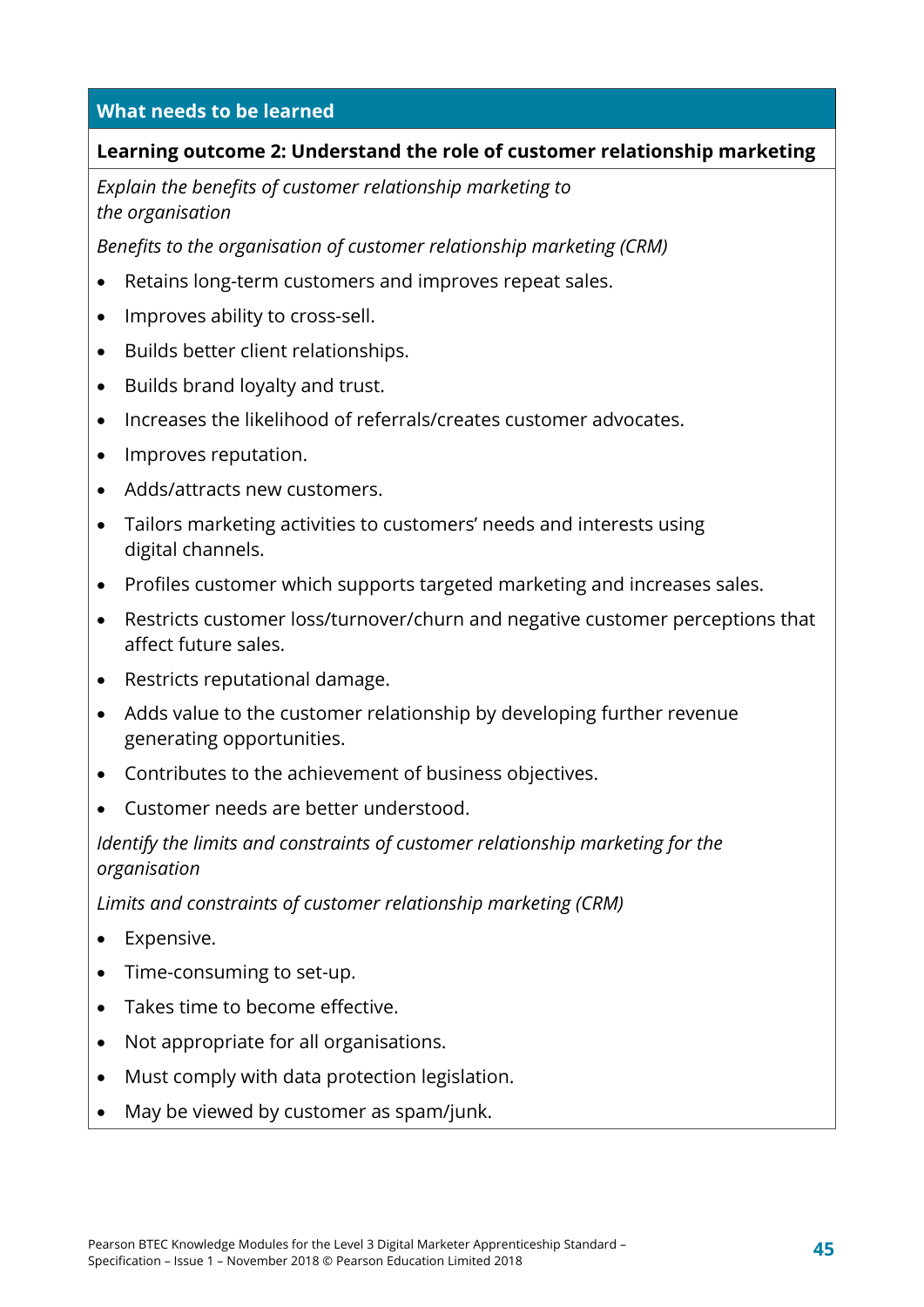*Describe the activities involved in creating a marketing campaign*

## *Marketing campaigns*

• Actions in a marketing strategy that move an organisation toward meeting the objectives of the organisation.

*Activities involved in creating a marketing campaign*

- Research and analysis of qualitative and quantitative data:
	- ο primary research (collecting data for the specific purpose at hand; interviews, surveys, questionnaires, polls, focus groups, online panels, digital communities, consumer tracking, observation)
	- ο secondary research (using data that already exists; data on customers, loyalty schemes, Electronic Point of Sale (EPOS), financial/accounting records, company accounts and reports, government statistics, information from data companies and specialist market research agencies, trade journals and media sources, website monitoring)
	- ο competitor analysis
	- ο SWOT analysis (strengths, weaknesses, opportunities and threats)
	- ο PEST analysis (political, economic, social and technological).
- Audience identification/segmentation.
- Channel strategy and call to action.
- Implementation.
- Measuring success.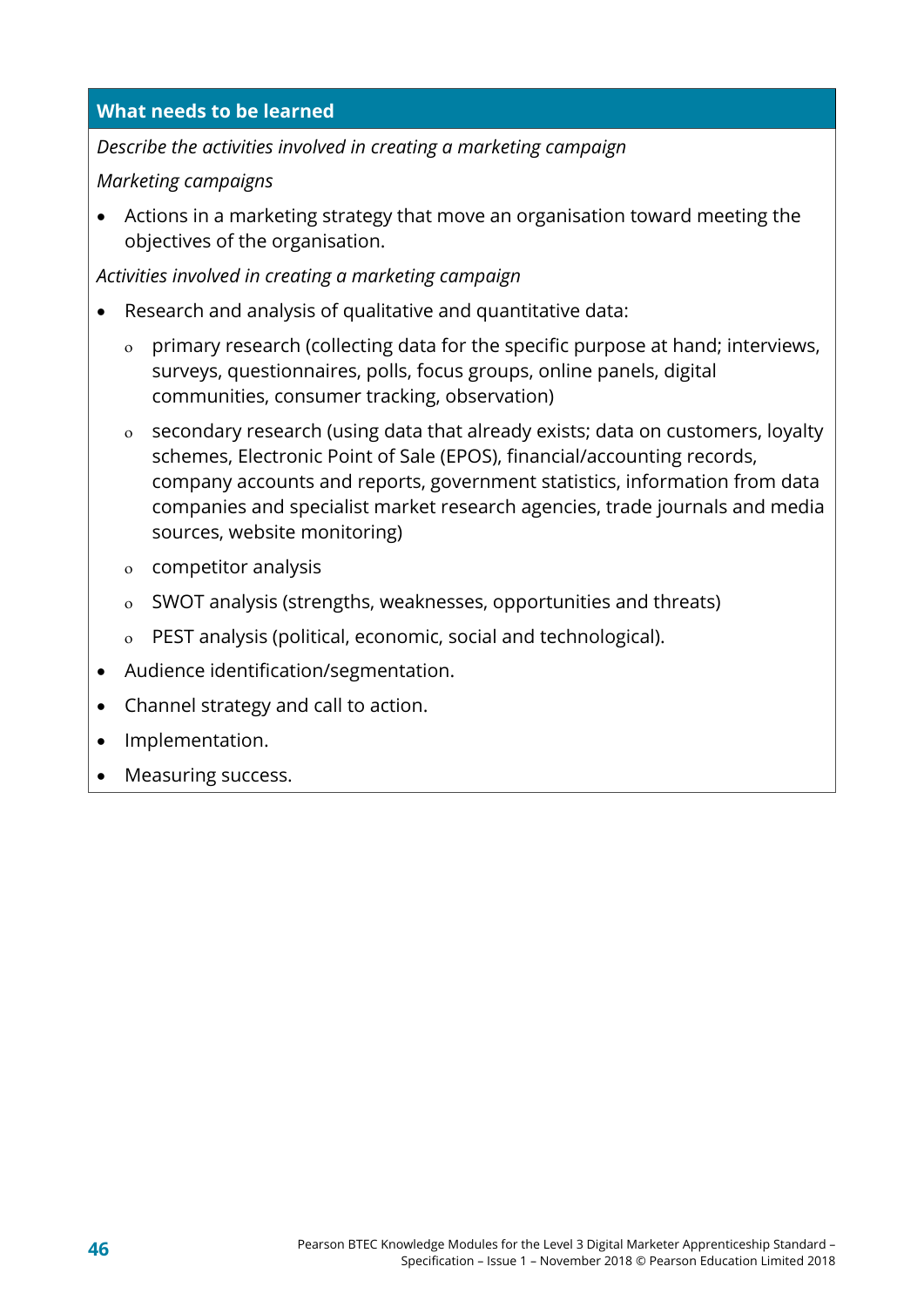# **Learning outcome 3: Understand how teams work effectively to deliver digital marketing campaigns and can deliver accordingly**

*Explain the roles and responsibilities of a team that delivers digital marketing campaigns*

*Roles and responsibilities of the digital marketing team:*

- Digital Marketing Manager:
	- ο oversees the digital marketing strategy in line with the objectives of the organisation.
- Campaign Manager:
	- ο devises, runs and manages B2B (Business-to-Business) and B2C (Business-to-Consumer) marketing campaigns
	- ο delivers reports on campaign results.
- Data Analyst:
	- ο analyses and tracks sales and marketing performance and trends.
- Social Media Marketer:
	- ο develops customer engagement, brand awareness and content generation across social media channels.
- Content Marketer:
	- ο creates content such as blog posts, ebooks, infographics, online brochures and lookbooks, and ensures it stays up to date and relevant.
- Email Marketer:
	- ο creates email marketing campaigns to maximise revenue opportunities from CRM and customer database.
- Technical Specialist:
	- ο designs, creates and delivers marketing programmes
	- ο develops, manages and designs layouts of communications.
- Advertising Copywriter:
	- ο produces clear and persuasive words for publication
	- ο works alongside photographers and graphic designers.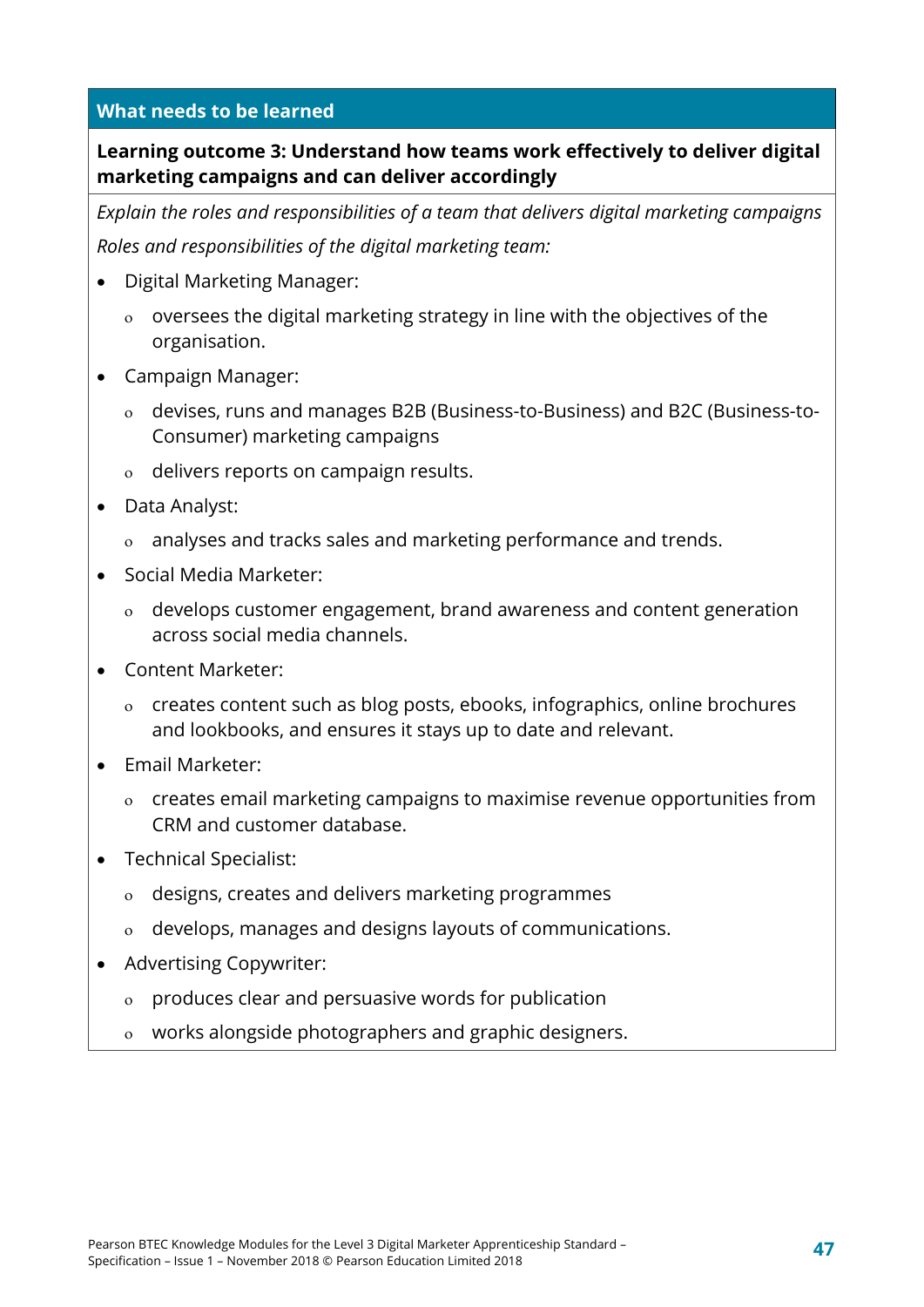- Copy Editor:
	- ο checks text before it is published/uploaded for spelling and grammatical errors, style, meaning and legal issues such as libel or breach of copyright.
- Graphic Designer:
	- ο creates visually compelling designs that are capable of functioning on multiple devices and platforms across the website, on emails and on social media platforms.

*Identify how a team works effectively to deliver a digital marketing campaign How a team works effectively to deliver digital marketing campaigns* 

- Balance of skills, abilities and expertise.
- Appropriate leadership.
- Clearly understood objectives.
- Shared common goals.
- Effective processes for making, communicating and reviewing decisions.
- Members support and trust each other.
- Collaboration, co-operation and commitment.
- Good communication with the rest of the organisation.
- Regular review of team performance.

#### *Identify ways to influence a team*

*Professional behaviours that influence a team*

- Seeking and listening to other viewpoints.
- Building mutual respect.
- Understanding differences.
- Valuing the work of team members.
- Fulfilling agreements made (keeping promises).
- Being flexible.
- Treating team members as individuals.
- Using facts and logics to support arguments.
- Developing strong relationships.
- Using clear verbal and non-verbal communication.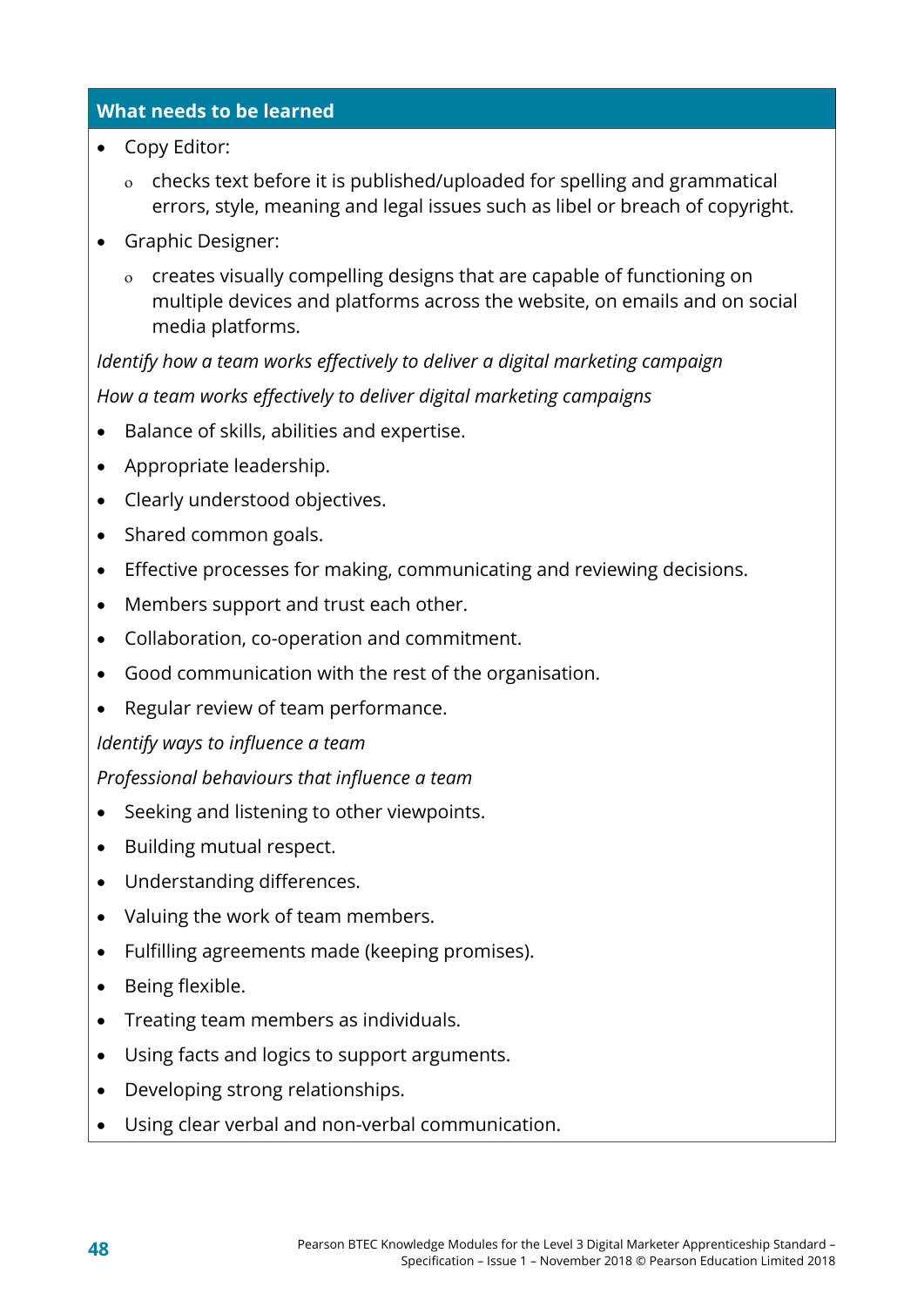*Explain the importance of working cohesively*

*Importance of working cohesively*

- Increases commitment and employee engagement.
- Brings together expertise.
- Increases productivity.
- Increases ability to deliver large projects successfully.
- Builds workplace community.
- Increases employee morale.
- Lowers employee turnover.
- Provides accessible and efficient training for new employees.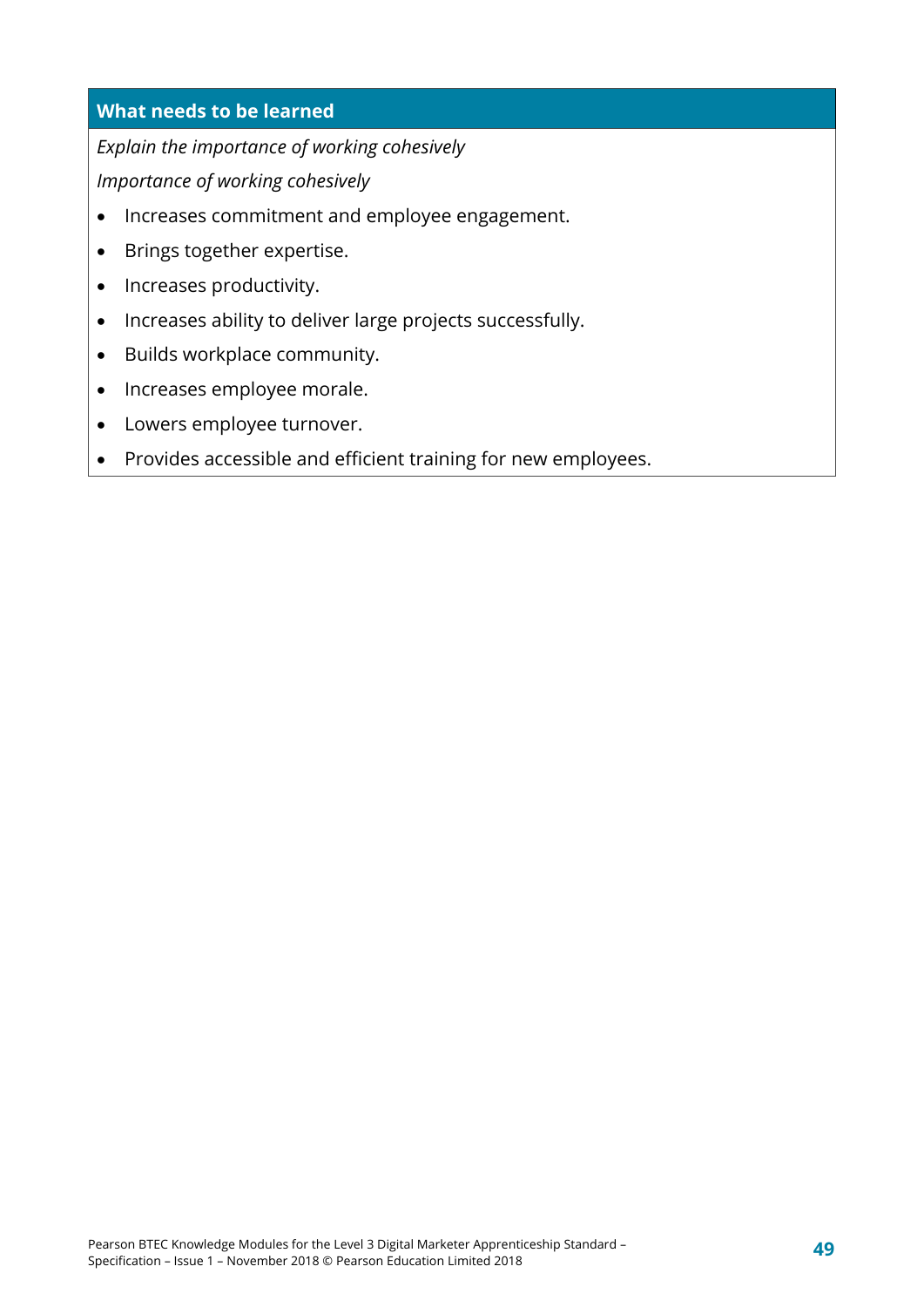## **Learning outcome 4: Understand and apply the customer lifecycle**

*Identify the stages of the customer lifecycle*

*Stages of the customer lifecycle*

- Reach (getting the attention of potential customers, having marketing in places where the target audience will see the content to make them aware).
- Acquisition (making first contact).
- Conversion (turning interest into sales, converting potential customers to paying customers).
- Retention (maintaining relationships with customers in order to keep them).
- Loyalty (customer regularly buys from the organisation and recommends the product or service).

#### *Identify how a market can be segmented*

#### *Market segmentation*

- Dividing a market into distinct groups of buyers who have different needs, characteristics or behaviours and who might require separate marketing strategies or mixes:
	- ο demographic (age, generation, gender, ethnic background, marital status, family life cycle, family size, education, religion)
	- ο geographic (location, proximity to point of sale, country/continent, region/area, city, urban/rural)
	- ο psychographic (social class, personality traits, attitudes, interests, hobbies, lifestyle, values, opinions)
	- ο behavioural (consumer knowledge, user status, user rate, loyalty status).

## *Explain the factors to be considered when choosing a digital marketing channel*

*Digital marketing channels*

- Paid search/Pay-Per-Click advertising (PPC).
- Search Engine Optimisation (SEO).
- Social Media Marketing (SMM).
- Online Public Relations (OPR).
- Email marketing.
- Display advertising.
- Content marketing.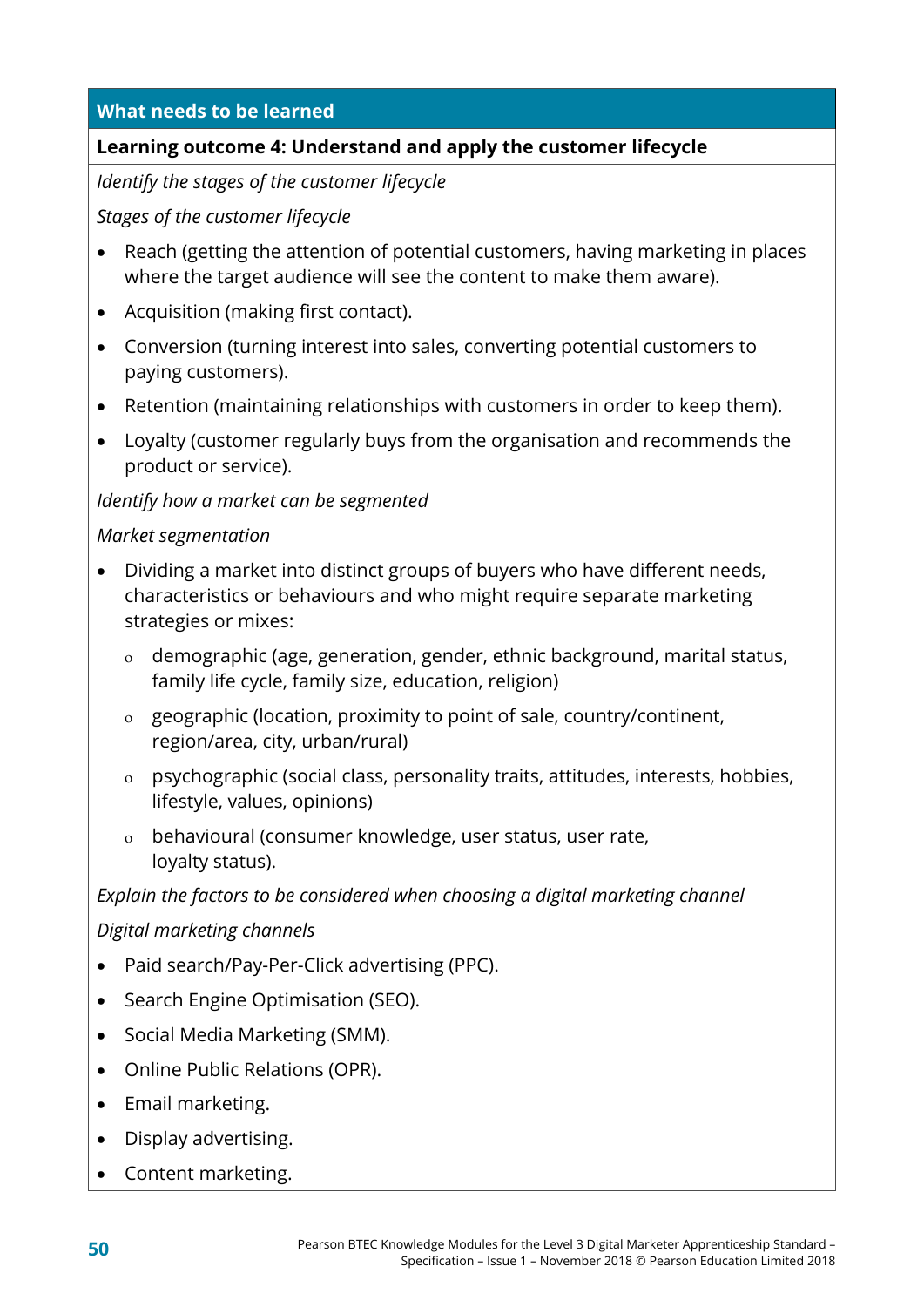- Websites.
- Short Message Service (SMS) and Multimedia Messaging Service (MMS).

*Factors to be considered when choosing a digital marketing channel*

- Ease of reaching target audience.
- Accessibility of information.
- Speed of communication.
- Communication with the customer.
- Cost to the organisation.
- Choice for customer.
- Competitors' activities.
- Brand image and development.

*Identify the characteristics of a Business to Business (B2B) relationship*

Characteristics of a Business to Business (B2B) relationship:

- selling one organisation's product to another organisation
- ongoing relationship
- long sales process
- multiple decision makers
- complex buying decisions
- buyers are often trained in purchasing/have strong product knowledge
- more reliance on personal selling
- more rigid product standards required
- larger spend.

*Identify the characteristics of a Business to Consumer (B2C) relationship*

Characteristics of a Business to Consumer (B2C) relationship:

- selling products directly to the consumer
- shorter relationship
- short sales cycle
- consumer is encouraged to buy the product immediately
- purchase made on emotional basis as well as on product and price
- more reliance on mass marketing
- less rigid product standards required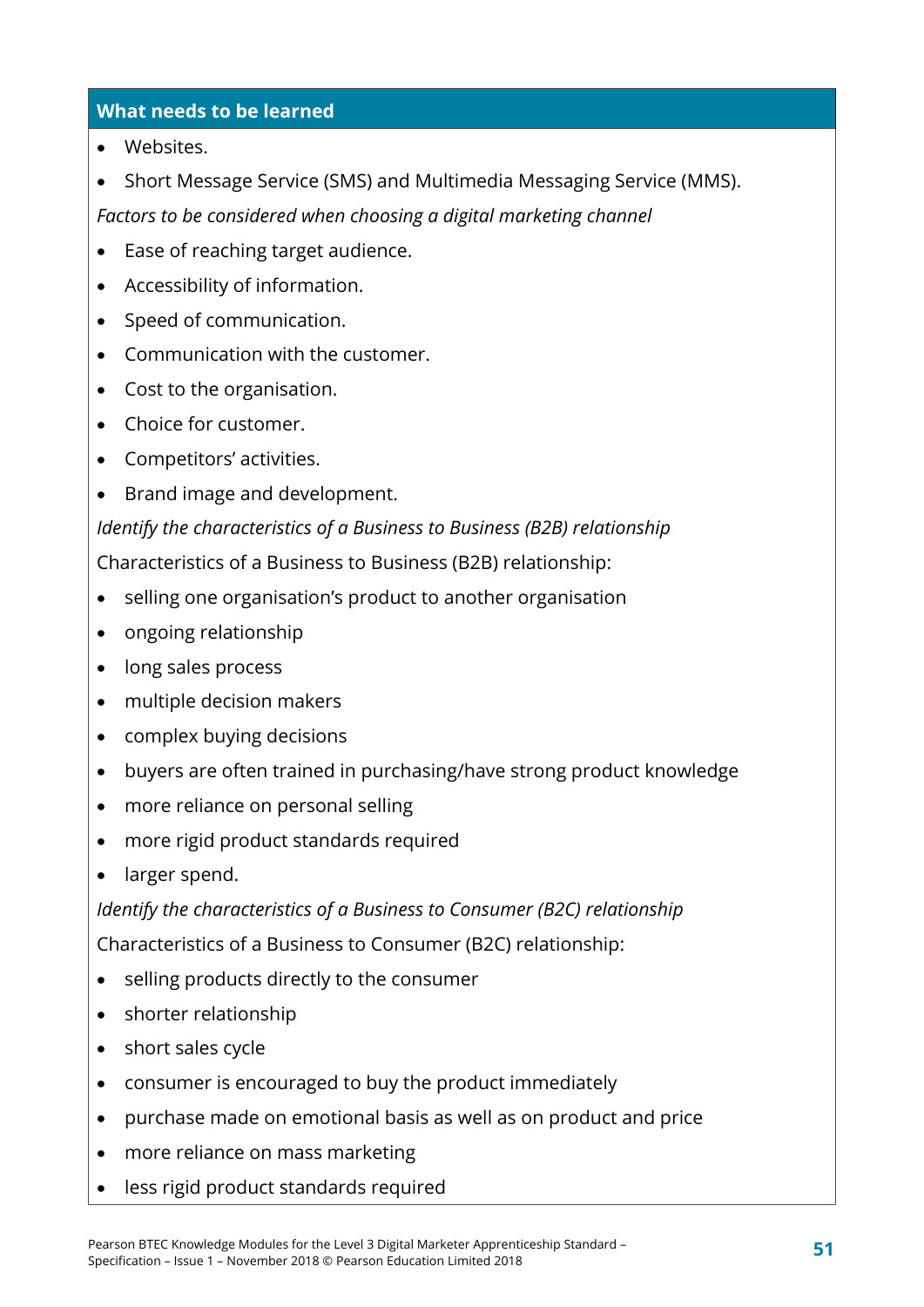- less rigid product standards required
- smaller individual spend.

*Identify a key pinch point in the customer lifecycle journey*

*Key pinch point in the customer life cycle journey*

Pinch points: moments in the customer experience that causes emotional discomfort/frustration/irritation:

- poor point of sale
- cluttered/confusing web landing pages
- inability to navigate a platform with ease
- broken web links
- complicated/high charges
- hidden costs
- payment options
- returns policies
- keeping customers waiting
- lack of trust in organisation
- poor/missing reviews.

#### *Explain the importance of new leads, existing customers and repeat customers to an organisation*

*Importance of new leads, existing customers and repeat customers*

- Customer acquisition.
- Customer retention.
- Generation of sales revenue.
- Increase in share of customers.
- Customer lifetime value (CLTV).
- Customer equity.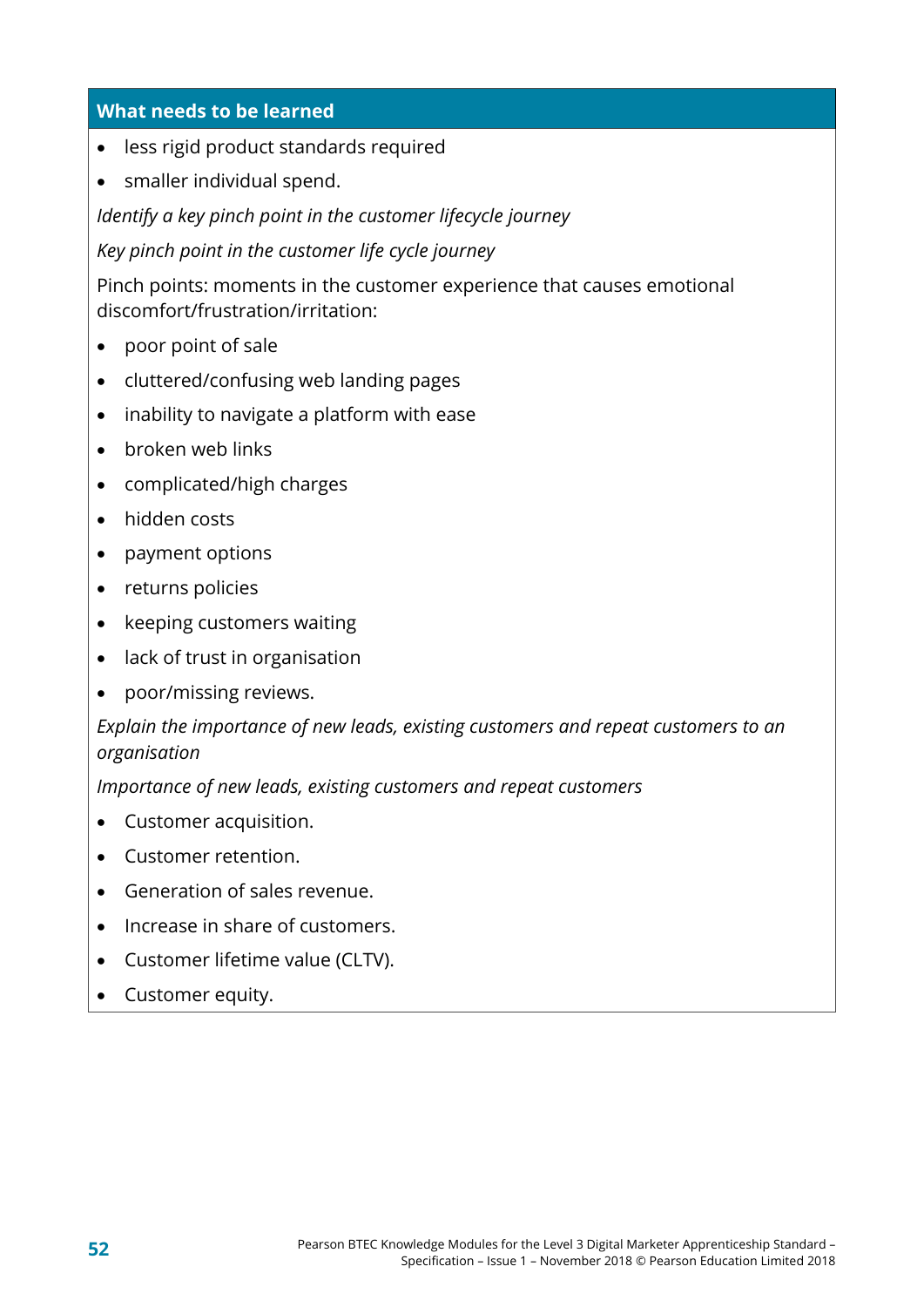# **Learning outcome 5: Understand the main components of digital and social media strategies**

*Identify how a digital and social media strategy helps an organisation achieve its objectives*

*How digital and social media marketing strategies helps an organisation to achieve its objectives*

- Uses inbound (pull) marketing and outbound (push) marketing to attract/retain customers.
- Engages with the audience.
- Is tailored to the objectives of the organisation.
- Integrates with overall business plan.
- Defines desired results.
- Makes effective use of digital channels and platforms.

*Identify why it is important to review the marketing brief*

*Importance of reviewing a marketing brief*

- Ensuring the budget is maintained or under control.
- Delivered to timeline.
- Measuring expectations against actual levels of audience engagement.
- Checking goals and communication objectives are met.
- Measuring return on investment (ROI).

*Explain how a digital and social media strategy is used by different departments in the organisation*

*How digital and social media strategies are used by different departments within an organisation*

- Marketing (plan and direct marketing activities, guide creative team).
- Finance (plan budgets).
- Sales (set sales strategies, estimate number of sales persons needed).
- Procurement (plan buying).
- Operations (plan production schedule and equipment requirements).
- Distribution/logistics (plan selling, shipping and servicing).
- Human resources (HR) (plan staffing requirements).
- Information technology (IT) (plan technical support).
- Customer service (plan support).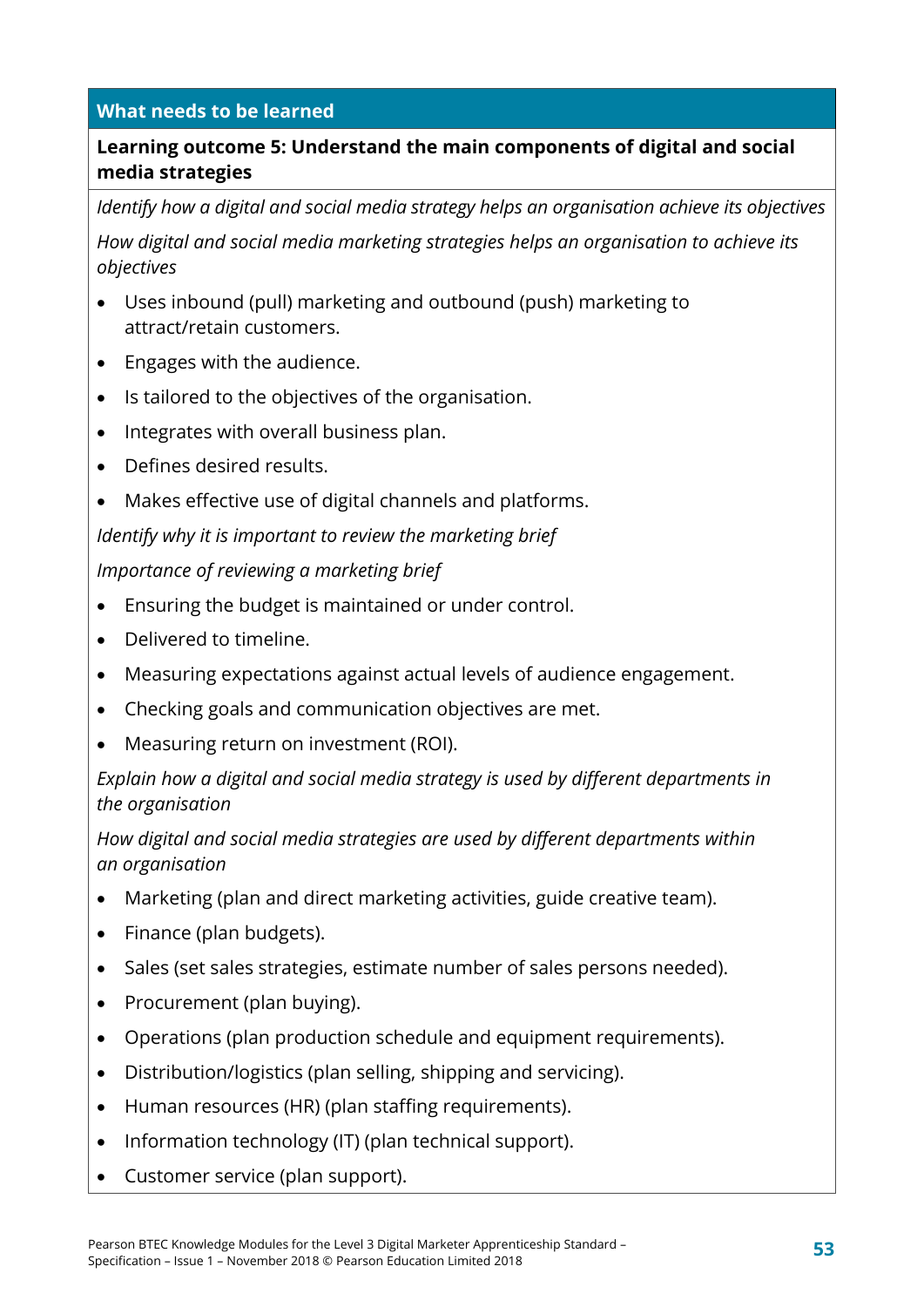## *Identify the importance of click-through rate*

*Click-through rate (CTR)*

- Metric in PPC (Pay-Per-Click) adverts that measures the number of clicks advertisers receive on their adverts per number of impressions (people who view adverts).
- CTR = (total clicks on advert)/(total impressions).

# *Importance of CTR*

- Can show which adverts are successful.
- High CTR indicates that advert is relevant to target audience.
- Low CTR indicates advert is not a good match to target audience.
- Affects the quality score used to determine cost per click.
- Helps measure success relative to competitors and between campaigns. *Identify types of real-time data that can be gathered by an organisation Types of real-time data collected as they occur in the real world*
- Customer location.
- Online searches.
- Keywords searched.
- Time spent on websites.
- Products clicked on to see additional information.
- Items placed in the shopping cart, and whether or not the purchase was made.
- Keywords used in emails or instant messages.
- Data from social media networks:
	- ο topics discussed/trending
	- ο shares, likes, dislikes, emotions, views
	- ο votes and polls.
- Messages (complaints, compliments, feedback).

*Explain how real-time data can be used to engage customers*

*How an organisation can use real-time data to engage customers*

- Align marketing content with real-world events and trending topics
- Create instant marketing messages:
	- ο specific product advertisements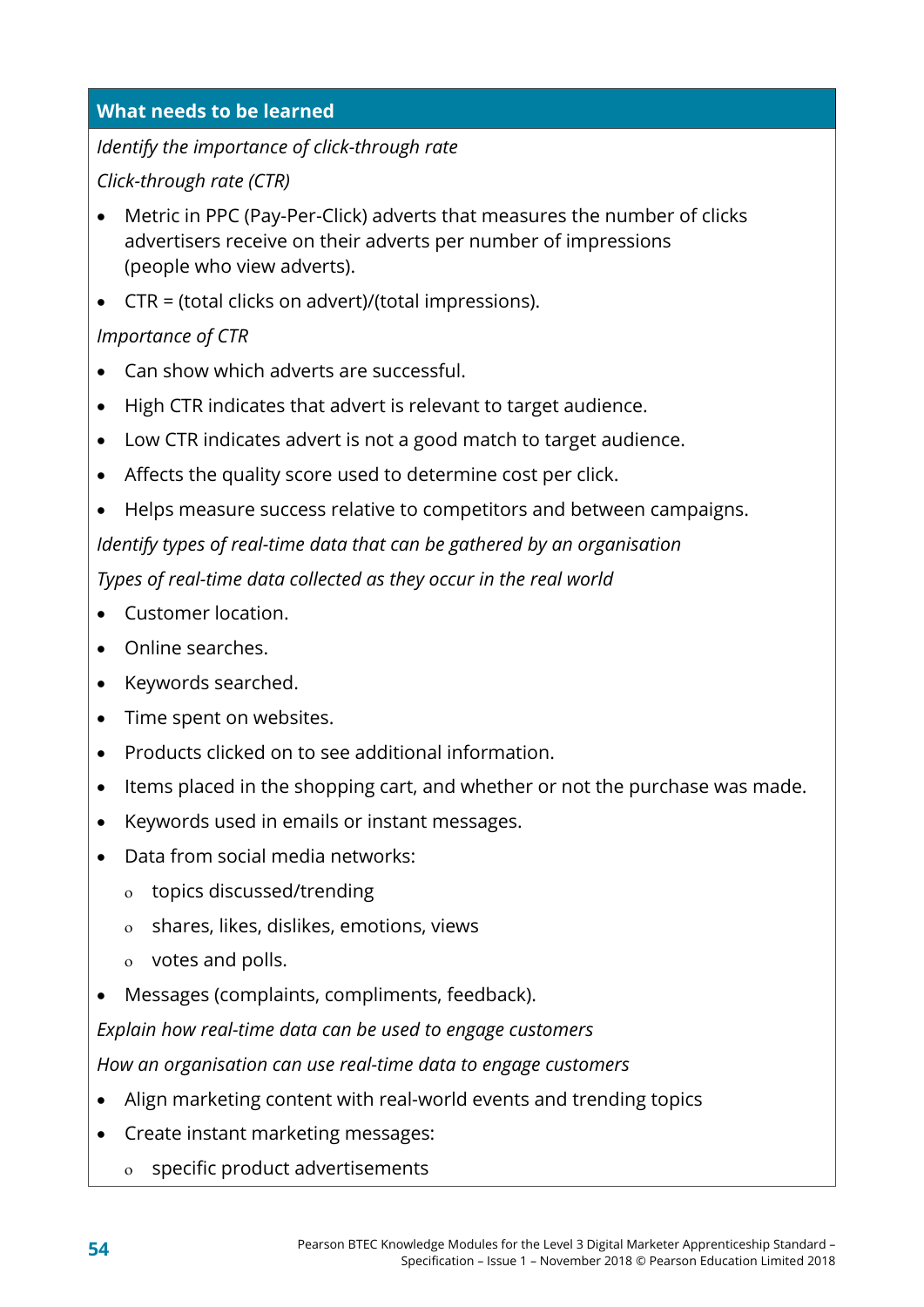- ο keyword banner adverts
- ο push notifications
- ο emails (invitation to shop/view the website and receive a deal or promotion, reminder that there are goods in the shopping cart).
- Improve customer services (prompt response to positive and negative comments).
- Select appropriate marketing channels.
- Improve website layout.

*Explain the importance of online reputation to an organisation*

*Importance of online reputation to an organisation*

- Acquisition and retention of customers.
- Brand recognition and trust.
- Competitive advantage.
- Good market position.
- Customer loyalty.
- Supplier loyalty.
- Motivated staff.

*Explain how blogs and articles are essential to the success of a website*

*How blogs and articles make websites successful*

- Keeps website active.
- Increases online visibility.
- Drives website traffic.
- Increases Search Engine Optimisation (SEO).
- Provides information.
- Keeps customers up to date.
- Retains audience.
- Encourages feedback and interaction.
- Promotes reader engagement.
- Develops better customer relationships.
- Positions the brand.
- Increases exposure.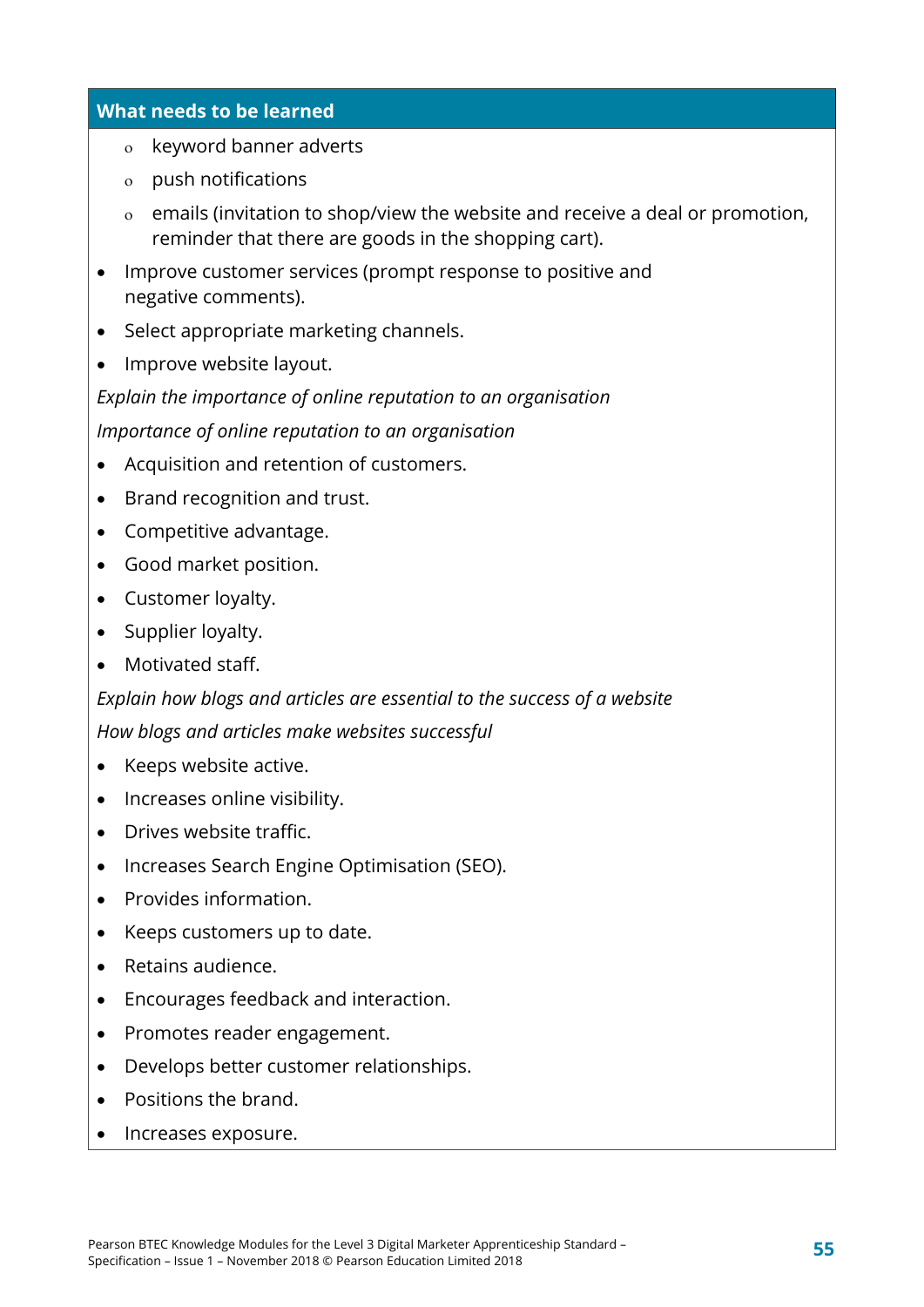# **Essential resources**

There are no special resources needed for this qualification.

## **Vendor qualifications**

The apprenticeship standard has listed the following vendor qualifications as suitable replacements to show achievement of this module:

- Google Squared
- CIM Level 4 Award in Digital Marketing
- Dot Native
- CIW Internet Business Associate.

# **Essential information for assessment**

This unit is externally assessed through an onscreen test. Pearson will set and mark this test. The test lasts for 45 minutes and is worth30 marks. The assessment is available on demand.

The test assesses all of the learning outcomes. The questions in the test are based on each assessment criterion and its associated unit content.

The test consists of the following types of items: 30 multiple-choice items. Items in the test will not necessarily be sequenced in the order of the criteria in the unit. Test items will not rely on or directly follow on from another test item. Test items may use colour images/diagrams/graphs for the context of the question or for the answer options.

A Pass grade is determined by learners achieving a defined cut score for the test.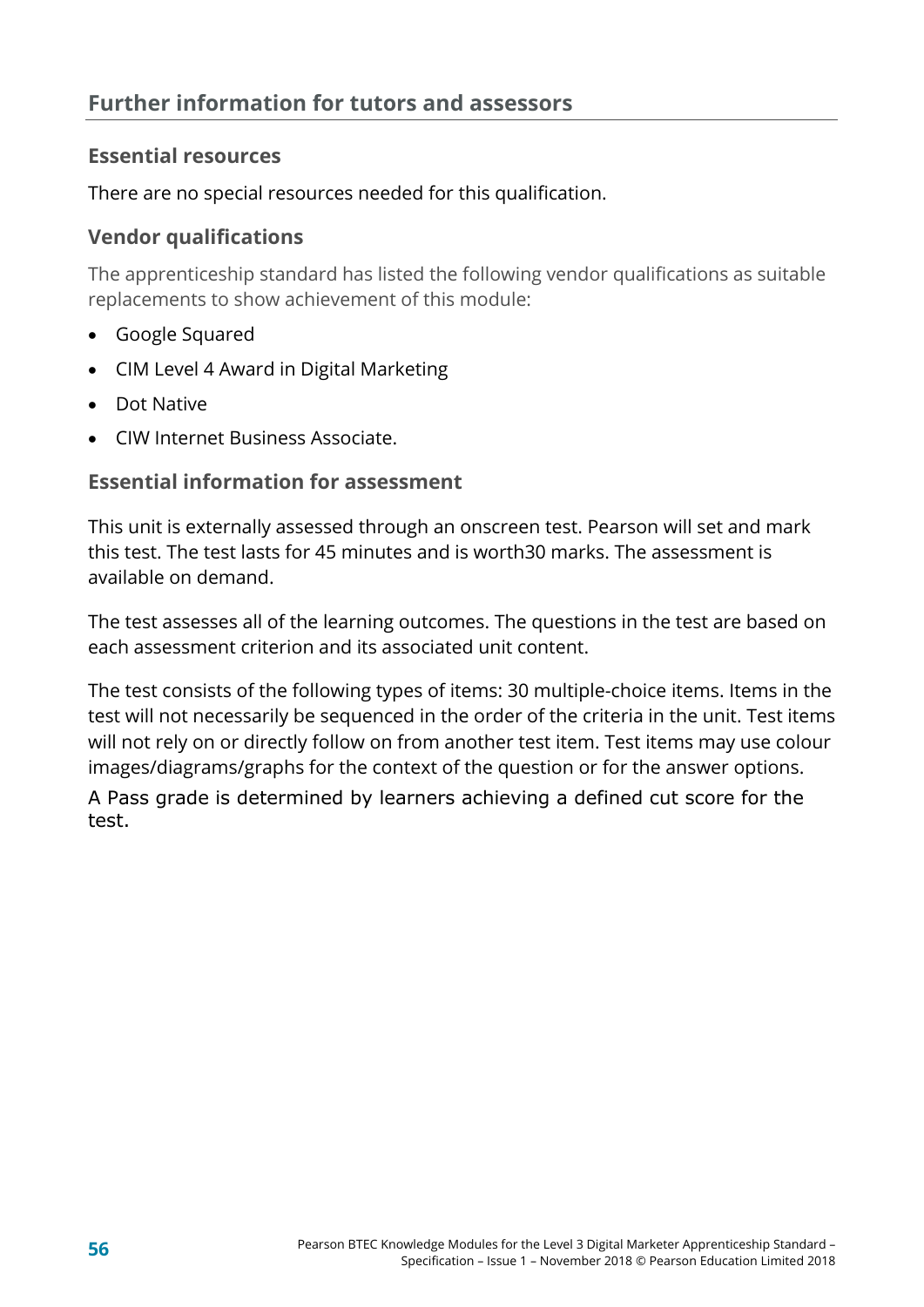| <b>Unit 3:</b>                | <b>Digital Marketing Business</b><br><b>Principles</b>                                                             |
|-------------------------------|--------------------------------------------------------------------------------------------------------------------|
| Level:                        | 3                                                                                                                  |
| Unit type:                    | <b>Mandatory for Pearson BTEC Level 3</b><br><b>Certificate in Digital Marketing Business</b><br><b>Principles</b> |
| <b>Assessment type:</b>       | <b>External</b>                                                                                                    |
| <b>Guided Learning Hours:</b> | 90                                                                                                                 |

# **Unit introduction**

This qualification is about the principles of digital marketing and the role of the digital marketer in business. The qualification addresses the knowledge, skills and behaviours required by a digital marketer to be successful in the analysis, strategy and implementation of digital marketing campaigns. Learners will gain an understanding of how general marketing principles can be adapted and refined for digital marketing.

Learners will understand what a digital marketing apprentice has to do in order to achieve their digital marketing objectives in an effective and responsible way. The qualification will show learners how to achieve these objectives, with whom they will need to communicate and work with in the digital marketing team across the wider organisation.

The primary role of a digital marketer is to define, design, build and implement digital campaigns across a variety of online, digital and social media platforms to drive customer acquisition, customer engagement and customer retention. Learners will carry out this role by understanding the principles of digital marketing tools, across different digital and social media platforms, and how they work together. Learners will understand the business environment within which they operate and issues relating to digital marketing and customer needs. This will include the protection of data across multiple digital channels and an understanding of digital etiquette. Learners will also understand how to integrate digital marketing into the working environment and to coordinate with others in the organisation.

The qualification aims to prepare learners for a career in digital marketing, including those learners who are seeking a supervisory role in digital marketing. The qualification will enable learners to develop knowledge and understanding of the main features, challenges and risks of the digital marketing environment.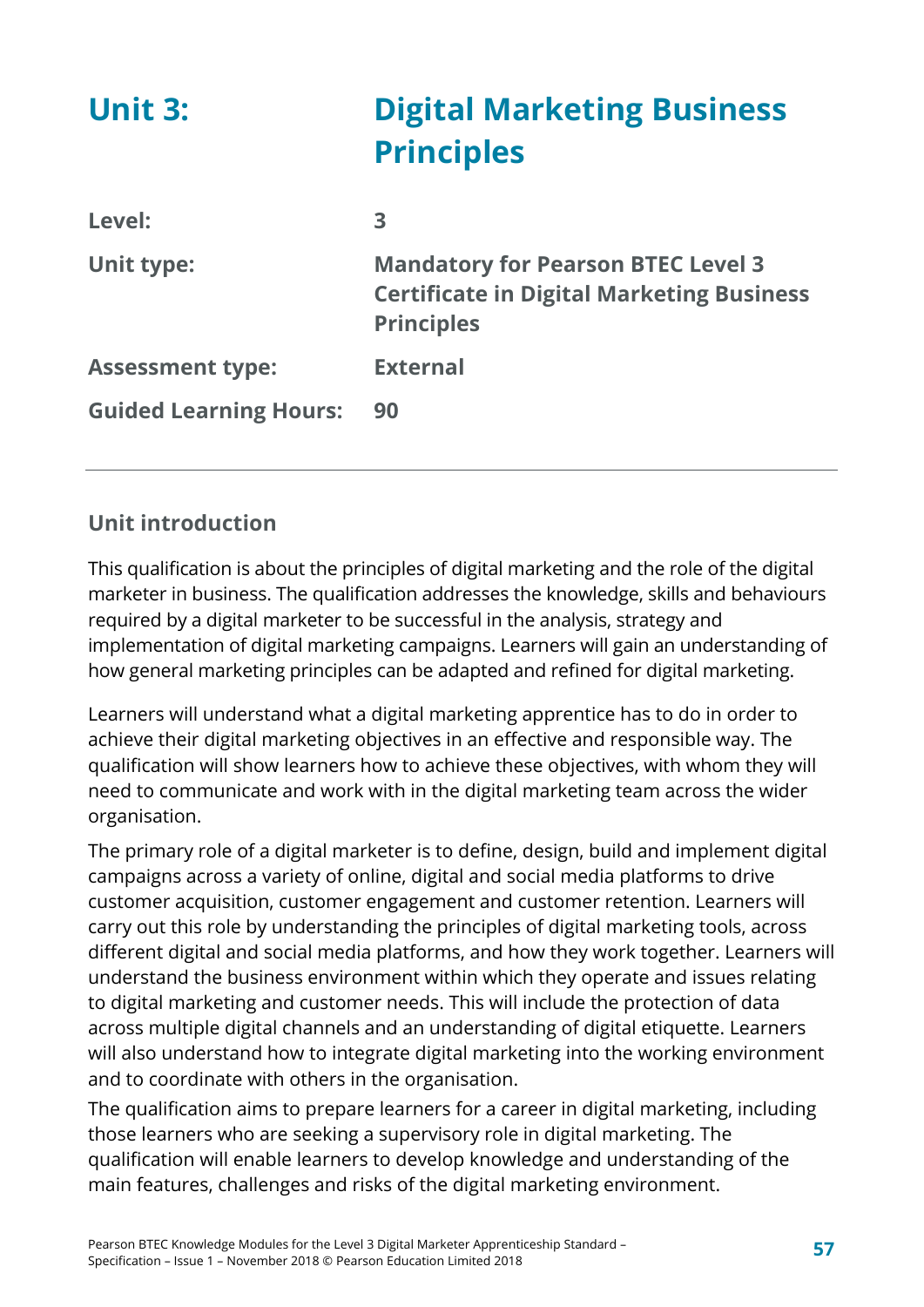|                | <b>Learning</b><br>outcomes                                                                                             |     | <b>Assessment criteria</b>                                                                                 |
|----------------|-------------------------------------------------------------------------------------------------------------------------|-----|------------------------------------------------------------------------------------------------------------|
| 1              | Understand<br>the principles<br>of digital<br>marketing<br>tools and how<br>they work<br>together                       | 1.1 | Describe how to organise a series of social media posts                                                    |
|                |                                                                                                                         | 1.2 | Describe the activities associated with creating new<br>content for a website                              |
|                |                                                                                                                         | 1.3 | Explain why new content is published on websites                                                           |
|                |                                                                                                                         | 1.4 | Describe how to create effective sponsored ads                                                             |
|                |                                                                                                                         | 1.5 | Identify the benefits of using paid search marketing                                                       |
|                |                                                                                                                         | 1.6 | Identify the tools used in digital marketing                                                               |
|                |                                                                                                                         | 1.7 | Identify the purpose of different tools in digital<br>marketing working together                           |
|                |                                                                                                                         | 1.8 | Describe the characteristics of different types of<br><b>Customer Relationship Management systems</b>      |
| $\overline{2}$ | Understand<br>digital and                                                                                               | 2.1 | Explain the benefits and drawbacks of using digital and<br>social media platforms                          |
|                | social media<br>platforms                                                                                               | 2.2 | Explain the technological resourcing factors to be<br>considered when choosing a digital marketing channel |
| $\overline{3}$ | Understand<br>the business<br>environment<br>and issues<br>relating to<br>digital<br>marketing and<br>customer<br>needs | 3.1 | Identify the techniques used to discover what a target<br>market is searching for                          |
|                |                                                                                                                         | 3.2 | Explain how to adapt content in response to customer<br>search habits                                      |
|                |                                                                                                                         | 3.3 | Describe the principles of Search Engine Optimisation                                                      |
|                |                                                                                                                         | 3.4 | Explain how Search Engine Optimisation works                                                               |
|                |                                                                                                                         | 3.5 | Explain the 'rules' of social media                                                                        |
| 4              | Understand<br>digital<br>etiquette                                                                                      | 4.1 | Explain how to communicate effectively when using<br>digital channels                                      |
|                |                                                                                                                         | 4.2 | Explain the considerations when using social media<br>platforms                                            |
|                |                                                                                                                         | 4.3 | Explain the impact of inconsistent communications and<br>conventions on a brand                            |
|                |                                                                                                                         | 4.4 | Identify the uses of hash tags in social media                                                             |
|                |                                                                                                                         | 4.5 | Describe the characteristics of social selling                                                             |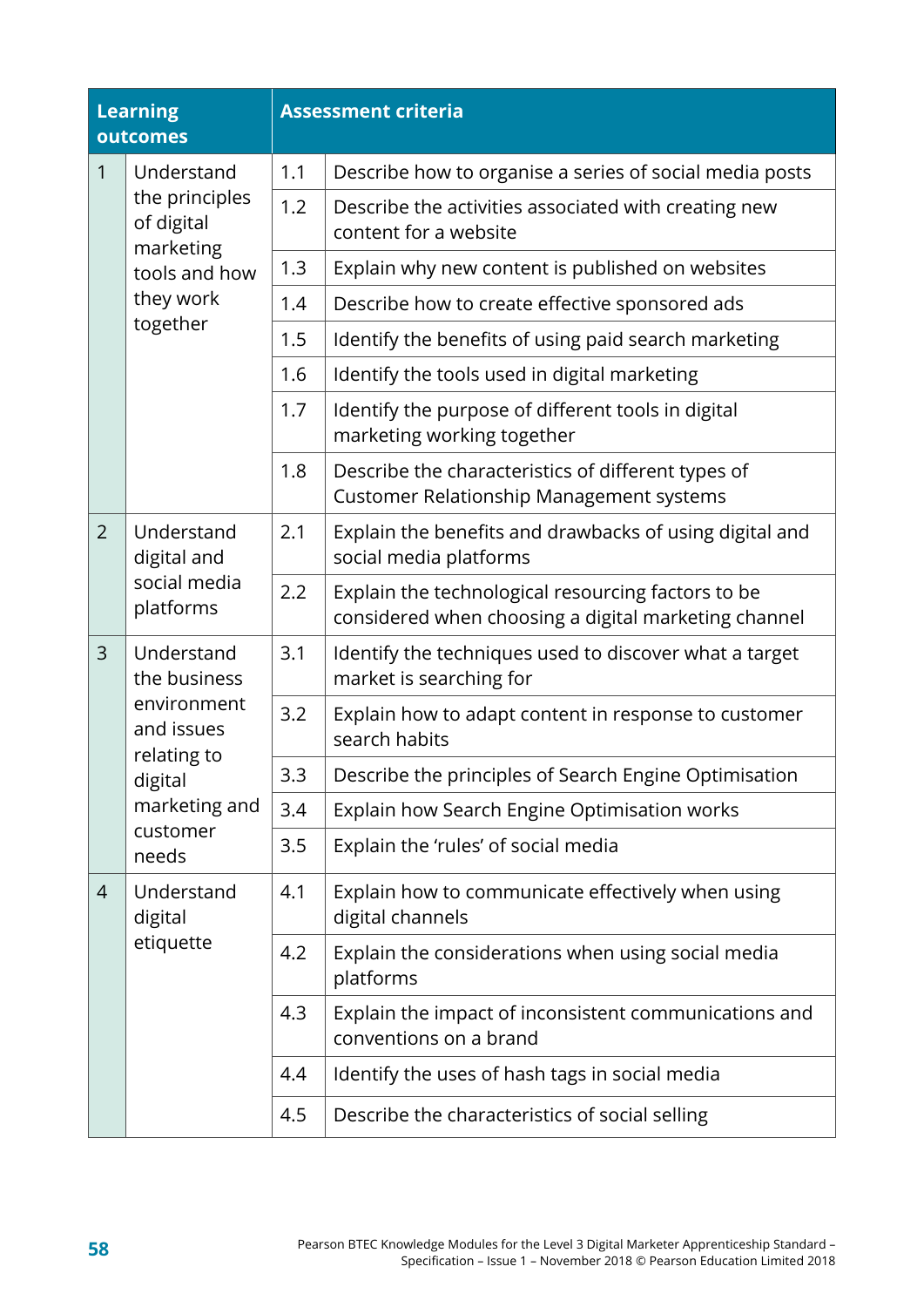| <b>Learning</b><br>outcomes |                                                                                         | <b>Assessment criteria</b> |                                                                                                                   |
|-----------------------------|-----------------------------------------------------------------------------------------|----------------------------|-------------------------------------------------------------------------------------------------------------------|
| 5                           | Understand<br>how digital<br>platforms<br>integrate into<br>the working<br>environment  | 5.1                        | Identify the primary uses of different types of digital and<br>social media channels                              |
|                             |                                                                                         | 5.2                        | Explain why competitors and customers use digital<br>platforms                                                    |
| 6                           | Understand<br>how to protect<br>data across<br>digital and<br>social media<br>platforms | 6.1                        | Identify the reasons why information security is<br>important to a digital service organisation                   |
|                             |                                                                                         | 6.2                        | Identify the key features of an information<br>security policy                                                    |
|                             |                                                                                         | 6.3                        | Explain how an information security policy impacts on<br>ways of working                                          |
|                             |                                                                                         | 6.4                        | Identify the sources of threats and risks to digital<br>information                                               |
|                             |                                                                                         | 6.5                        | Identify the principles of data protection, copyright and<br>intellectual property                                |
|                             |                                                                                         | 6.6                        | Identify the consequences of data misuse to an<br>organisation and to the user                                    |
|                             |                                                                                         | 6.7                        | Identify the precautions required when working with<br>emails and other electronic documents                      |
|                             |                                                                                         | 6.8                        | Identify the precautions required when printing,<br>transporting and destroying information of<br>different types |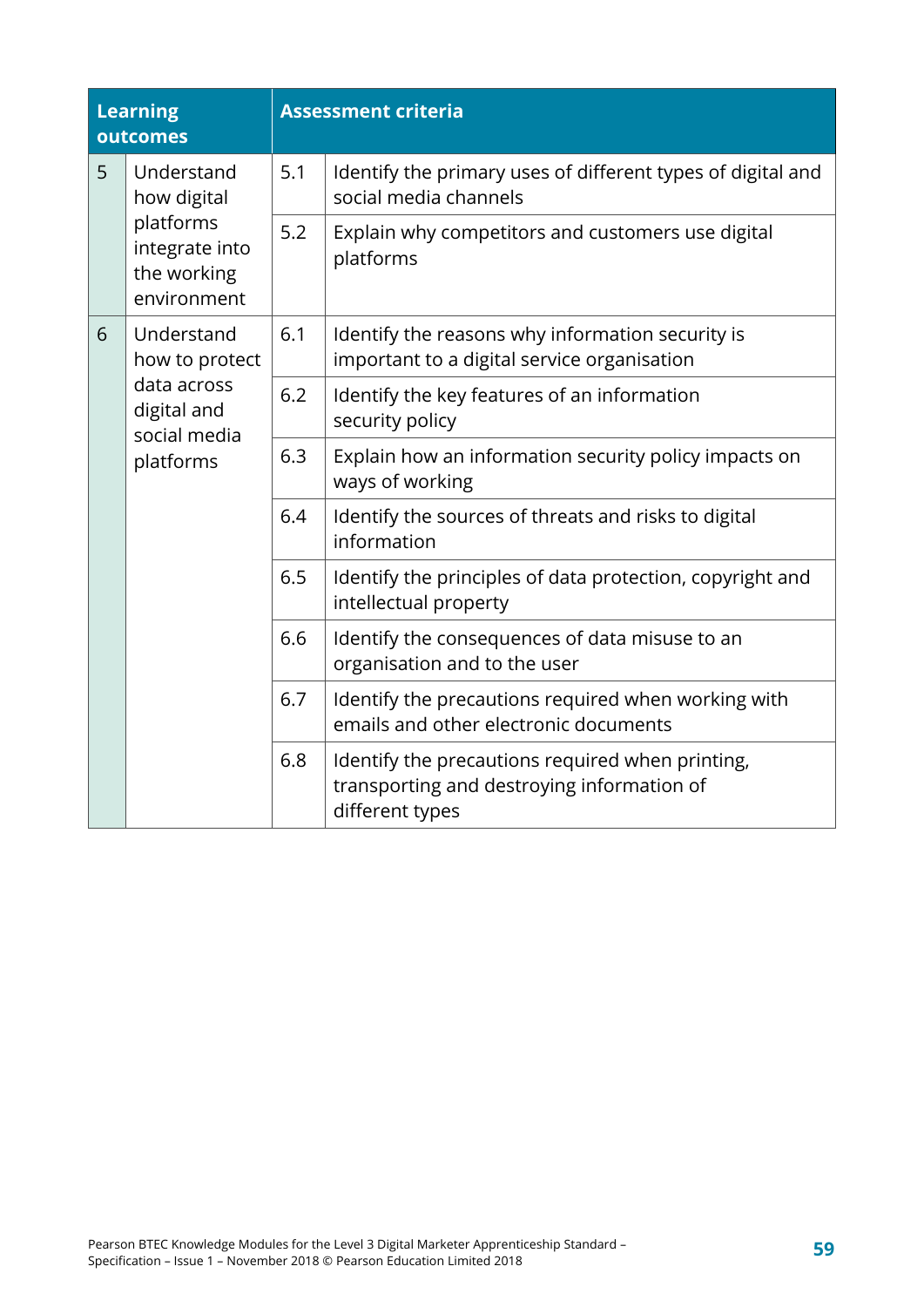# **Content**

# **What needs to be learned**

**Learning outcome 1: Understand the principles of digital marketing tools and how they work together**

*Describe how to organise a series of social media posts*

*Organising a series of social media posts*

- Identify and segment the target market (demographic, geographic, psychographic, behavioural).
- Select the appropriate intended social media platforms for the target market.
- Select paid or organic (non-paid) process.
- Prepare the content appropriate to the social media platforms (format, size, layout, colour, text).
- Select methods to maximise exposure (key word analysis, influencer marketing, optimisation).
- Consider links with marketing strategy and other marketing activities.
- Set the timings for the social media post (start date/time, duration, length, time zones, gaps between each post.
- Configure the manual and automated processes (manual process or scheduling tool, dynamic or pre-determined).
- Track posted content (analytics, number of likes, shares, reads).
- Decide on follow-up actions.

*Describe the activities associated with creating new content for a website*

*Creating new content for a website*

- Identify purpose and requirements of the new content.
- Identify current data and analytics.
- Analyse competitor activity.
- Determine range of access devices used (mobile, desktop, tablet, laptop).
- Identify Search Engine Optimisation (SEO) procedures to improve search ranking.
- Decide on content format and appearance (text, image, video, sound, links).
- Decide on static or dynamic content.
- Adapt given content appropriate to the requirements and technologies identified.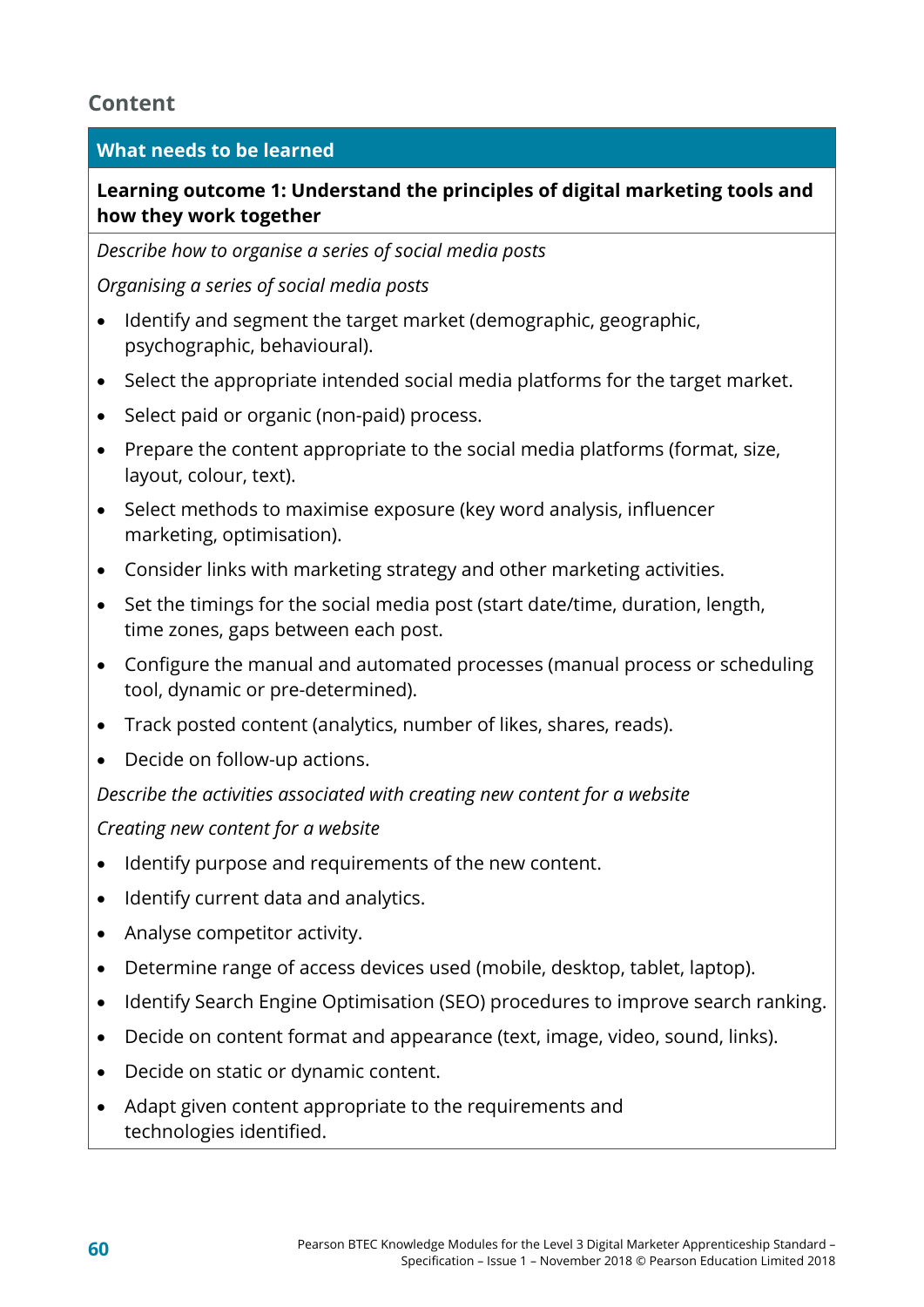*Explain why new content is published on websites*

*Why new content is published on websites*

- Keeping information up to date and accurate.
- Responding to Search Engine Optimisation changes.
- Catering for changing customer trends.
- Conveying new information.
- Responding to any changes to legal requirements.
- Attracting new customers.
- To make content instantly accessible.
- Ensuring that the content is accessible to all users.

*Describe how to create effective sponsored ads*

# *Sponsored ads*

- Segmentation of the target market
- Identify content to be associated with sponsored ads
- Identify the description used (key words)
- Selecting the channels (search engine, websites, emails and/or social media)
- Setting or configuring the daily budget to advertise (flat rates)

*Identify the benefits of using paid search marketing*

*Benefits of using paid search marketing*

- Tailors marketing to customers' needs and interests.
- Increases brand awareness.
- Increases visibility.
- Greater market reach.
- Influences the target audience to make a purchase.
- Schedule advertisements at a time appropriate to the target market.
- Can be cost effective.
- Attracts new customers.
- Can be used across multiple digital channels.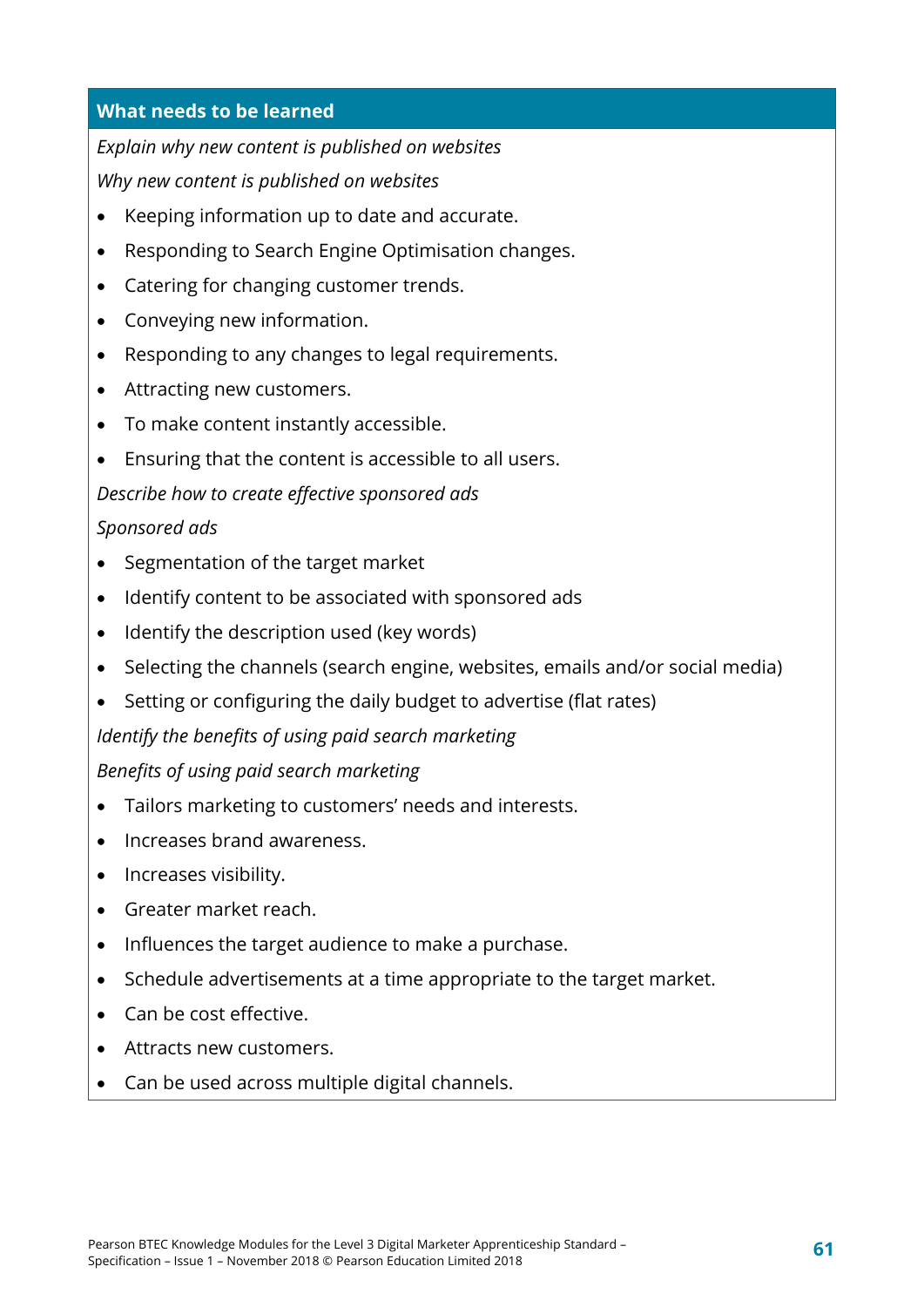#### *Identify the tools used in digital marketing*

*Digital marketing channels and tools*

- Search Engine Marketing (SEM) ensuring website is part of search engine results to maximise marketing:
	- ο Pay-Per-Click form of paid advertising to appear in the sponsored listings of a search engine to give organisation more exposure
	- ο web analytics and metrics the measures of success of search engine marketing
	- ο Search Engine Optimisation (SEO) when creating and editing website process of editing website to make it more visible to search engines
	- ο banner adverts form of advertising entails embedding an advertisement into a web page.
- Email marketing to target specific segment of population, communicate with customers directly and instantaneously:
	- ο opt-in email
	- ο automation of emails (sequencing)
	- ο create groups and links associated with defined segments
	- ο event or behavioural triggered emails.
- Social media:
	- ο influencer marketing
	- ο endorsements
	- ο online PR
	- ο viral marketing.
- Mobile/smartphone applications:
	- ο targeted marketing and advertising
	- ο using online facilities from mobile device
	- ο location-based marketing.

# *Identify the purpose of different tools in digital marketing work together Result of Marketing tools working together*

- Share content.
- Perform analytics.
- Multi-channel approach for integrated marketing activities.
- More ways of targeting customers.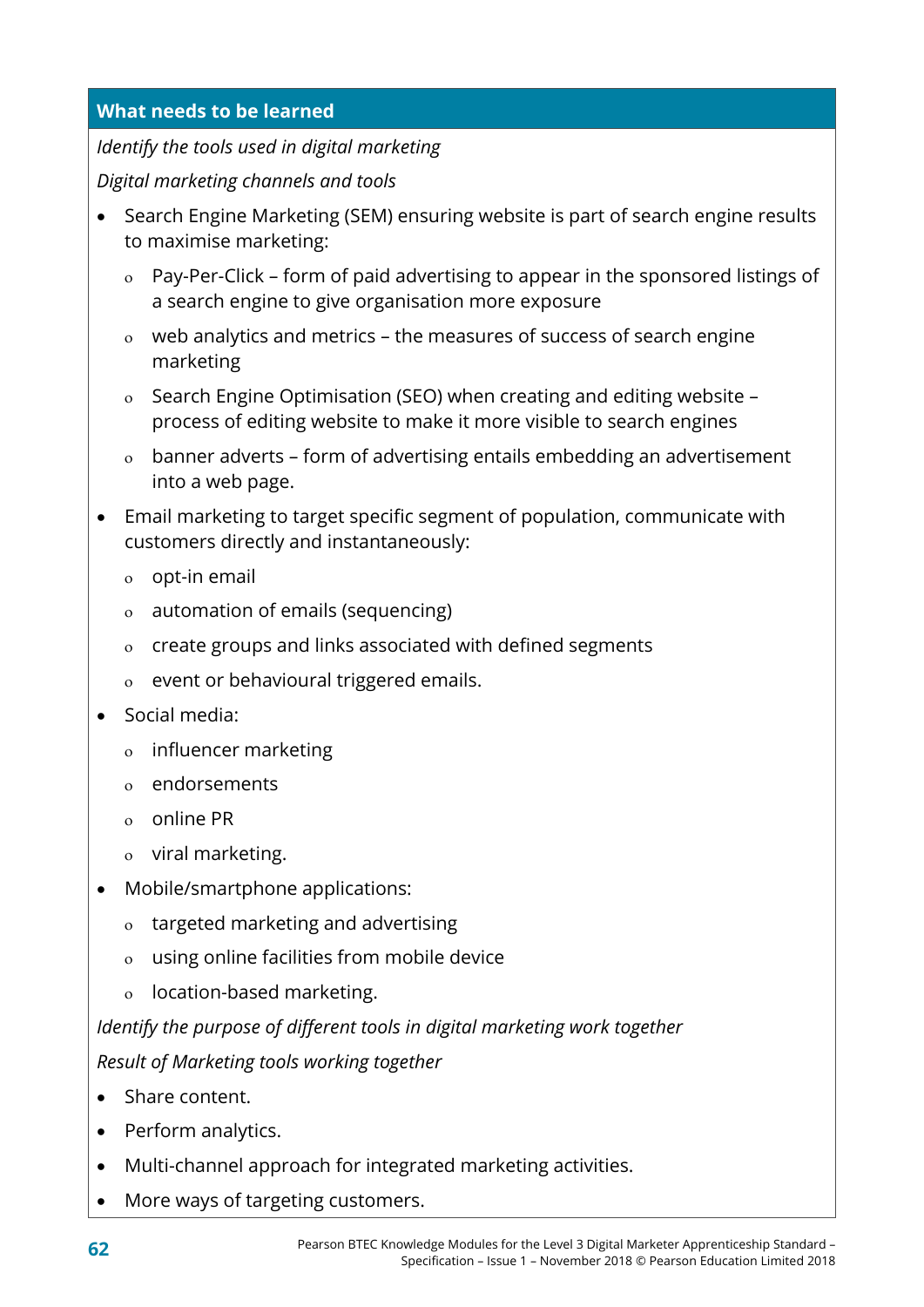*Describe the characteristics of different types of Customer Relationship Management systems*

*Characteristics of customer relationship management systems*

- Analytical (data collection and analysis):
	- ο carrying out customer profiling
	- ο personalising and tailoring marketing based upon customer profile
	- ο customise the offering.
- Operational:
	- ο automating marketing processes (emails, social media posts)
	- ο automating sales processes (sales promotions, tracking customers purchase history
	- ο service automation (customer communication using multiple channels, customer support).
- Collaborative:
	- ο sharing customer information with other departments across the organisation.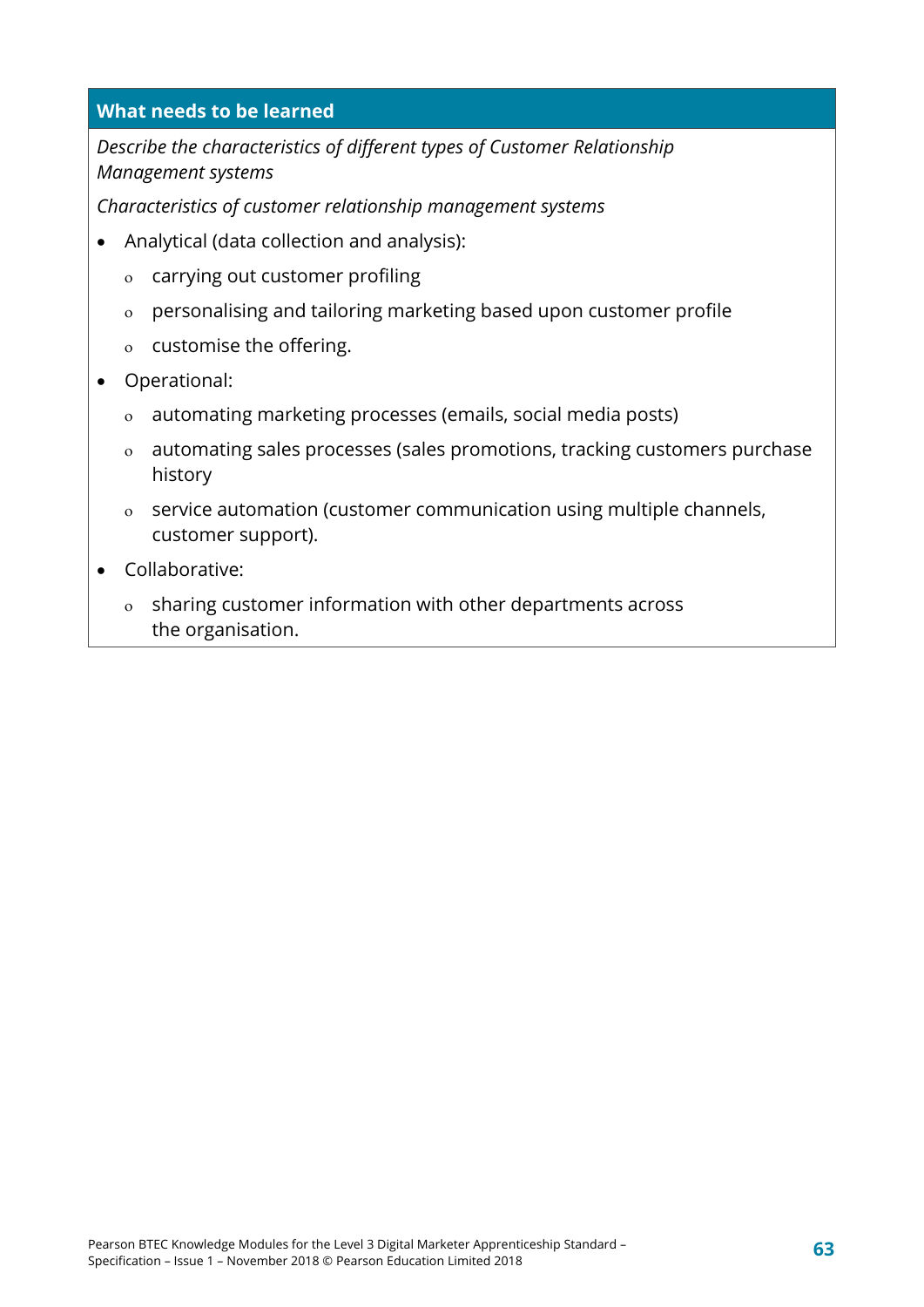#### **Learning outcome 2: Understand digital and social media platforms**

*Explain the benefits and drawbacks of using digital and social media platforms Benefits of using digital and social media platforms*

- Cost effective compared to traditional non-digital marketing platforms.
- Greater market reach (geographically independent).
- Perform mass marketing.
- Targeted marketing (to match the audience).
- Automate marketing activities.
- Ability to change marketing communications in real time.
- Increases brand awareness.
- Better customer engagement.
- Increase the range of analytical tools available.
- Ease of collecting customer data.
- Analysing the competition.

*Drawbacks of using digital and social media platforms:*

- Associated financial costs:
	- ο imposed fixed costs to the organisation (license fee, subscriptions, set-up costs)
	- ο increased variable costs (cost that increases per customer).
- Risks to users and organisations:
	- ο fraudulent transactions
	- ο damaging organisation business and brand reputation
	- ο identity fraud
	- ο copyright
	- ο infringement of data protection
	- ο competitors stealing ideas (intellectual property)
	- ο technology and platform obsolescence and backwards compatibility
	- ο too many or similar competitors, products and services
	- ο matching platform to the perceived audience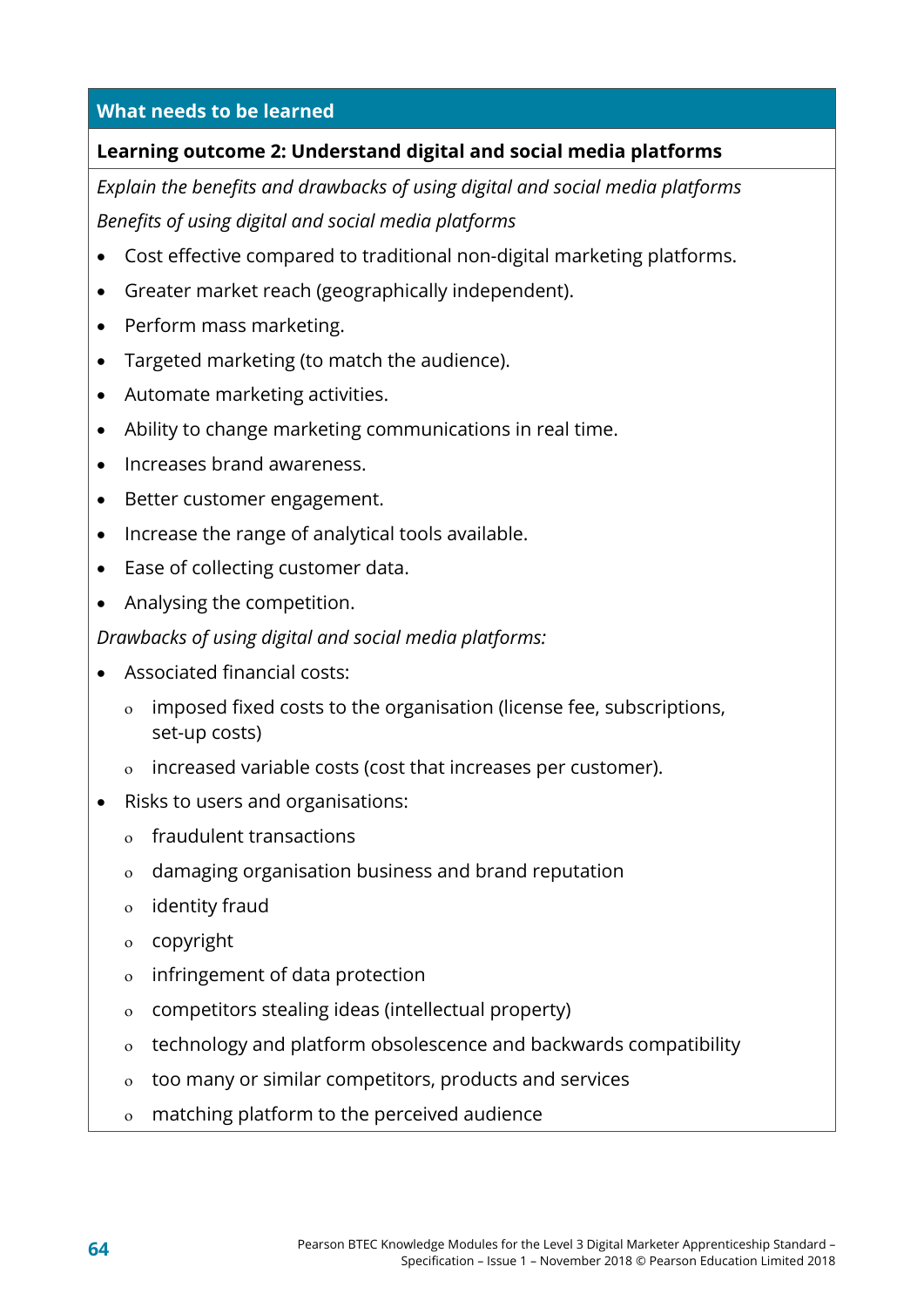*Explain the technological resourcing factors to be considered when choosing a digital marketing channel*

*Technological resourcing factors to be considered when choosing a digital marketing channel*

- Expertise available to develop and support the channel.
- Associated financial costs to the organisation and customer (outsourcing costs, ISP provision, mobile contract).
- Technological compatibility (making sure customers across the world can access these channels).
- Technological capability to manage the process (storage capacity, bandwidth, licences).
- Computing power and time to process large amounts of data.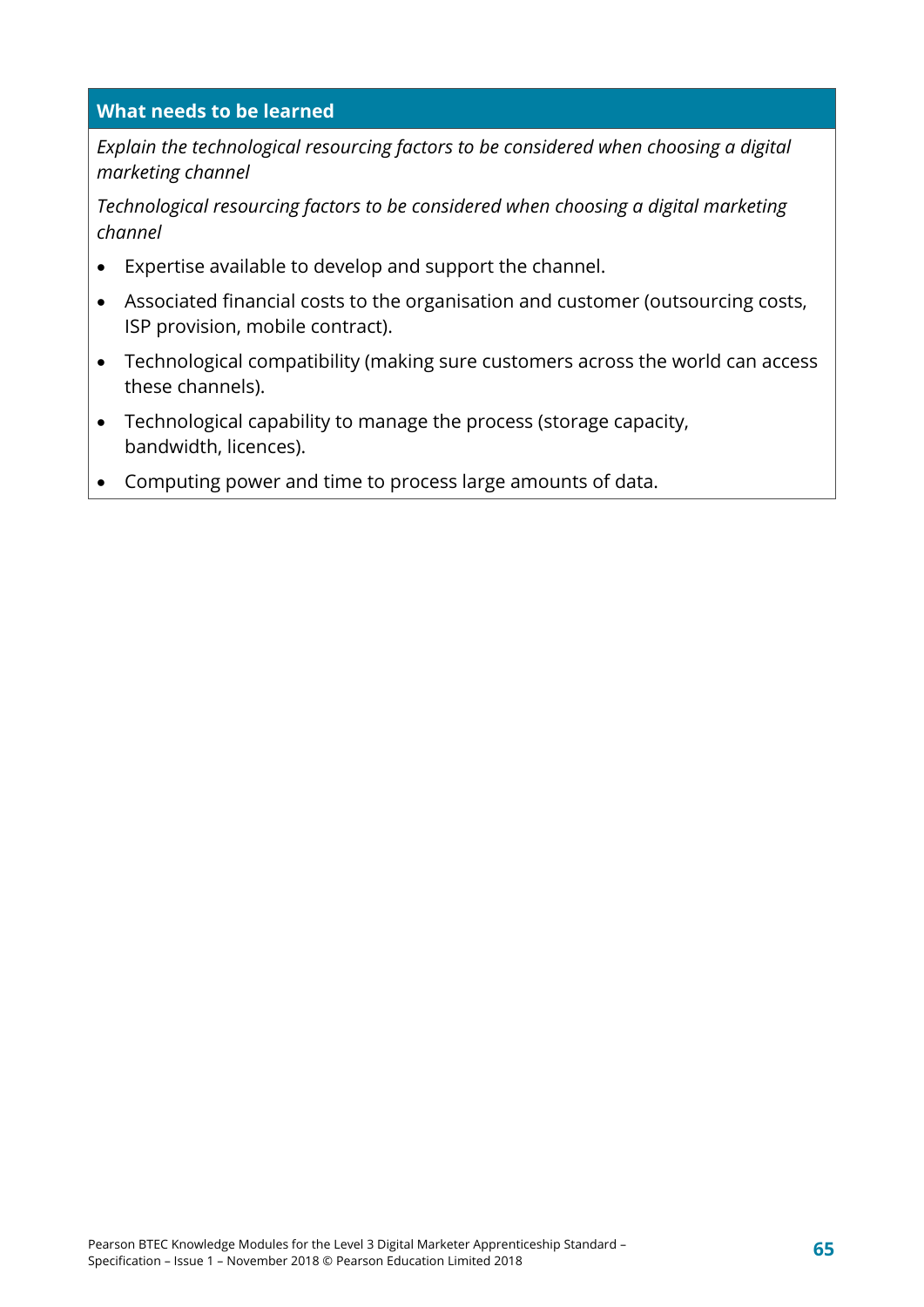# **Learning outcome 3: Understand the business environment and issues relating to digital marketing and customer needs**

*Identify the techniques used to discover what a target market is searching for*

*Techniques used to find out the needs of the target market*

- Primary digital data techniques (data collected by the digital marketer themselves):
	- ο web analytics
	- ο keyword research
	- ο social media
	- ο digital surveys
	- ο interviews
	- ο focus groups
	- ο blog comments
- Secondary digital data sources (data already collected by a third party and then obtained by the digital marketer):
	- ο data companies
	- ο newspapers
	- ο reports/e-journals
	- ο official statistics
	- ο professional bodies
	- ο industry, sector and market reports
	- ο government data/reports
	- ο online reviews.

*Explain how to adapt content in response to customer search habits*

*How to adapt content in response to customer search habits*

- Select the appropriate channel(s) depending on customer habits.
- Format of the content (text, graphics, videos, audio).
- Appropriateness of the content for the platform (file size, file type, word count, media type).
- Optimising the content for the appropriate device used.
- Associate content with Links/expressions (promoted links, descriptors).
- Selecting the appropriate keywords.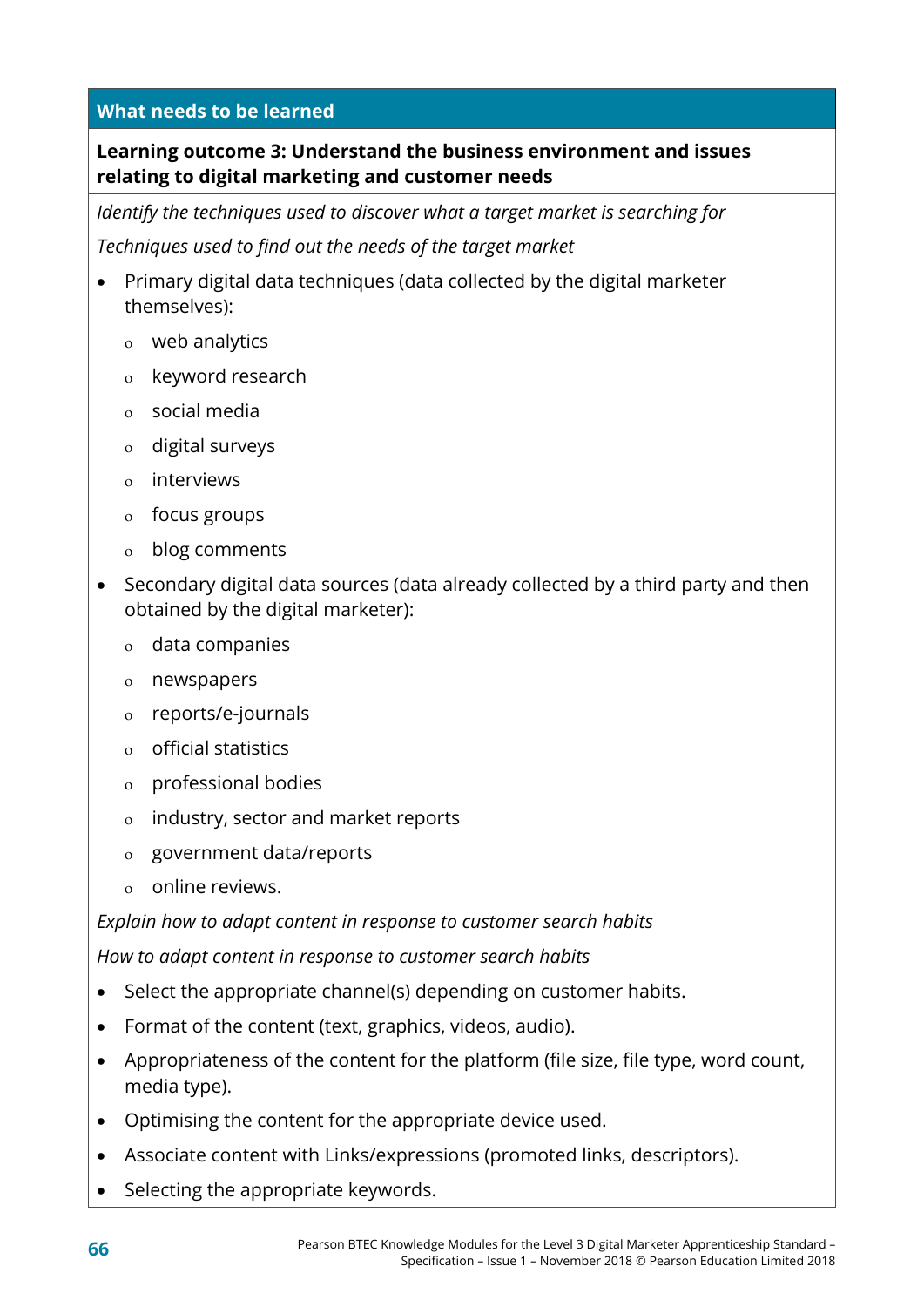# *Describe the principles of Search Engine Optimisation*

*Principles of Search Engine Optimisation (SEO)*

- Link content and embed promoted links.
- Increase visibility of content in organic search results.
- Page ranking (most viewed landing pages, exit page).
- Site ranking (popularity of content).
- Index keywords to identify websites.
- Integrate with other digital channels to support other marketing activities.
- Generation of analytics for the site.
- Allows sharing of content (allowing others to share the content on your behalf).

*Explain how Search Engine Optimisation works*

*How Search Engine Optimisation works*

- Selection of keywords.
- Backward/forward links.
- Increase the number of external links.
- Use rich content (text, video, graphics, audio).
- Meta tags (description of content).
- Research algorithm changes.

## *Explain the 'rules' of social media*

## *The 'rules' of social media*

- The evolution of brand-to-customer communication to a model where companies both speak and listen.
- Content (sharing and using valued content, involving customers, customisation and personalisation to customer's needs).
- Conversations (listening, monitoring and responding to customer's needs).
- Community (listening to the wider community, groups with similar interests, characteristics and professional roles).

Connections (using the appropriate channels/platforms/tools to deliver the content).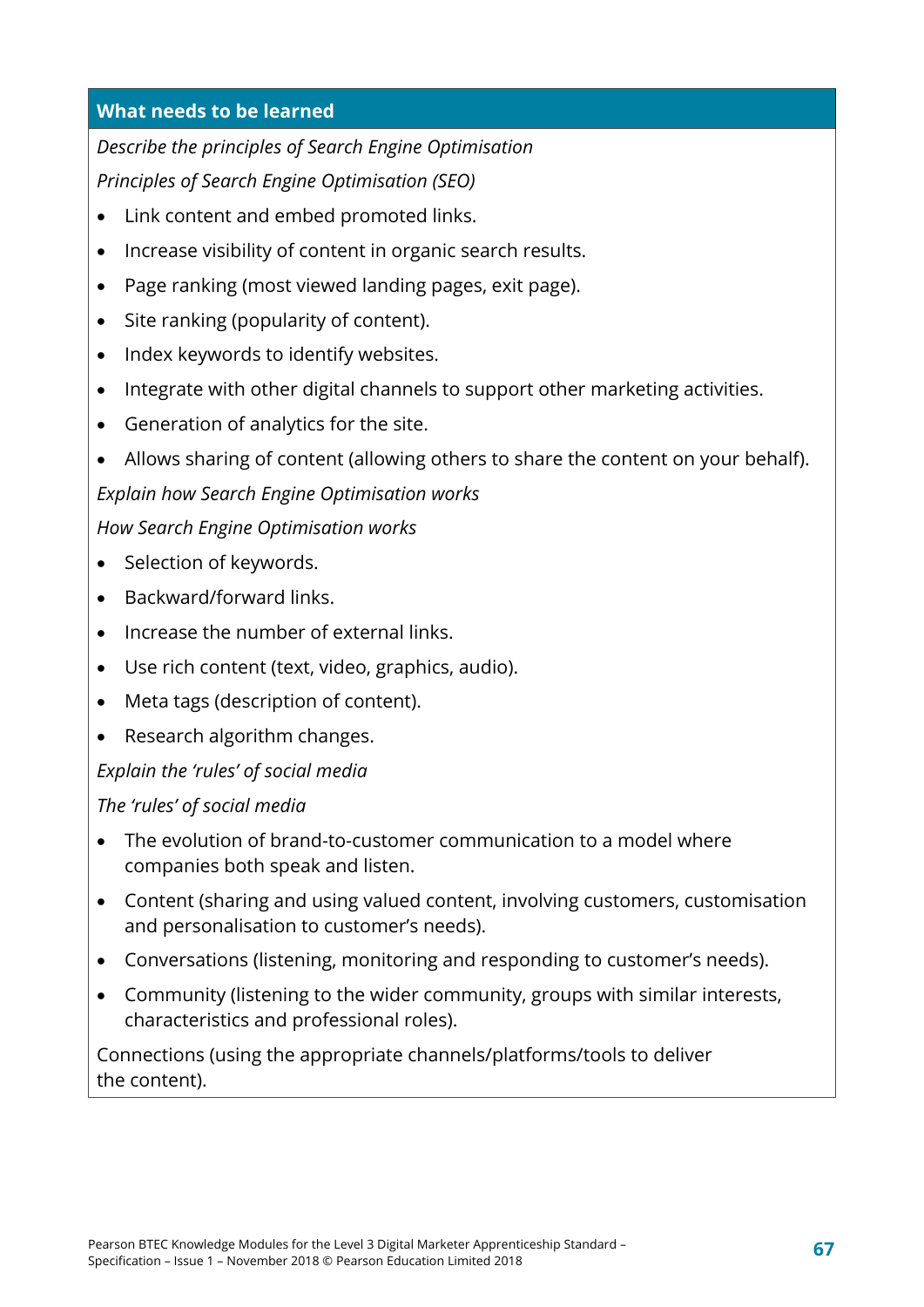#### **Learning outcome 4: Understand digital etiquette**

*Explain how to communicate effectively when using digital channels*

*How to communicate effectively when using digital channels*

- Accuracy of content.
- Addressing people appropriately (etiquette).
- Communications to be consistent with the core values and message.
- Understanding the target market.
- Cultural expectations of communicating.
- Use appropriate language.
- Spelling, punctuation and grammar.
- Avoid causing offence.
- Avoiding inappropriate content/comments.
- Internal or external communications.

*Explain the characteristics to be considered when using social media platforms*

*How to communicate effectively when using digital channels*

- Who are you sending this message to (audience, local message or global message).
- Differences between public and private posts.
- Using manual or automated communication.
- Using the platform in an appropriate way.
- Norms and manners of different platforms.

*Explain the impact of inconsistent communications and conventions on a brand Impact of inconsistent communications and conventions on a brand*

- Financial consequences (share value, investment, shareholders, contracts).
- Loss of loyalty.
- Loss of trust.
- Damage to reputation.
- Damage to employee morale.
- Legal consequences (copyright, defamation, data misuse, intellectual property).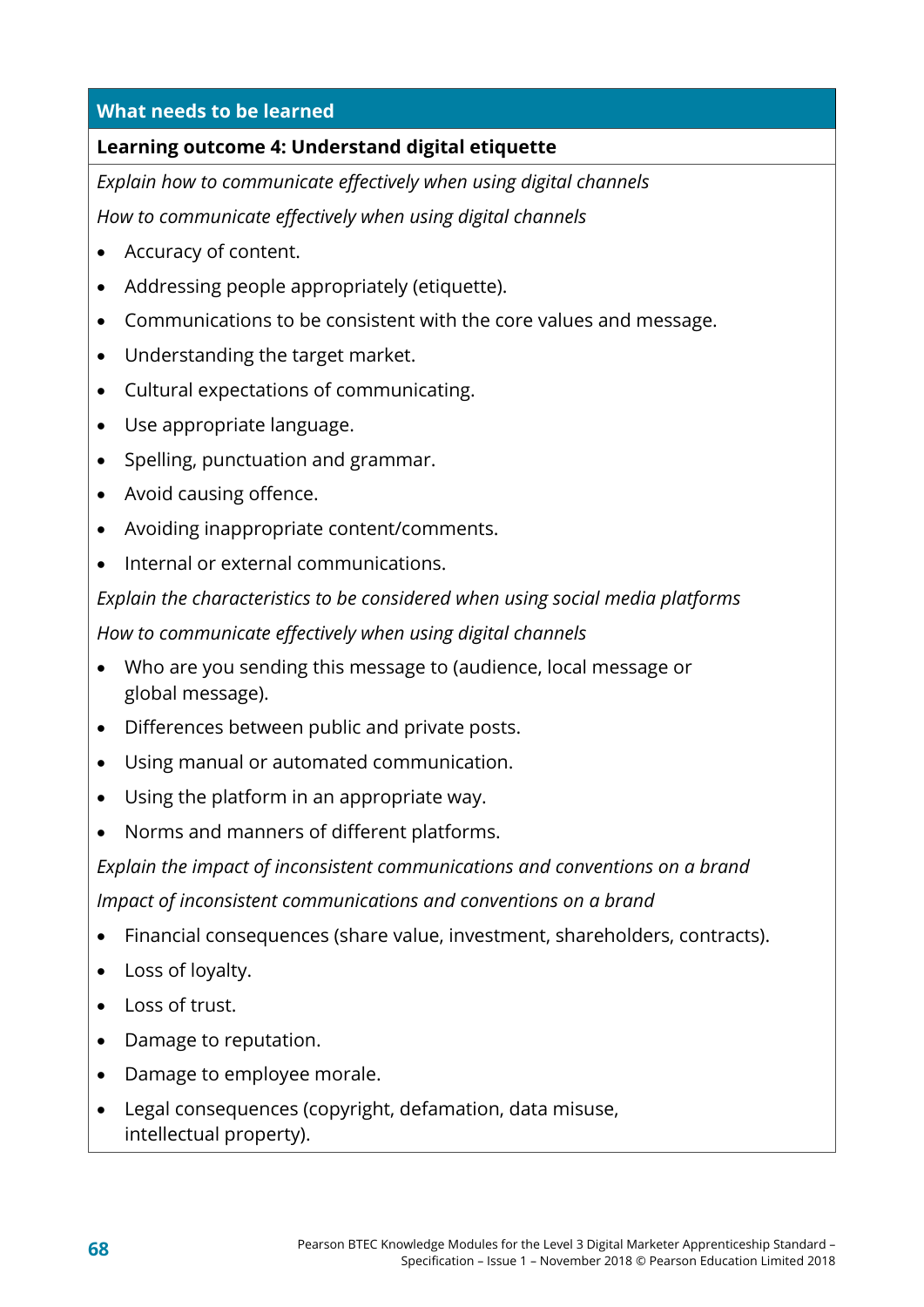*Identify the uses of hash tags in social media*

*Uses of hash tags in social media*

- Categorising content.
- Filtering content.
- Increasing visibility of content.
- Branding content.
- Measuring visibility of content
- Linking content.
- Starting and following conversations.

*Describe the characteristics of social selling*

*Characteristics of social selling*

- Building relationships with new customers as well as existing customers.
- Two-way communication (having conversations with customers).
- More trusted form of communication with the customer.
- Positive public relations (PR).
- Non-intrusive form of selling.
- Difficult to control the message.
- Difficult to measure the effectiveness.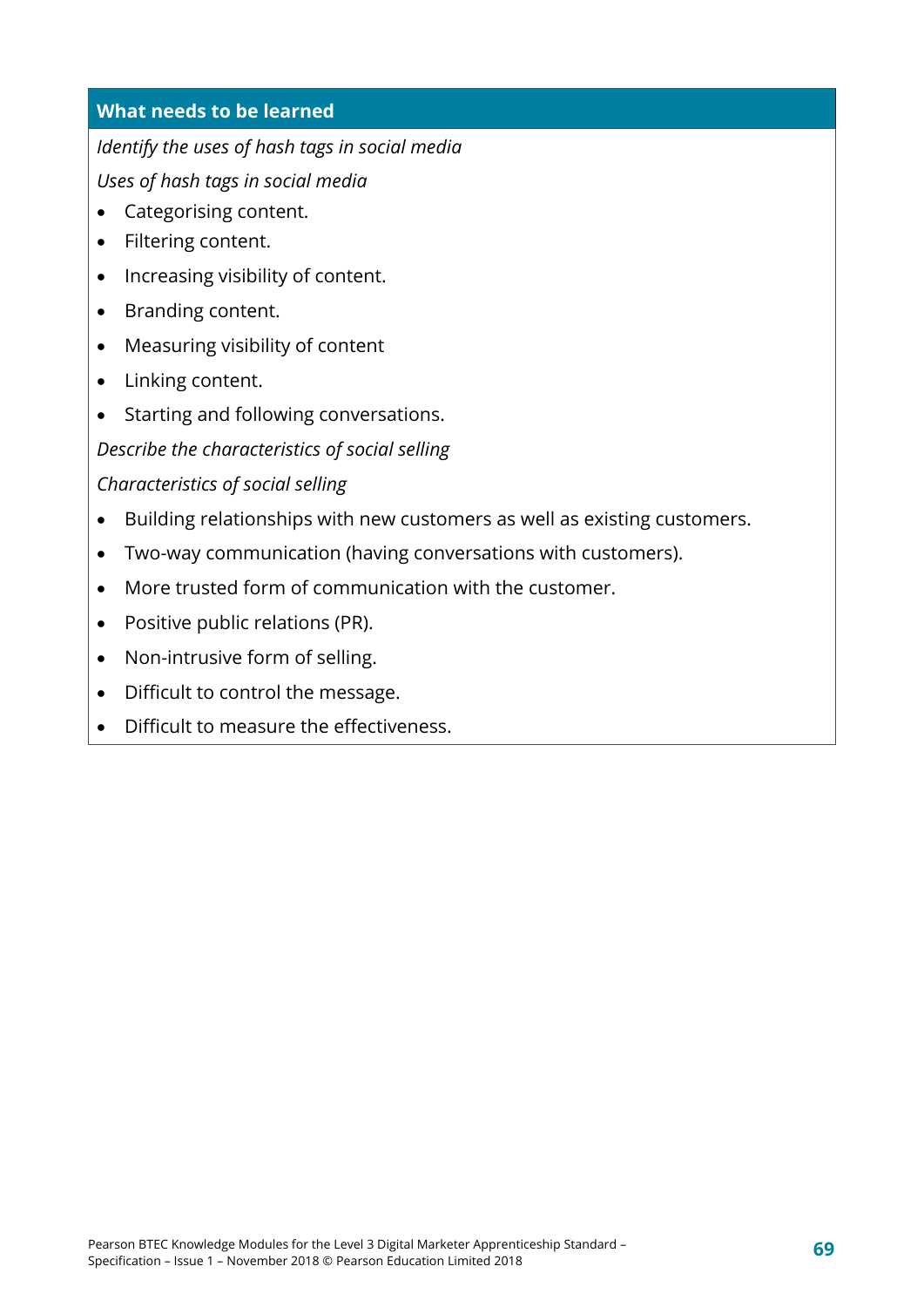## **Learning outcome 5: Understand how digital platforms integrate into the working environment**

*Identify the primary uses of different types of digital platforms Primary uses of different types of digital platforms*

- Text based (blogs, reviews, news/updates, forums, comments).
- Image based (product display, sharing related content, cataloguing).
- Video based (live streaming, events, tutorials, vlogs).
- Audio based (music, books, podcast, communications).

*Explain why competitors and customers use digital platforms*

#### *Why competitors use digital platforms*

- Knowing what activities/products or services an organisation is doing/selling.
- Knowing which platforms an organisation uses.
- Comparing pricing strategy.
- Knowing which platforms are successful (copy what competitor is doing, choose different platform because they are so successful).
- Access to data on an organisations marketing activities.
- Look at user reviews and customer feedback (for own products and competitors).
- Create Negative public relations (PR).

*Why customers use digital platforms*

- Keep up to date with the latest products/services.
- To contact customer services.
- Share content and information
- Give reviews about products/services.
- Purchase products and services.
- Use digital products and services.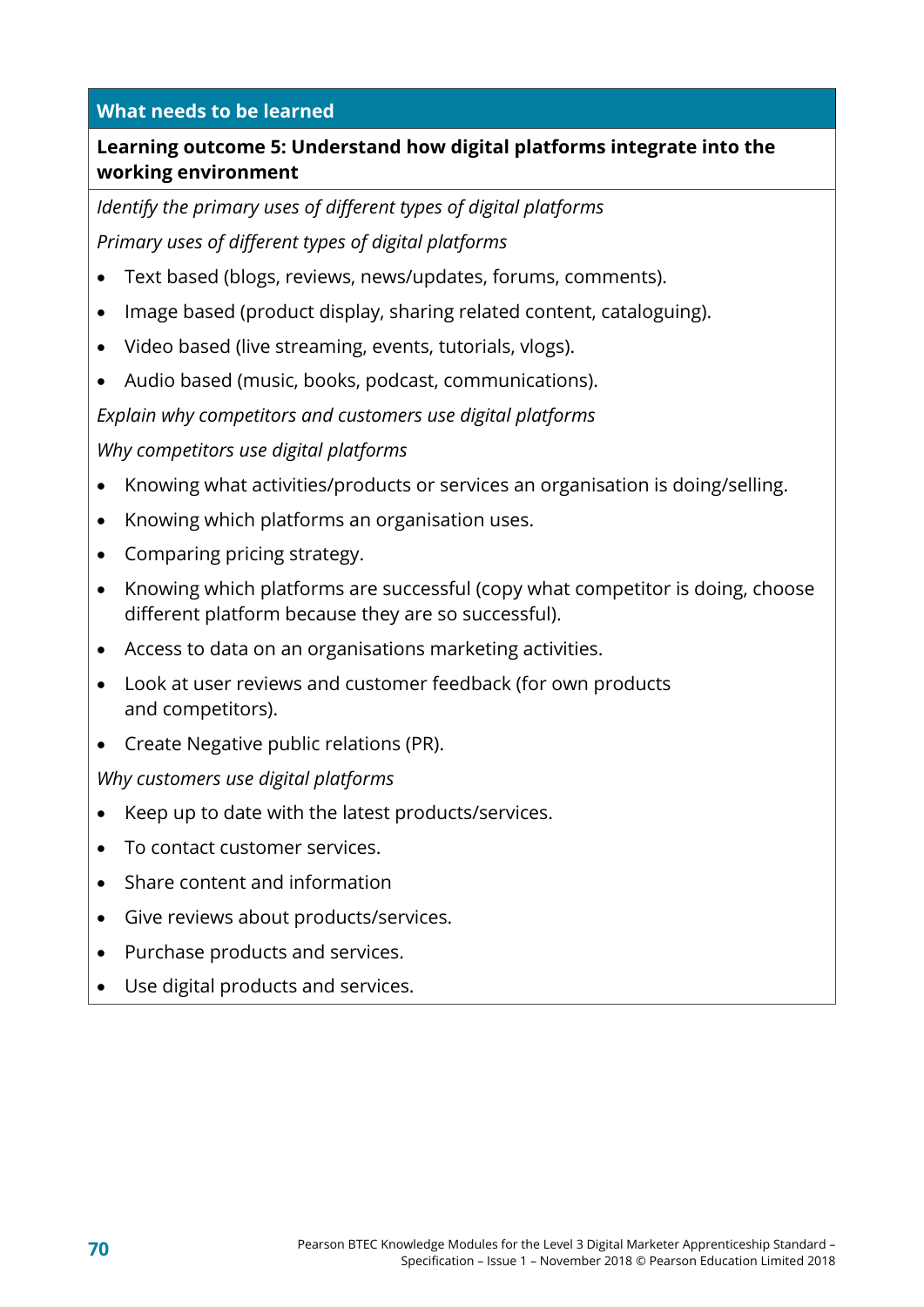## **Learning outcome 6: Understand how to protect data across digital and social media platforms**

*Identify the reasons why information security is important to a digital service organisation*

*Reasons why information security is important to a digital service organisation*

- Legal requirements (data protection, European Directive).
- Organisational brand and reputation.
- Customer loyalty can be affected.
- To protect stakeholder interests (shareholder, supplier, government and the public).
- To protect customer's personal and financial data.
- To protect the organisation's data.
- To protect against hacking.
- To protect against fraudulent activity.
- To protect other IT systems.

*Identify the key features of an information security policy*

*key features of an information security policy*

- Backup of data procedure.
- User access protocols (identity management, passwords, encryption, access rights).
- Technology protocols (software upgrades, migration, firewalls, network access by external devices).
- Confidentiality agreement.
- Communication procedures.
- IT maintenance procedures (internal or third party).
- Physical access to technology protocols (servers, clients, software and supplies).

*Explain how an information security policy impacts on ways of working Information security policy impacts on ways of working*

- It may require additional training for staff.
- Limitation on hardware and software and how they are used.
- Limitation on remote working and access to data outside of the organisation.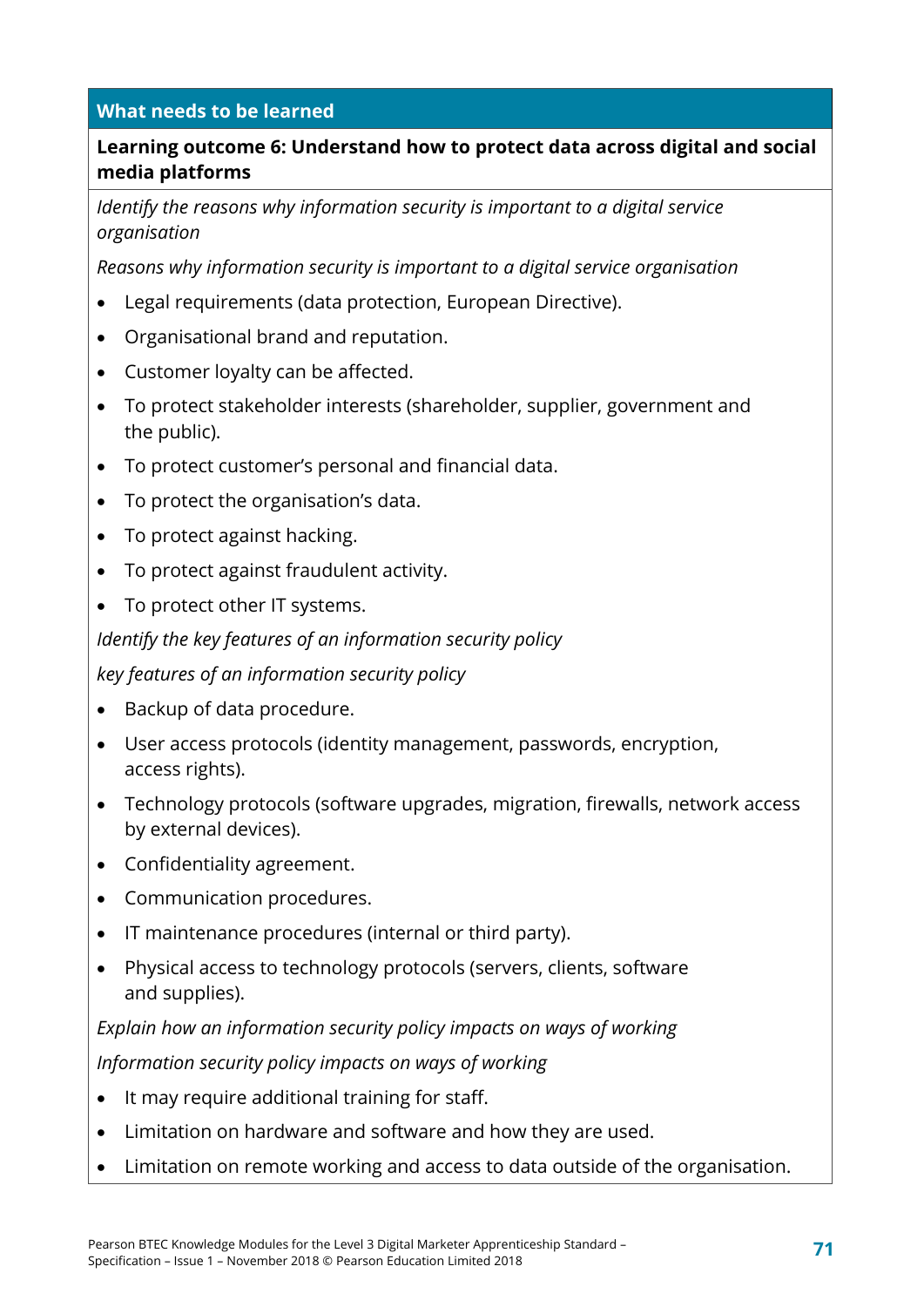- Conduct regular risk assessments.
- Investigating security incidents.
- Reporting issues in a timely manner.

*Identify the sources of threats and risks to digital information Sources of threats and risks to digital information*

- Technical (internal or external to an organisation):
	- ο unauthorised access to hardware and software
	- ο misuse of software
	- ο hacking
	- ο malware
	- ο security flaws
	- ο poor data management
	- ο competitor access to data
	- ο using third party IT support.
- Non-technical (internal to an organisation):
	- ο staff not following procedures/non-compliance
	- ο phishing emails
	- ο poor password management
	- ο inappropriate disclosure of information directly or indirectly to others
	- ο inappropriate communications on digital marketing channels
	- ο lack of staff training
	- ο poor document management
	- ο poor physical security.

*Identify the principles of data protection, copyright and intellectual property Principles of the Data Protection Act 2018*

- Fairly and lawfully processed.
- Processed for limited purposes.
- Adequate, relevant and not excessive.
- Accurate.
- Not kept longer than necessary.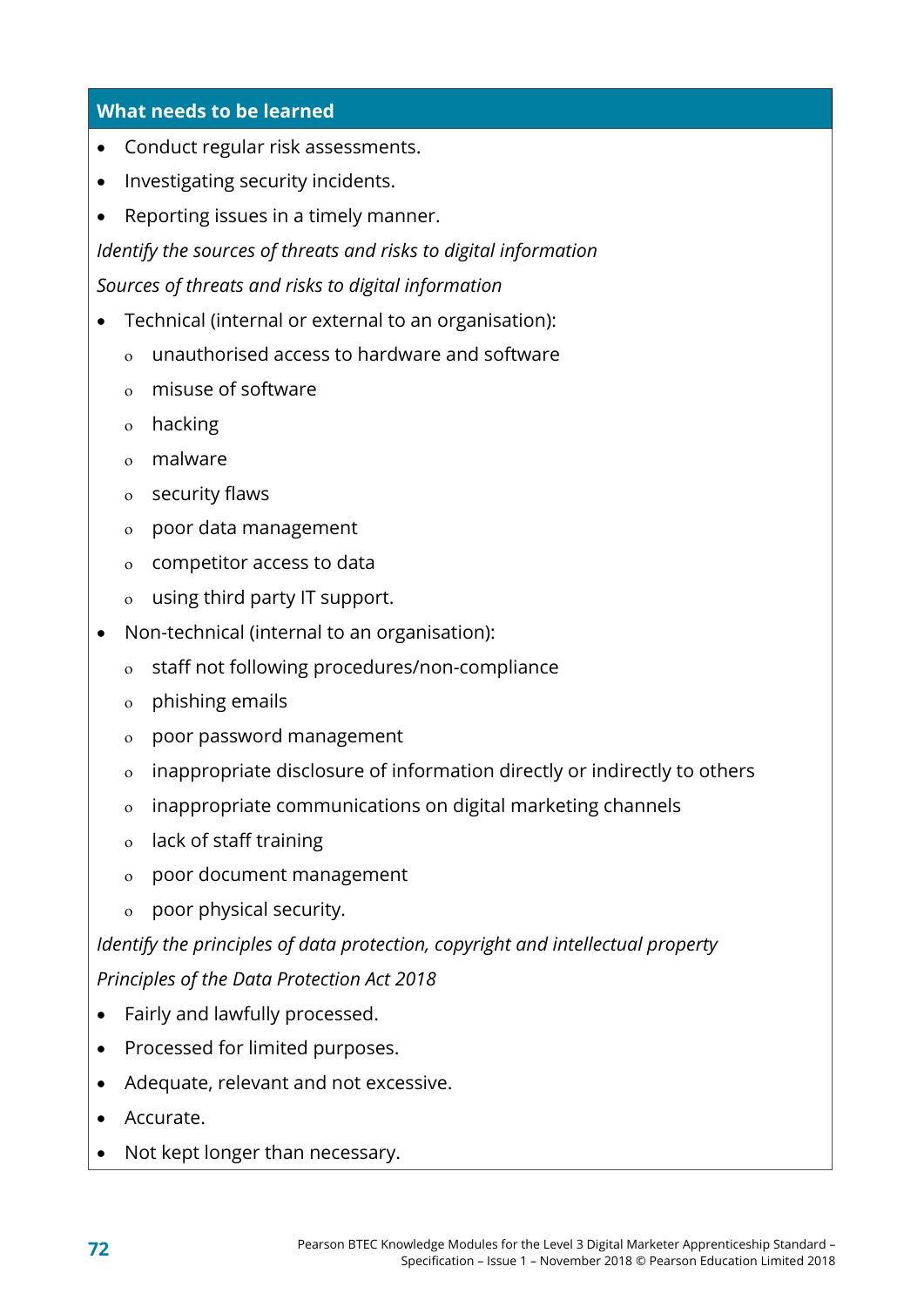- Processed in accordance to the data subject's rights.
- Secure.
- Not transferred to other countries without adequate protection.

#### *Principles of copyright*

- Ownership of material, how it is distributed, displayed, copied and edited.
- Covers tangible material.
- Need to seek permission of original owner to use material.

#### *Principles of intellectual property*

- Protection of content, design, innovations and systems (patents, Digital Rights Management (DRM), trademarks and brands)
- Covers intangible material.

#### *Identify the consequences of data misuse to an organisation and to the user*

#### *Consequences of data misuse*

- Legal implications for organisation and users.
- Impact on business reputation and brand.
- Impact on customer trust and loyalty.
- Impact on stakeholder trust and loyalty.
- Potential financial consequences.
- Vulnerability of other IT systems.
- Fraudulent activities.

#### *Identify the precautions required when dealing with emails and other digital documents*

#### *Email and attachments*

- Set up filters for emails.
- Not opening unknown attachments.
- Not clicking on unknown external links.
- Not replying to or forwarding spam emails.
- Log off/sign out of account when not using email.
- Do not send sensitive data/information by email.
- Set up firewalls
- Set up anti-virus software.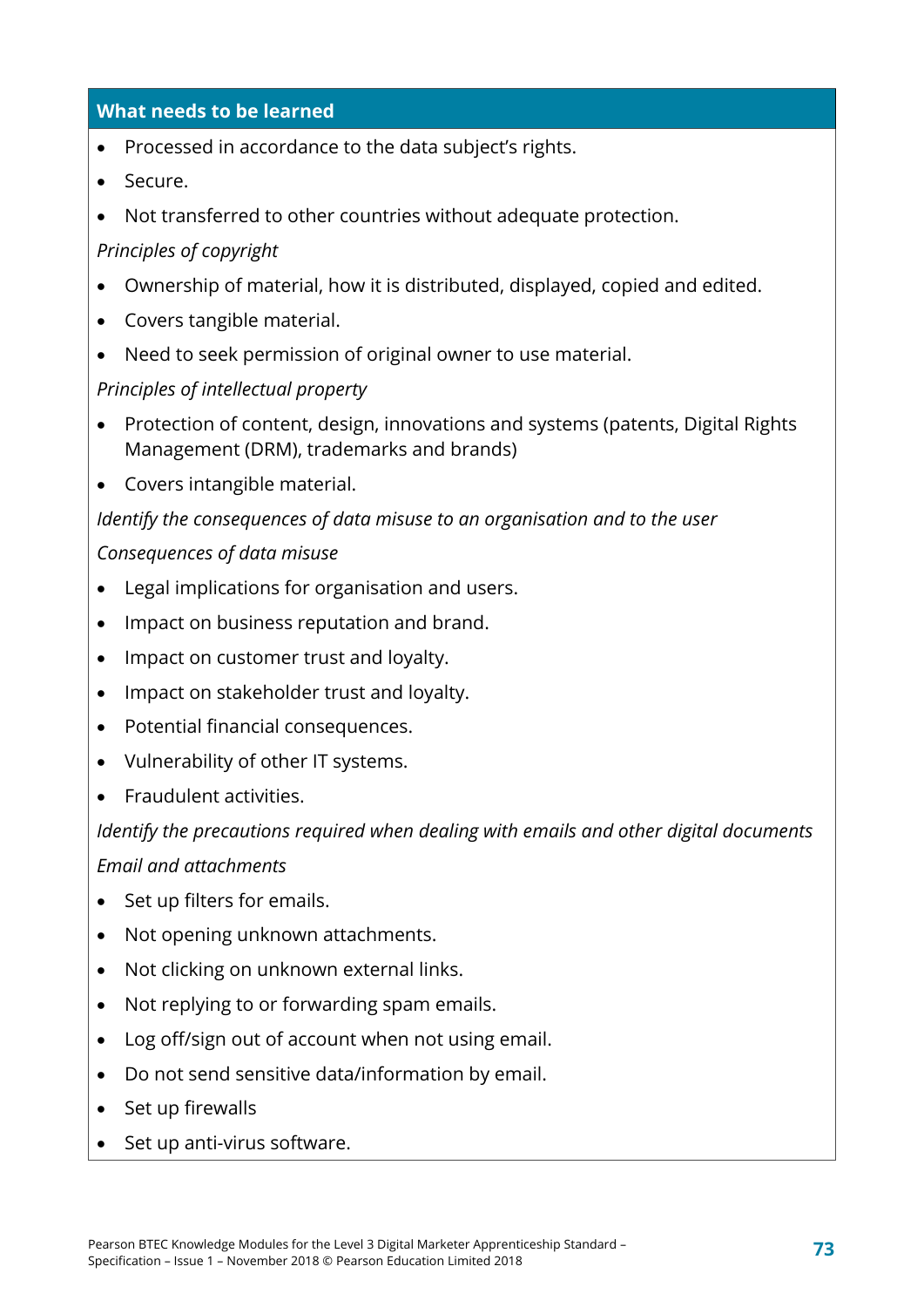- Check email address of sender.
- Check distribution list of email recipients.
- Staff training to follow policies and protocols.

### *Other digital documents*

- Control access to documents (passwords, firewalls, encryption, file sharing).
- Check where documents come from.
- Check format/type is correct.
- Check content for confidentiality/sensitive data.
- Ensure security of physical media used (USB drives, SD cards, disks, hard drives).
- Staff training to follow policies and protocols.
- Set up anti-virus software.
- Log off/sign out of account when not using documents.

## *Identify the precautions required when printing, transporting and destroying information of different types*

## *Printing*

- Secure access to printers.
- Setting permissions to print.
- Protocols when sharing printers.
- Protocols when collecting printing.

## *Transporting*

- Secure transport medium:
	- ο physical security
	- ο digital security.
- Authorised transporter.
- Route planning.

#### *Precautions to take when destroying information*

- Check information to be destroyed.
- Check information is authorised to be destroyed.
- Make sure information is completely destroyed.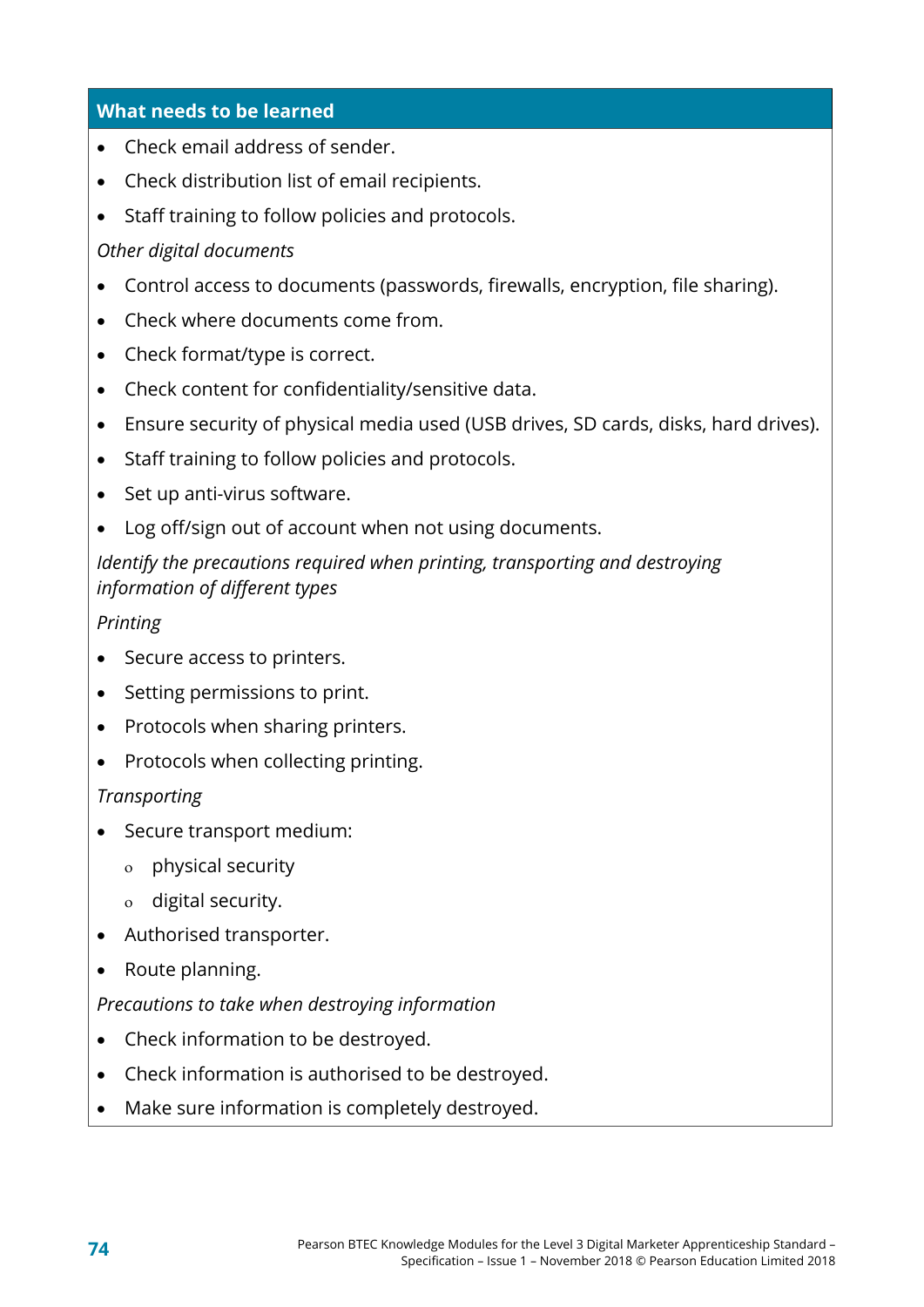## **Further information for tutors and assessors**

### **Essential resources**

There are no special resources needed for this qualification.

#### **Vendor qualifications**

The apprenticeship standard has listed the following vendor qualifications as suitable replacements to show achievement of this module:

- Google Analytics IQ
- CIM Level 4 Award in Digital Marketing
- CIW Data Analytics
- CIW Social Media.

#### **Essential information for assessment**

This unit is externally assessed through an onscreen test. Pearson will set and mark this test. The test lasts for 45 minutes and is worth 30 marks. The assessment is available on demand.

The test assesses all of the learning outcomes. The questions in the test are based on each assessment criterion and its associated unit content.

The test consists of the following types of items: 30 multiple-choice items. Items in the test will not necessarily be sequenced in the order of the criteria in the unit. Test items will not rely on or directly follow on from another test item. Test items may use colour images/diagrams/graphs for the context of the question or for the answer options.

A Pass grade is determined by learners achieving a defined cut score for the test.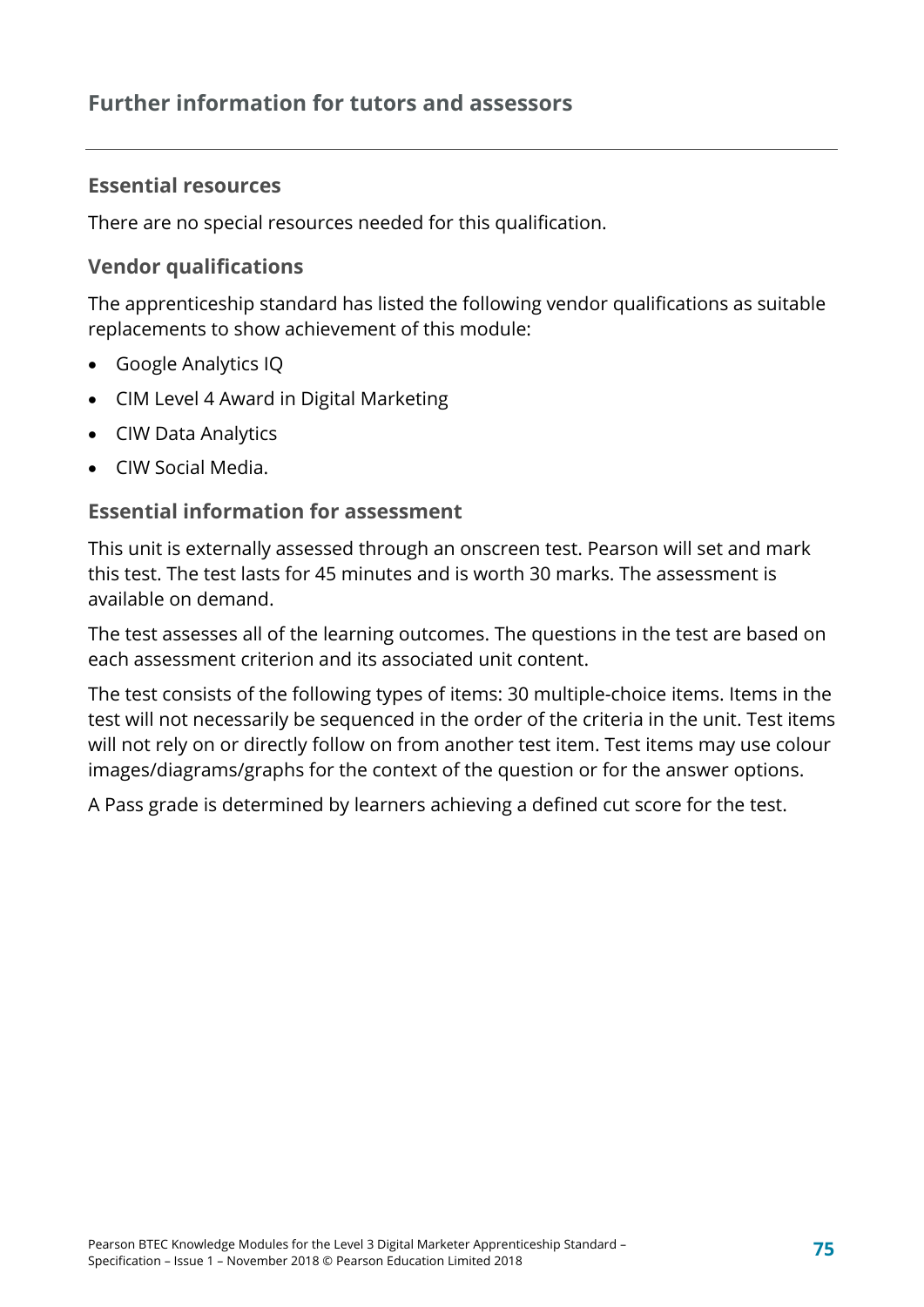# **13 Further information and useful publications**

To get in touch with us, visit our 'Contact us' pages:

- Edexcel, BTEC and Pearson Work-based Learning contact details: qualifications.pearson.com/en/support/contact-us.html
- books, software and online resources for UK schools and colleges: www.pearsonschoolsandfecolleges.co.uk

Key publications:

- Guide to recruiting with integrity and enrolling learners onto qualifications (Pearson)
- *Access Arrangements and Reasonable Adjustments* (Joint Council for Qualifications (JCQ))
- *Supplementary guidance for reasonable adjustment and special consideration in vocational internally assessed units* (Pearson)
- *Suspected Malpractice in Examinations and Assessments, Policies and Procedures* (JCQ)
- *Collaborative and consortium arrangements for the delivery of vocational qualifications policy* (Pearson)
- *Enquiries and appeals about Pearson vocational qualifications and end point assessment policy* (Pearson)
- *Equality and diversity policy* (Pearson)
- *Recognition of Prior Learning, policy and process* (Pearson)
- *UK Information Manual* (Pearson)
- *BTEC Quality Assurance Handbook*
- *Centre Guide to Managing Quality* (Pearson)
- *Use of languages in qualifications policy* (Pearson).

All of these publications are available on our website.

Publications on the quality assurance of BTEC qualifications are also available on our website.

Our publications catalogue lists all the material available to support our qualifications. To access the catalogue and order publications, please visit our website.

## **Additional resources**

If you need further learning and teaching materials to support planning and delivery for your learners, there is a wide range of BTEC resources available.

Any publisher can seek endorsement for their resources and, if they are successful, we will list their BTEC resources on our website.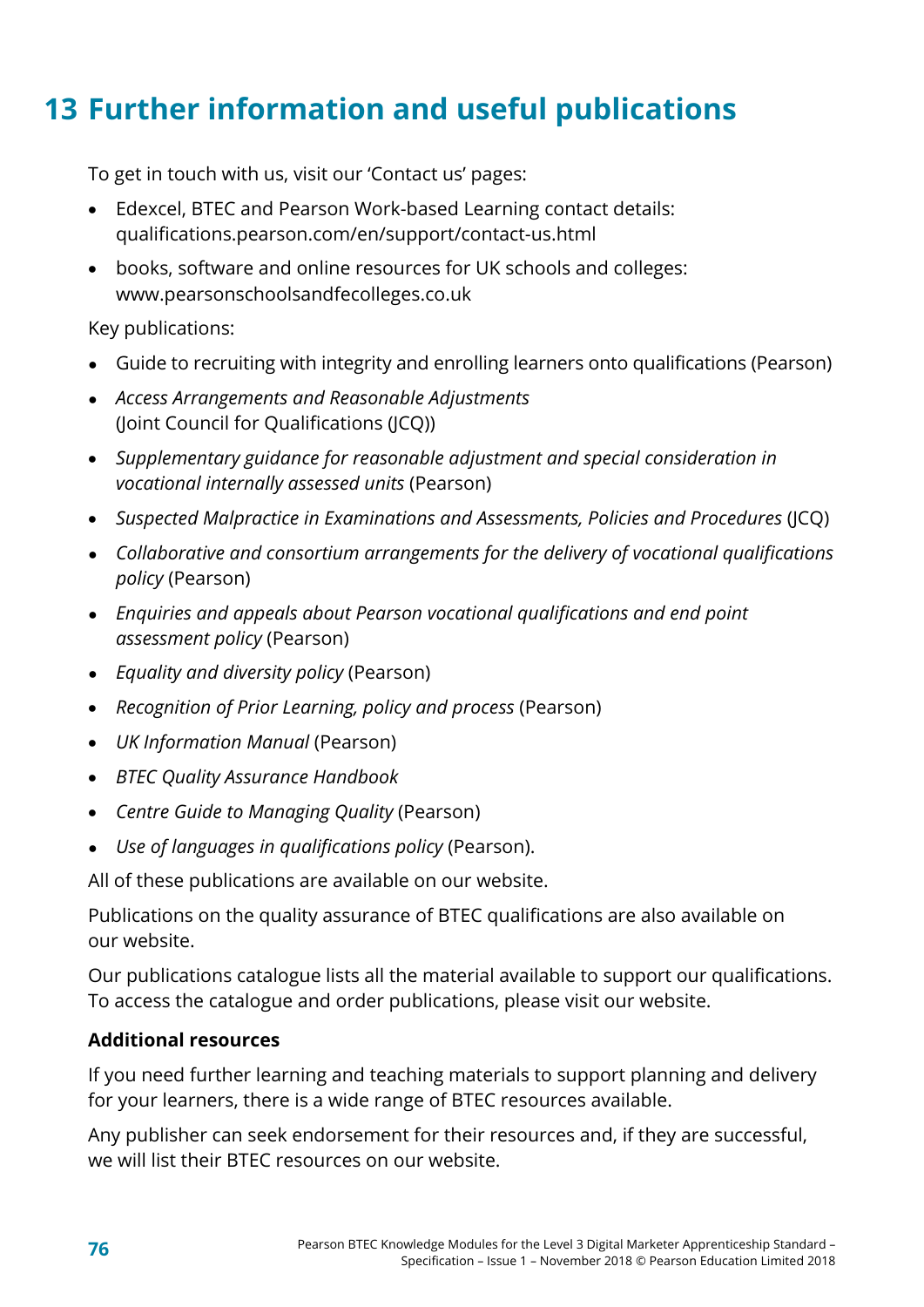# **14 Professional development and training**

Pearson supports UK and international customers with training related to BTEC qualifications. This support is available through a choice of training options offered on our website.

The support we offer focuses on a range of issues, such as:

- planning for the delivery of a new programme
- planning for assessment and grading
- developing effective assignments
- building your team and teamwork skills
- developing learner-centred learning and teaching approaches
- building in effective and efficient quality assurance systems.

The national programme of training we offer is on our website. You can request centrebased training through the website or you can contact one of our advisers in the Training from Pearson UK team via Customer Services to discuss your training needs.

## **BTEC training and support for the lifetime of the qualifications**

**Training and networks**: our training programme ranges from free introductory events through sector-specific opportunities to detailed training on all aspects of delivery, assignments and assessment. We also host some regional network events to allow you to share your experiences, ideas and best practice with other BTEC colleagues in your region.

**Regional support**: our team of Curriculum Development Managers and Curriculum Support Consultants, based around the country, are responsible for providing advice and support in centres. They can help you with planning and curriculum developments.

To get in touch with our dedicated support teams please visit our website.

#### **Your Pearson support team**

Whether you want to talk to a sector specialist, browse online or submit your query for an individual response, there's someone in our Pearson support team to help you whenever – and however – you need:

- Subject Advisors: find out more about our subject advisor team immediate, reliable support from a fellow subject expert
- Ask the Expert: submit your question online to our Ask the Expert online service and we will make sure your query is handled by a subject specialist.

Please visit our website at: qualifications.pearson.com/en/support/contact-us.html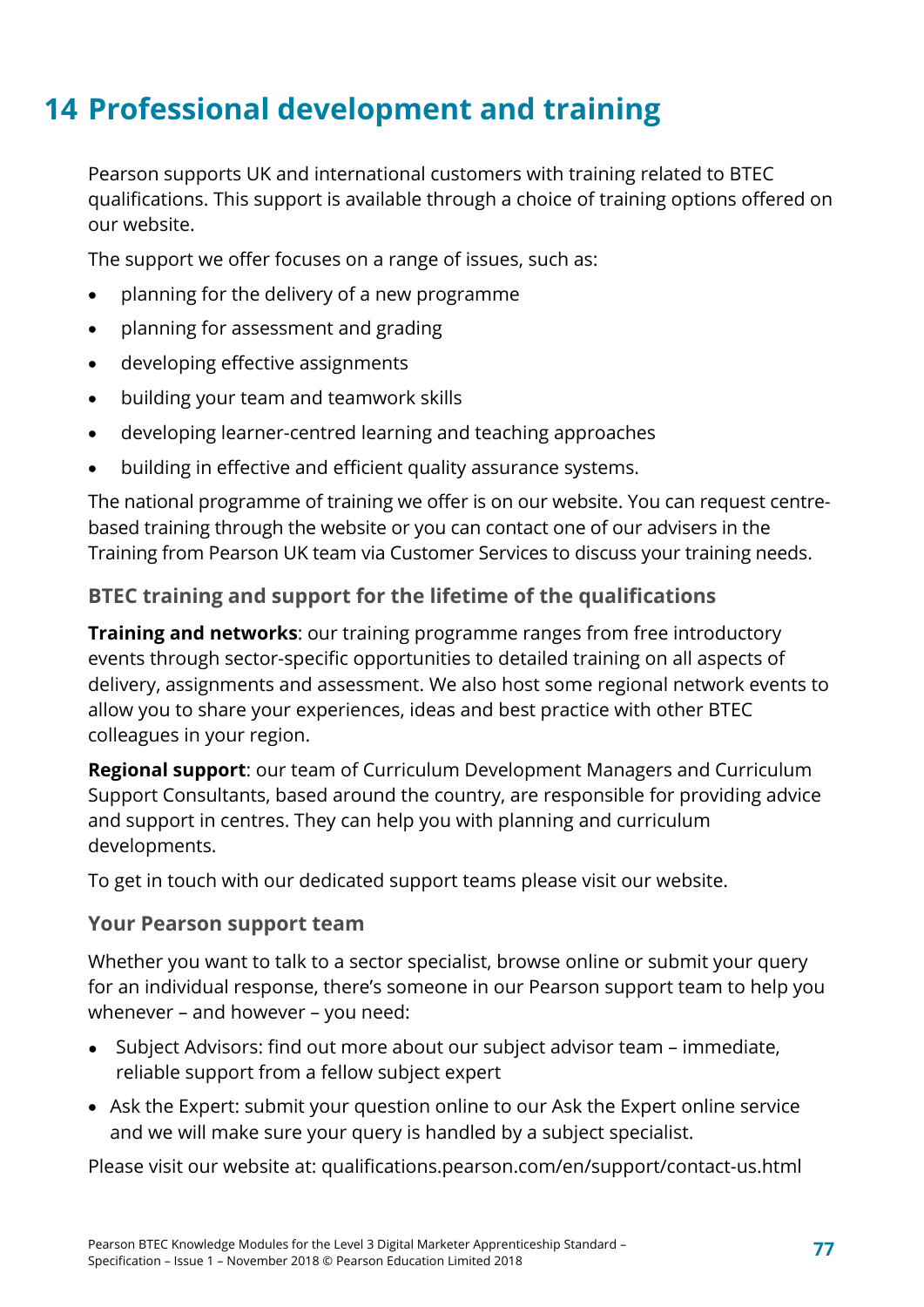## **Mapping of the Level 3 Digital Marketer Apprenticeship Standard to the qualification content**

The grid below maps the knowledge, skills and behaviours (KSBs) of the Level 3 Infrastructure Technician Apprenticeship to the content covered in the Pearson BTEC Knowledge Modules for the Level 3 Infrastructure Technician Apprenticeship Standard.

#### **KEY**

X indicates coverage of the knowledge, skills or behaviours in the qualification.

A blank space indicates no coverage of the knowledge, skills or behaviours in the qualification.

| <b>BTEC Specialist qualifications</b>                                                                                                                                                                                       | ិ<br>ciples<br><b>Prin</b> | Marketing |   |
|-----------------------------------------------------------------------------------------------------------------------------------------------------------------------------------------------------------------------------|----------------------------|-----------|---|
| Written communication: applies a good level of written communication skills<br>for a range of audiences and digital platforms and with regard to the sensitivity<br>of communication                                        | Χ                          | X         | X |
| Research: analyses and contributes information on the digital environment to<br>inform short and long term digital communications strategies and campaigns                                                                  |                            | $\sf X$   | X |
| Technologies: recommends and applies effective, secure and appropriate<br>solutions using a wide variety of digital technologies and tools over a range of<br>platforms and user interfaces to achieve marketing objectives | X                          |           | Χ |
| Data: reviews, monitors and analyses online activity and provides<br>recommendations and insights to others                                                                                                                 | X                          |           | X |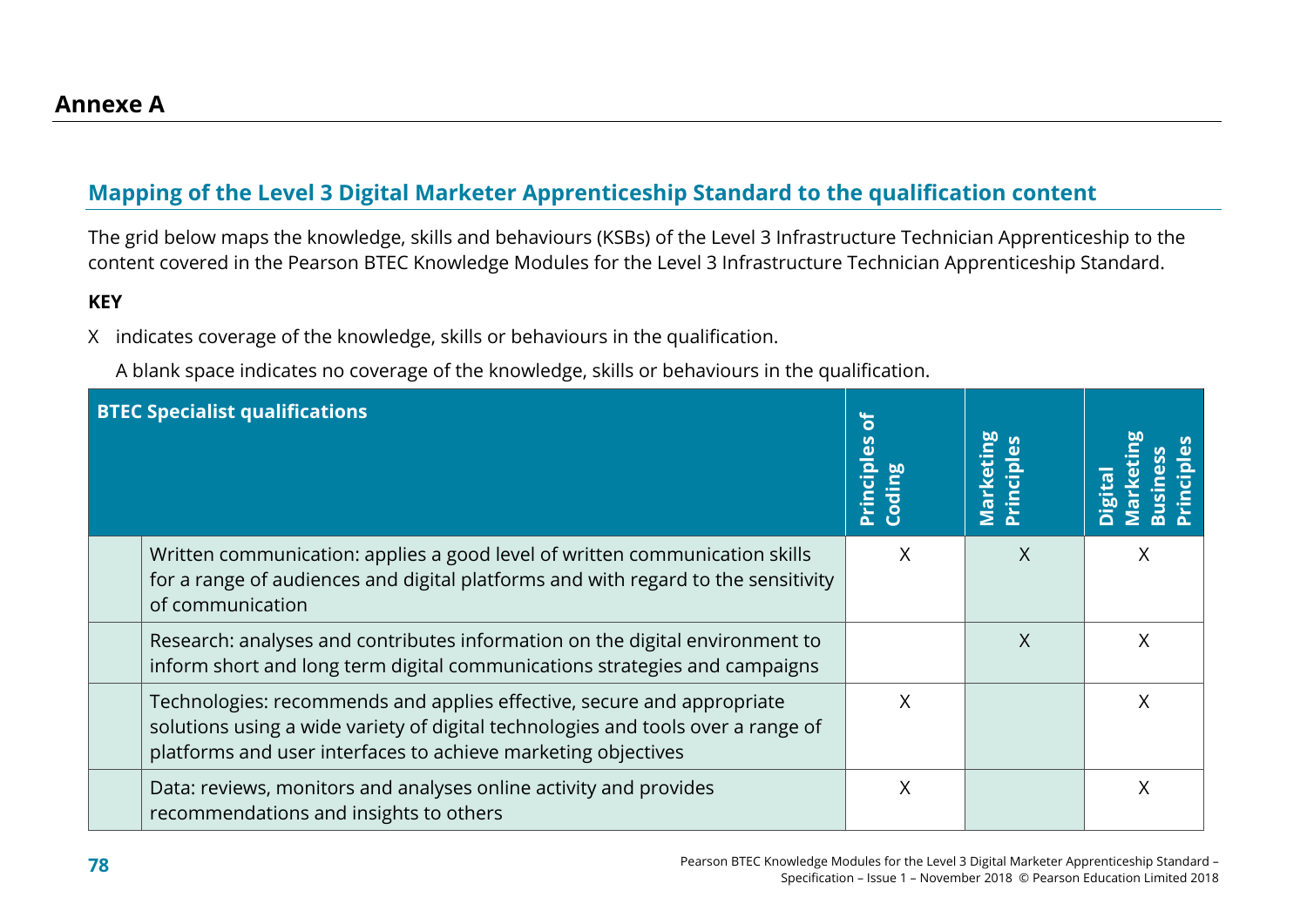| <b>BTEC Specialist qualifications</b>                                                                                                                                                  | $\mathbf{r}$<br>Principles<br>Coding | Marketing<br>Principles | rinciples<br><b>Business</b><br><b>Market</b><br>Digital |
|----------------------------------------------------------------------------------------------------------------------------------------------------------------------------------------|--------------------------------------|-------------------------|----------------------------------------------------------|
| Customer service: responds efficiently to enquiries using online and social<br>media platforms.                                                                                        | Χ                                    |                         | X                                                        |
| Problem solving: applies structured techniques to problem solving, and<br>analyses problems and resolves issues across a variety of digital platforms                                  | X                                    |                         | X                                                        |
| Analysis: understands and creates basic analytical dashboards using<br>appropriate digital tools                                                                                       | $\sf X$                              |                         | X                                                        |
| Implementation: builds and implements digital campaigns across a variety of<br>digital media platforms                                                                                 | $\sf X$                              |                         | X                                                        |
| Applies at least two of the following specialist areas: search marketing, search<br>engine optimisation and Pay-Per-Click, e mail marketing, web analytics and<br>metrics, mobile apps | $\sf X$                              |                         | $\times$                                                 |
| Uses digital tools effectively                                                                                                                                                         | $\sf X$                              |                         |                                                          |
| Digital analytics: measures and evaluates the success of digital marketing<br>activities                                                                                               | X                                    |                         | X                                                        |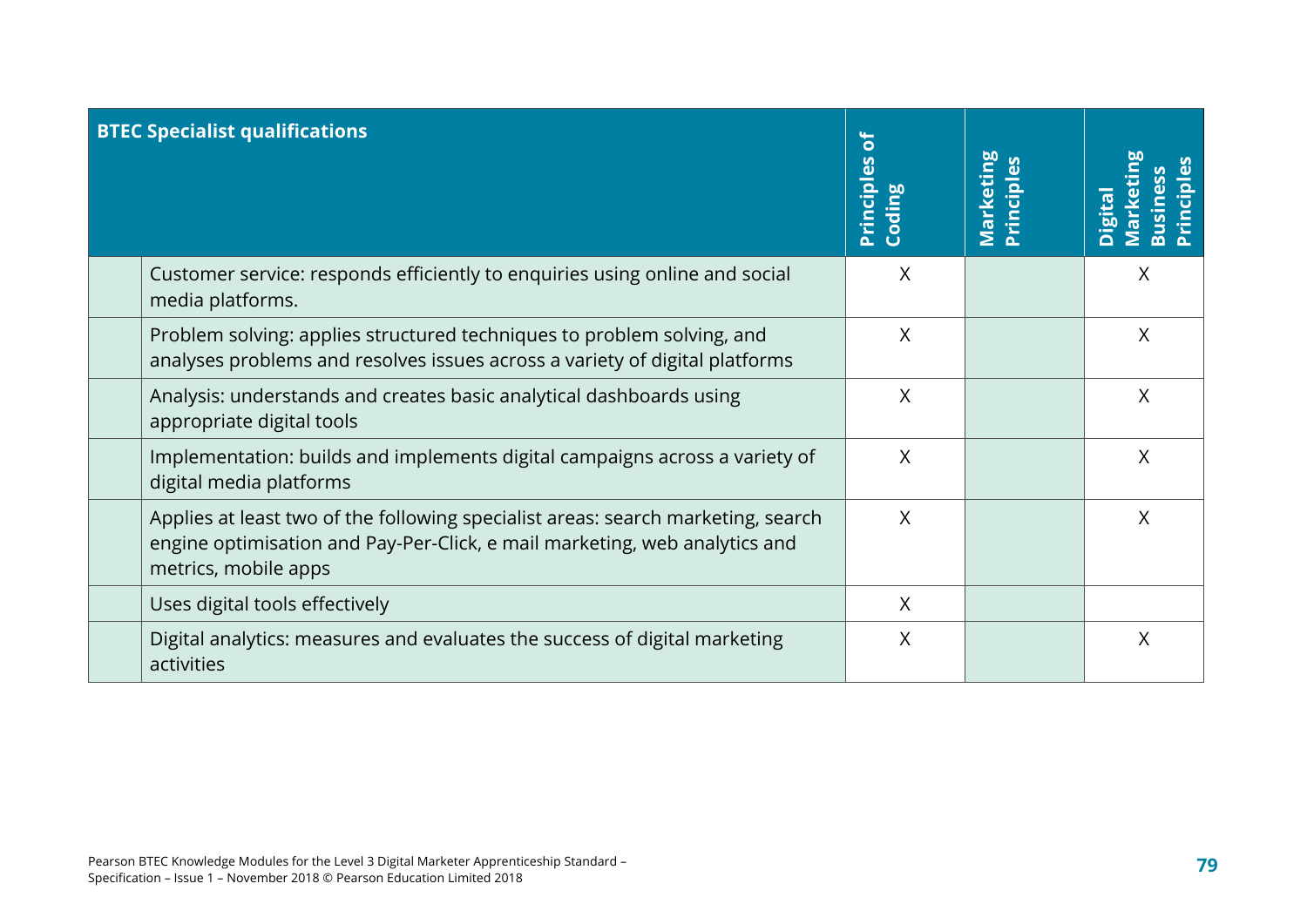| <b>BTEC Specialist qualifications</b>                                                                        | <b>Principles of</b><br>Coding | Marketing<br>Principles | rinciples<br><b>Business</b><br><b>Marker</b><br>Digital |
|--------------------------------------------------------------------------------------------------------------|--------------------------------|-------------------------|----------------------------------------------------------|
| Interprets and follows:                                                                                      |                                |                         | $\chi$                                                   |
| latest developments in digital media technologies and trends<br>$\bullet$                                    |                                |                         |                                                          |
| marketing briefs and plans                                                                                   |                                |                         |                                                          |
| company defined 'customer standards' or industry good practice for<br>marketing                              |                                |                         |                                                          |
| company, team or client approaches to continuous integration                                                 |                                |                         |                                                          |
| Can operate effectively in their own business's, their customers' and the<br>industry's environments         | X                              | $\chi$                  | X                                                        |
| Understands the principles of coding                                                                         | $\sf X$                        |                         |                                                          |
| Understands and can apply basic marketing principles                                                         |                                | $\chi$                  |                                                          |
| Understands the role of customer relationship marketing                                                      |                                | $\chi$                  |                                                          |
| Understands how teams work effectively to deliver digital marketing<br>campaigns and can deliver accordingly |                                | $\overline{X}$          |                                                          |
| Understands and can apply the customer lifecycle                                                             |                                | $\chi$                  |                                                          |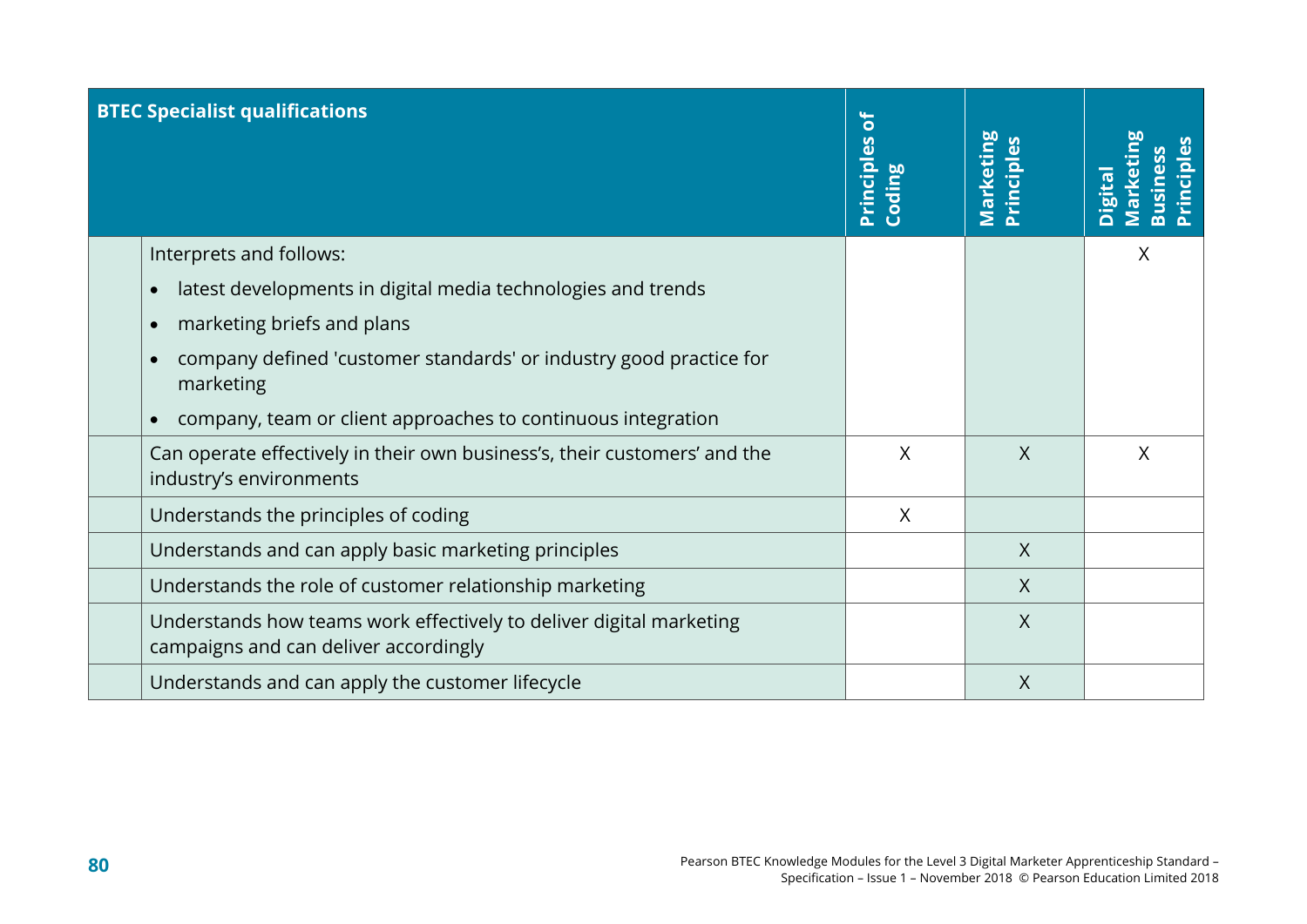| <b>BTEC Specialist qualifications</b>                                                                                                                                                                                                              | ិ៍<br>Principles<br>Coding | Marketing<br>Principles | ciples<br>ŭi<br><b>Busine</b><br>Marke<br>Digital |
|----------------------------------------------------------------------------------------------------------------------------------------------------------------------------------------------------------------------------------------------------|----------------------------|-------------------------|---------------------------------------------------|
| Understands the main components of Digital and Social Media strategies                                                                                                                                                                             |                            | $\chi$                  |                                                   |
| Understands the principles of all of the following specialist areas: search<br>marketing, search engine optimisation and Pay-Per-Click, e mail marketing,<br>web analytics and metrics, mobile apps and understands how these can work<br>together |                            |                         | X                                                 |
| Understands the similarities and differences, including positives and negatives,<br>of all the major digital and social media platforms                                                                                                            |                            |                         | $\times$                                          |
| Understands and responds to the business environment and business issues<br>related to digital marketing and customer needs                                                                                                                        |                            |                         | X                                                 |
| Understands and follows digital etiquette                                                                                                                                                                                                          |                            |                         | $\sf X$                                           |
| Understands how digital platforms integrate into the working environment                                                                                                                                                                           |                            |                         | X                                                 |
| Understands and follows the required security levels necessary to protect data<br>across digital and social media platforms                                                                                                                        |                            |                         | X                                                 |